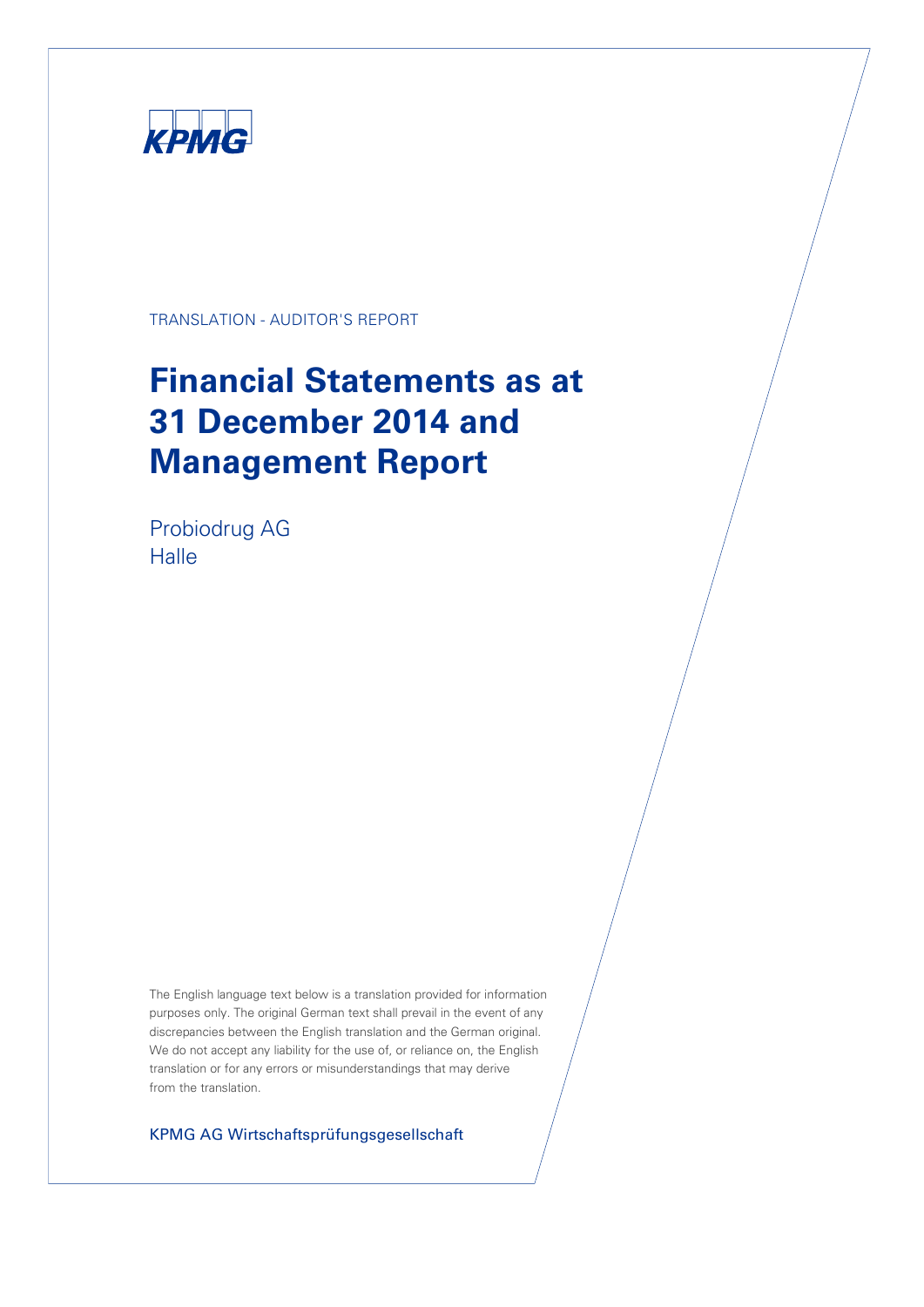# **Probiodrug AG, Halle**

## **Balance sheet as at 31 December 2014**

#### **A s s e t s**

|    |    | 31/12/2014                                                    |            | 31/12/2013    |            |              |
|----|----|---------------------------------------------------------------|------------|---------------|------------|--------------|
|    |    |                                                               | <b>EUR</b> | <b>EUR</b>    | <b>EUR</b> | <b>EUR</b>   |
|    |    | A. Fixed assets                                               |            |               |            |              |
|    |    |                                                               |            |               |            |              |
| ı. |    | Intangible assets                                             |            |               |            |              |
|    |    | Similar rights acquired for consideration,                    |            |               |            |              |
|    |    | licenses and software                                         |            | 81,571.13     |            | 100.868.06   |
|    |    |                                                               |            |               |            |              |
|    |    | II. Tangible assets                                           |            |               |            |              |
|    |    | 1. Buildings on third-party land                              | 27,645.95  |               | 34,556.02  |              |
|    | 2. | Other equipment, operating and office                         |            |               |            |              |
|    |    | equipment                                                     | 73,507.31  | 101,153.26    | 285,987.09 | 320,543.11   |
|    |    | III. Long-term financial assets                               |            |               |            |              |
|    |    | 1. Shares in affiliated companies                             | 0.00       |               | 1.00       |              |
|    | 2. | Participations                                                | 3,450.00   | 3,450.00      | 3,450.00   | 3,451.00     |
|    |    |                                                               |            | 186, 174.39   |            | 424,862.17   |
|    |    |                                                               |            |               |            |              |
|    |    | <b>B.</b> Current assets                                      |            |               |            |              |
|    |    |                                                               |            |               |            |              |
| L. |    | Receivables and other assets                                  |            |               |            |              |
|    |    | 1. Receivables from affiliated companies                      | 0.00       |               | 728,063.01 |              |
|    | 2. | Other assets                                                  | 296,096.92 | 296,096.92    | 610,474.74 | 1,338,537.75 |
|    |    |                                                               |            |               |            |              |
|    |    | II. Cash-in-hand and bank balances                            |            | 20,919,926.71 |            | 4,421,392.00 |
|    |    |                                                               |            | 21,216,023.63 |            | 5,759,929.75 |
|    |    | C. Prepaid expenses                                           |            |               |            | 96,155.97    |
|    |    |                                                               |            | 77,861.82     |            |              |
|    |    | D. Deficit not covered by equity                              |            | 0.00          |            | 4,077,534.09 |
|    |    | Net accumulated losess of which deficit not covered by equity |            |               |            |              |
|    |    | EUR 0.00 (in the prior year EUR 4,077,534.09)                 |            |               |            |              |

|  | 21,480,059.84 | 10,358,481.98 |
|--|---------------|---------------|
|  |               |               |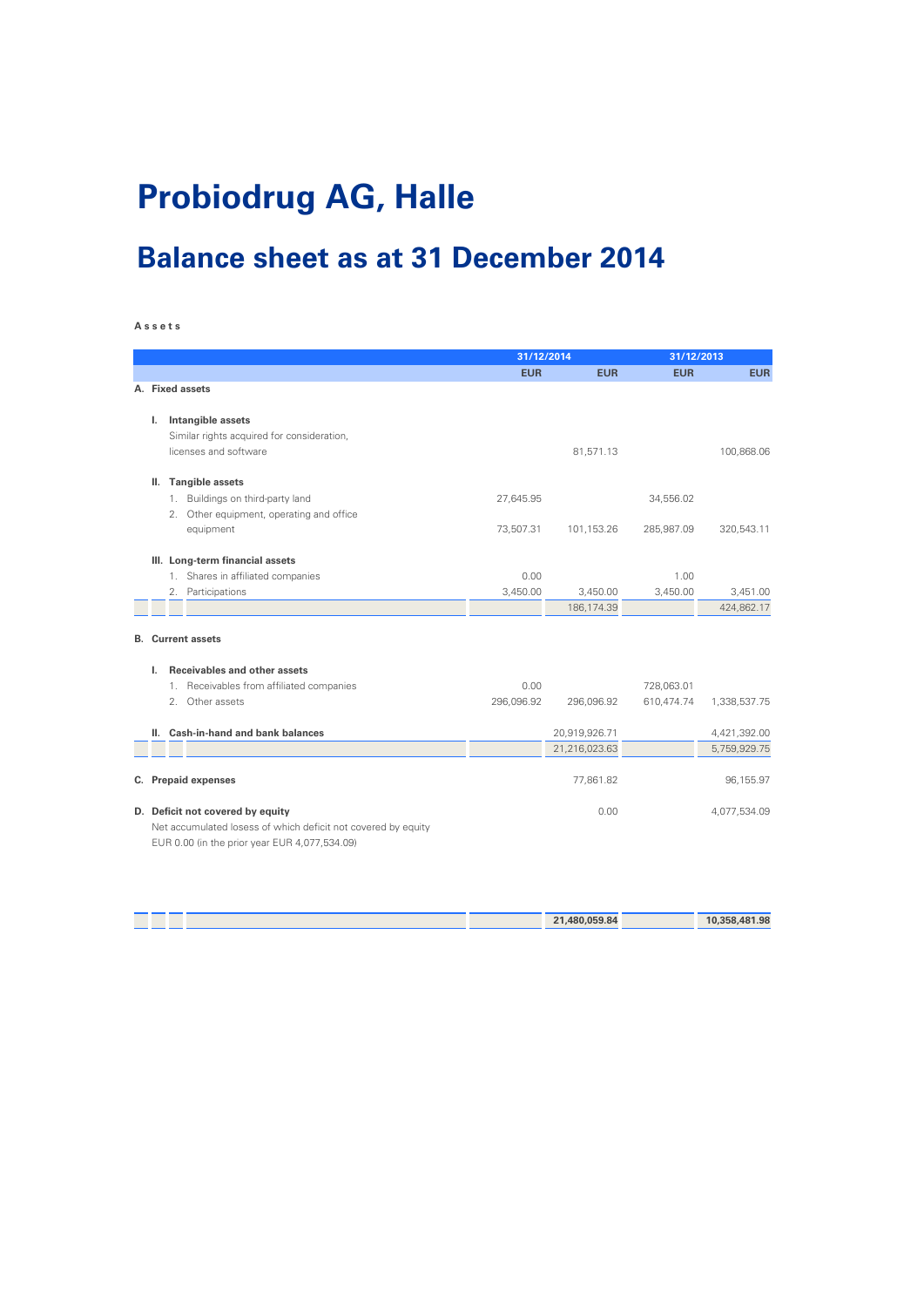#### **E q u i t y a n d l i a b i l i t i e s**

|    |                                                                            | 31/12/2014                   | 31/12/2013                      |
|----|----------------------------------------------------------------------------|------------------------------|---------------------------------|
|    |                                                                            | <b>EUR</b>                   | <b>EUR</b>                      |
|    | A. Equity                                                                  |                              |                                 |
| L. | Share capital                                                              | 6,765,898.00                 | 25,528,929.00                   |
|    | Contingent capital: EUR 524,169.00                                         |                              |                                 |
|    | (in the prior year EUR 5,714,159.00)                                       |                              |                                 |
|    |                                                                            |                              |                                 |
| Ш. | <b>Capital reserves</b>                                                    | 22,016,465.55                | 51,467,571.73                   |
|    | III. Revenue reserves                                                      |                              |                                 |
|    | Legal reserves                                                             | 227,625.00                   | 227,625.00                      |
|    | IV. Accumulated losses brought forward (in the prior year to the           | $-12,480,753.10$             | $-77,224,125.73$                |
|    | extent covered by equity)                                                  |                              |                                 |
|    | - Total accumulated losses EUR 12,480,753.10                               |                              |                                 |
|    | (in the prior year EUR 81,301,659.82) -                                    |                              |                                 |
|    | - of which deficit not covered by equity                                   |                              |                                 |
|    | EUR 0.00 (in the prior year EUR 4,077,534.09) -                            |                              |                                 |
|    | refer to D. Assets                                                         |                              |                                 |
|    |                                                                            | 16,529,235.45                | 0.00                            |
|    |                                                                            |                              |                                 |
|    | <b>B.</b> Provisions                                                       |                              |                                 |
|    | 1. Pension provision                                                       | 370,450.00                   | 321,037.41                      |
| 2. | Tax provision                                                              | 2,543,210.75                 | 2,444,990.75                    |
|    | 3. Other provisions                                                        | 1,107,042.99<br>4,020,703.74 | 1,375,691.99<br>4, 141, 720. 15 |
|    |                                                                            |                              |                                 |
|    | C. Liabilities                                                             |                              |                                 |
|    | 1. Bonds                                                                   | 0.00                         | 5,346,000.00                    |
|    | $-$ of which convertible EUR 0.00 (in the prior year EUR 5,346,000.00) $-$ |                              |                                 |
|    | 2. Trade payables                                                          | 876,394.23                   | 837,668.04                      |
|    | 3. Other liabilities                                                       | 53,726.42                    | 33,093.79                       |
|    | $-$ of which taxes EUR 45,421.87                                           |                              |                                 |
|    | (in the prior year EUR 22,713.95) $-$                                      |                              |                                 |
|    |                                                                            | 930,120.65                   | 6,216,761.83                    |
|    |                                                                            | 21,480,059.84                | 10,358,481.98                   |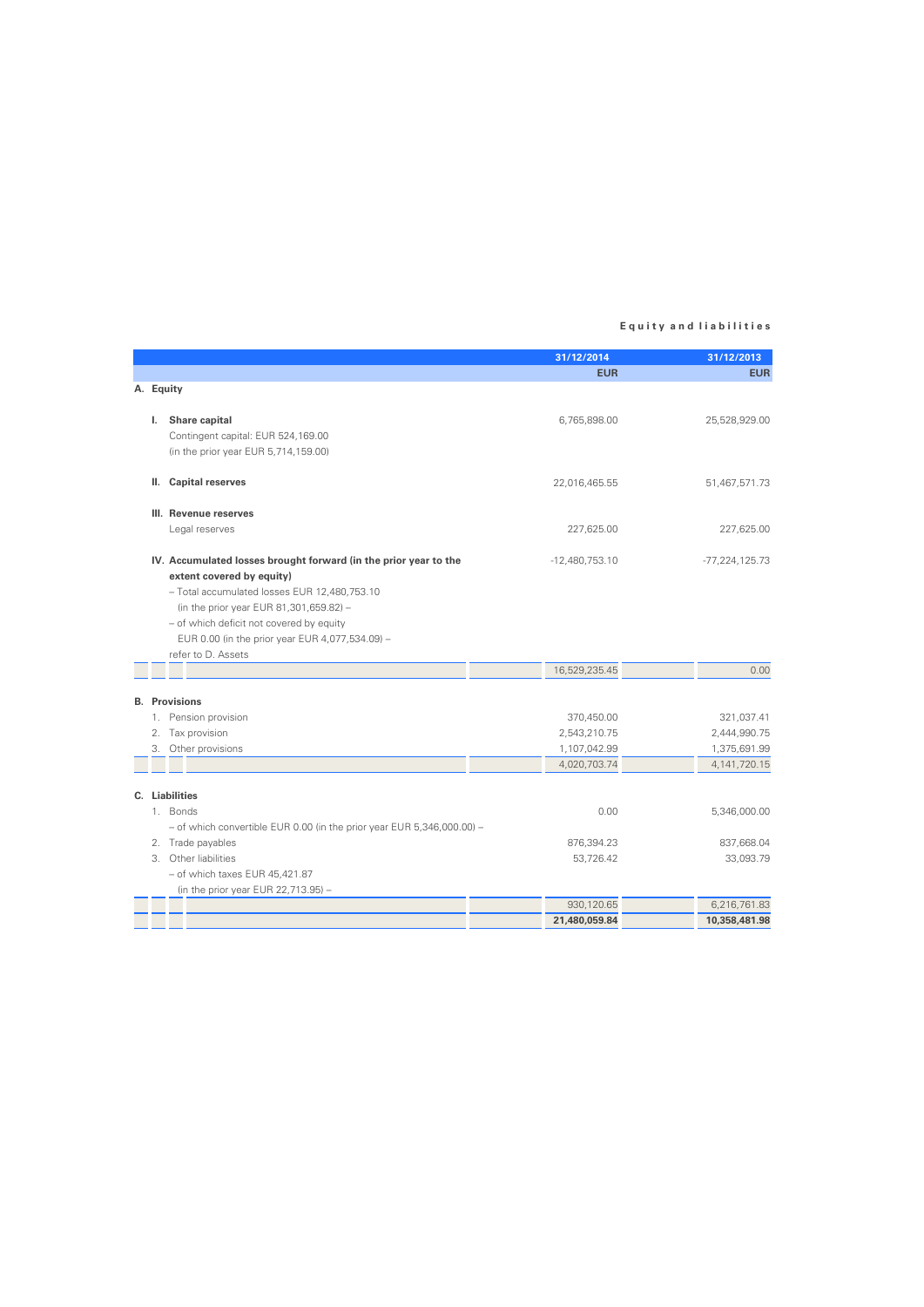# **Probiodrug AG, Halle**

# **Income statement for the period from 1 January to 31 December 2014**

- 1. Other operating income
- 2. Cost of materials
	- a) Costs of supplies and purchased merchandise
	- b) Costs of purchased services
- 3. Personnel expenses
- a) Wages and salaries
	- b) Social security and post employment costs
	- of which in respect of retirement provisions EUR 78,939.01 (in the prior year EUR 64,117.56) –
- 4. Amortisation of intangible fixed assets and depreciation of tangible fixed assets
- 5. Other operating expenses
- 6. Other interest and similar income
- of which from affiliated companies EUR 430,000.32 (in the prior year EUR 860,000.64) –
- 7. Write-downs of long-term financial assets
- 8. Interest and similar expenses
- 9. Results of ordinary operations
- 10. Extraordinary expenses/extraordinary results
- 11. Net loss
- 12. Loss carry forward
- 13. Income from the release of capital reserves
- 14. Income from the reduction of capital
- **15. Net accumulated losses**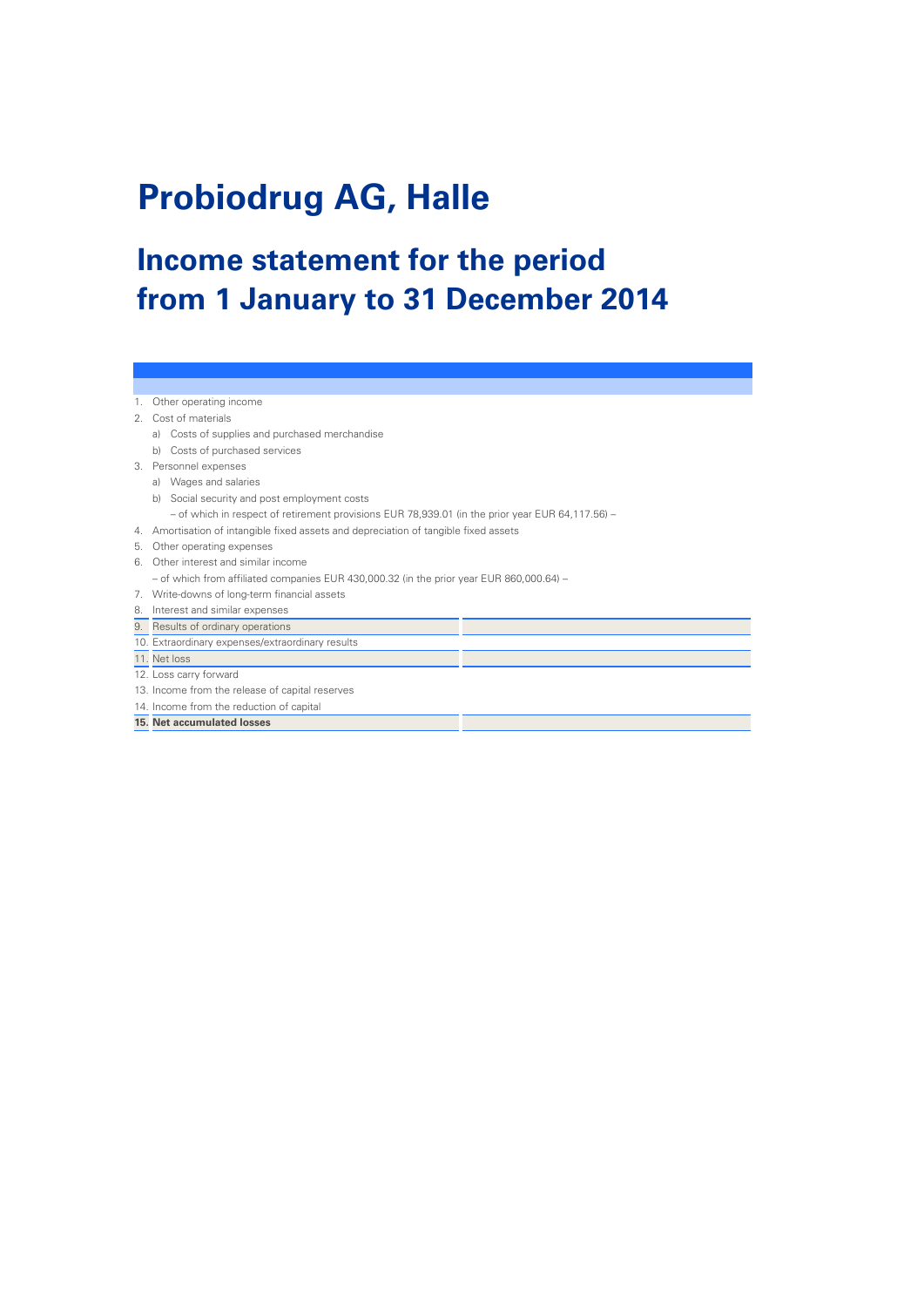| 2014            |                                                         |                 | 2013                      |  |
|-----------------|---------------------------------------------------------|-----------------|---------------------------|--|
| <b>EUR</b>      | <b>EUR</b>                                              | <b>EUR</b>      | <b>EUR</b>                |  |
|                 | 237,407.87                                              |                 | 703,723.60                |  |
|                 |                                                         |                 |                           |  |
| $-55,092.00$    |                                                         | $-53,778.66$    |                           |  |
|                 | -4,291,285.88 -4,346,377.88 -4,251,669.10 -4,305,447.76 |                 |                           |  |
| $-1,263,986.09$ |                                                         | $-1,547,782.49$ |                           |  |
|                 |                                                         |                 |                           |  |
|                 | -191,017.19 -1,455,003.28                               |                 | -234,454.68 -1,782,237.17 |  |
|                 | $-93,846.03$                                            |                 | $-313,722.16$             |  |
|                 | $-4,576,095.76$                                         |                 | $-4,545,131.19$           |  |
|                 |                                                         |                 |                           |  |
|                 | 432,934.49                                              |                 | 869,278.27                |  |
|                 | 0.00                                                    |                 | $-50,000.00$              |  |
|                 | $-226, 105.92$                                          |                 | $-672,480.20$             |  |
|                 | $-10,027,086.51$                                        |                 | $-10,096,016.61$          |  |
|                 | $-2,232,270.20$                                         |                 | 0.00                      |  |
|                 | $-12,259,356.71$                                        |                 | $-10,096,016.61$          |  |
|                 | -81,301,659.82                                          |                 | $-71,205,643.21$          |  |
|                 | 54,871,798.43                                           |                 | 0.00                      |  |
|                 | 26,208,465.00                                           |                 | 0.00                      |  |
|                 | -12,480,753.10                                          |                 | -81,301,659.82            |  |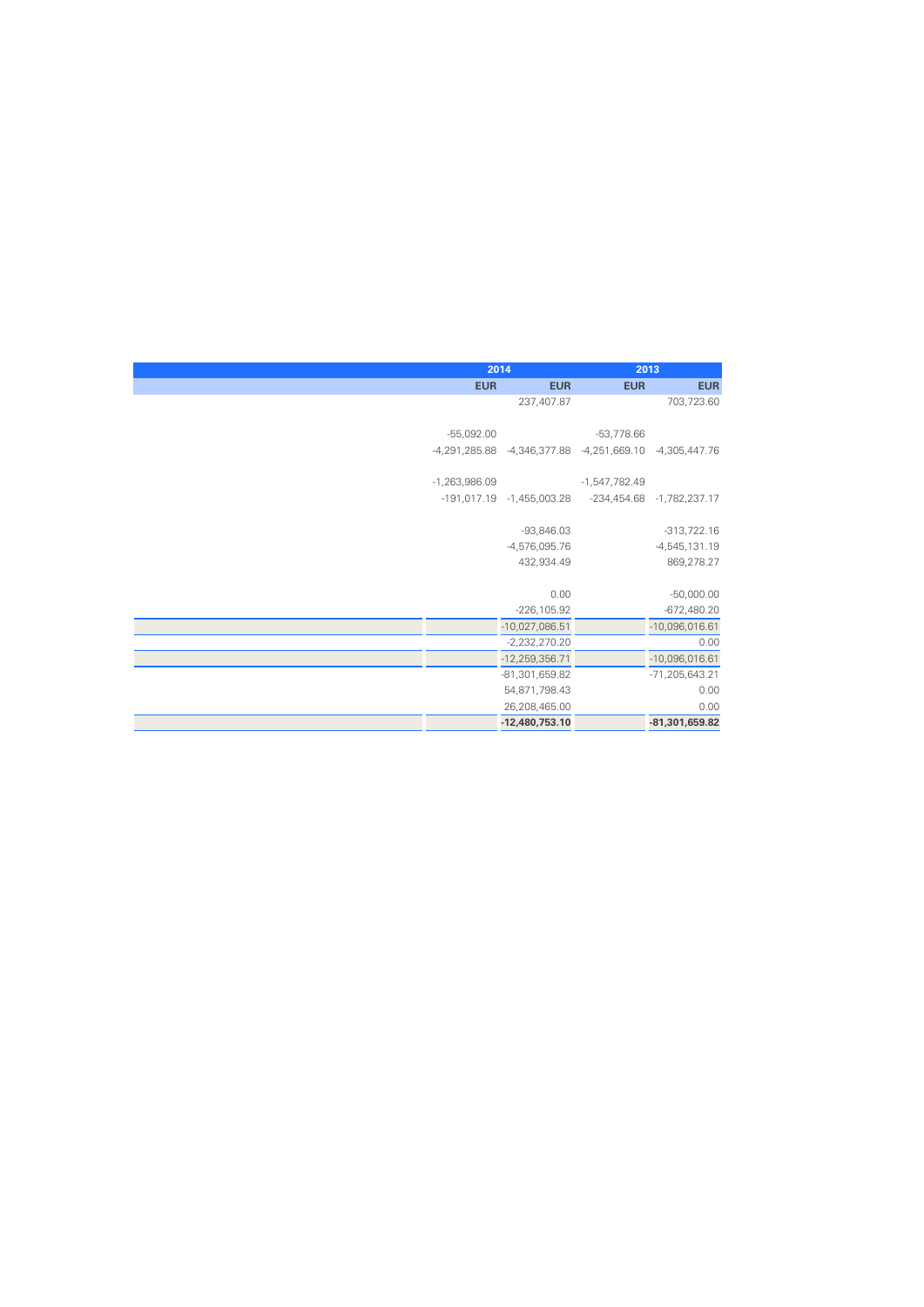## STATEMENT OF CASH FLOWS for the period from 1 January to 31 December 2014

#### **Probiodrug AG**

|                                                                  | 01.01.2014       | 01.01.2013       |
|------------------------------------------------------------------|------------------|------------------|
|                                                                  | to<br>31/12/2014 | to<br>31/12/2013 |
|                                                                  | <b>EUR</b>       | <b>EUR</b>       |
| Net loss of the period without extraordinary expenses            | $-10,027,085$    | $-10,096,017$    |
| Proceeds from extraordinary item                                 | $-474,513$       | 0                |
| Amortisation and depreciation of fixed assets                    | 93,846           | 313,722          |
| Income/expense from the disposal of fixed assets                 | 5,599            | $-144,148$       |
| Increase in pension provision                                    | 49,413           | 39,219           |
| Increase in tax provision                                        | 98,220           | 98,280           |
| Decrease (in prior year increase) of other provisions            | $-268,649$       | 196,413          |
| Income/expenses without a cash impact                            | $-32,445$        | 536,817          |
| Decrease in inventories                                          | 0                | 17,423           |
| Decrease in trade receivables                                    | 0                | 2,957            |
| Decrease in receivables from affiliated companies                | 0                | 2,173            |
| Increase in other assets                                         | $-111,479$       | 75,110           |
| Decrease in prepaid expenses                                     | 18,294           | 23,367           |
| Increase in trade payables                                       | 38,726           | 532,691          |
| Increase (in prior year decrease) of other liabilities           | 20,633           | $-56,223$        |
| Cash flow from operating activities                              | $-10,589,440$    | $-8,458,216$     |
| Proceeds from the disposal of tangible assets                    | 574,249          | 43,001           |
| Proceeds from the disposal of intangible assets                  | 2,930            | 0                |
| Capital expenditures for tangible assets                         | $-2,040$         | $-4,678$         |
| Capital expenditures for intangible assets                       | $-10,041$        | $-60,743$        |
| Proceeds from loan repaid                                        | 760,508          | 0                |
| Cash flow from investing activities                              | 1,325,606        | $-22,420$        |
| Proceeds from the issuance of stock                              | 23,244,126       | 0                |
| <b>Transaction costs</b>                                         | $-1,757,757$     | $\mathbf{0}$     |
| Proceeds from the issuance of convertible bonds                  | 4,276,000        | 5,346,000        |
| Cash flow from financing activities                              | 25,762,369       | 5,346,000        |
| <b>Changes in cash and cash equivalents</b>                      | 16,498,535       | $-3,134,636$     |
| Cash and cash equivalents at the beginning of the financial year | 4,421,392        | 7,556,028        |
| Cash and cash equivalents at the end of the period               | 20,919,927       | 4,421,392        |
|                                                                  |                  |                  |
|                                                                  | 31/12/2014       | 31/12/2013       |
|                                                                  | <b>EUR</b>       | <b>EUR</b>       |
| <b>Composition of cash and cash equivalents</b>                  |                  |                  |
| Cash-on-hand                                                     | 450              | 465              |
| <b>Bank balances</b>                                             | 20,919,477       | 4,420,927        |
|                                                                  | 20,919,927       | 4,421,392        |

Appendix 3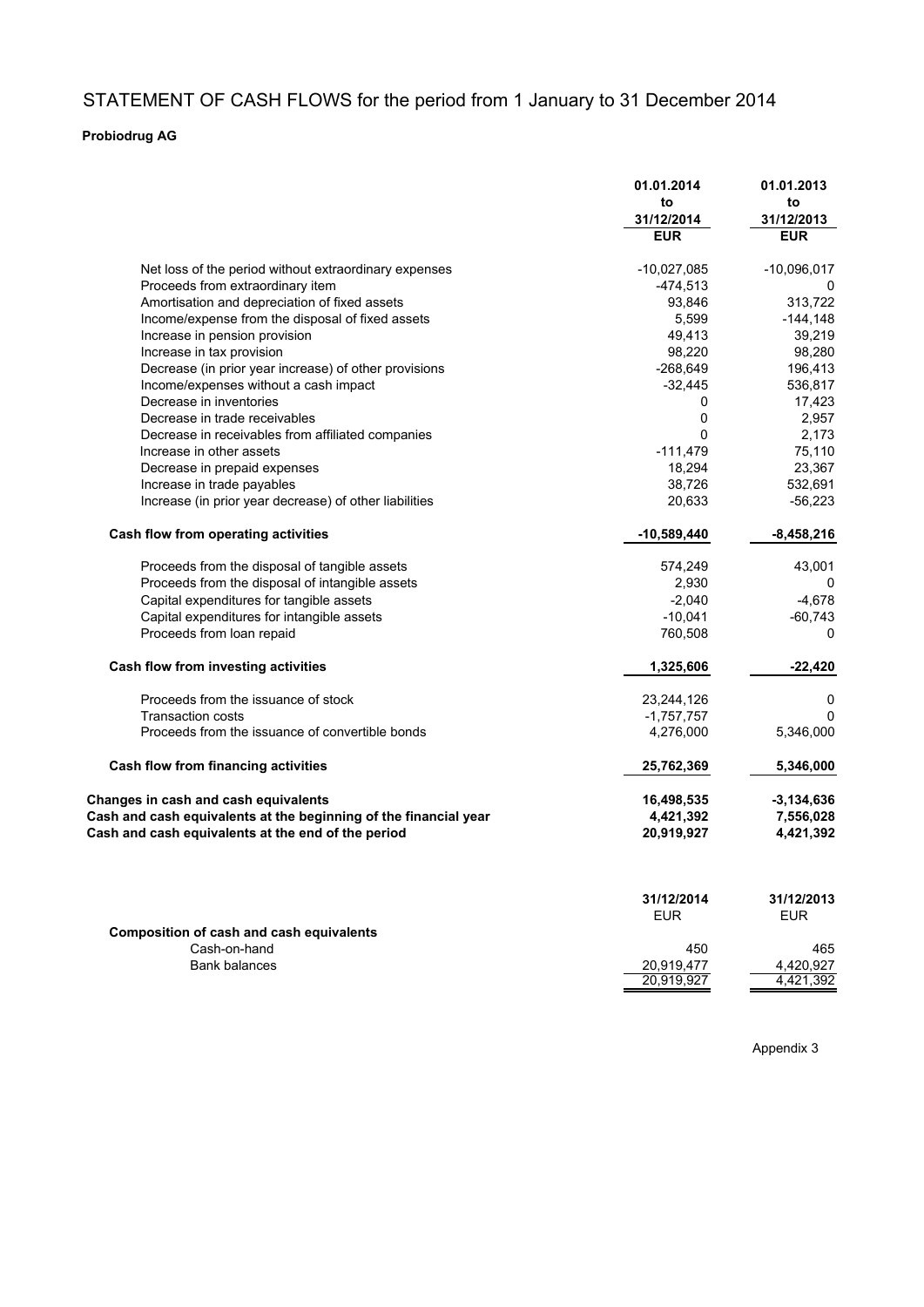## Statement of shareholders' equity as at 31.12.2014 **Probiodrug AG**

|                                                                        | <b>Share</b>                     |               | Capital       | Legal      | <b>Retained</b> | <b>Equity</b>          |
|------------------------------------------------------------------------|----------------------------------|---------------|---------------|------------|-----------------|------------------------|
|                                                                        | Capital                          |               | reserves      | reserve    | earnings        |                        |
|                                                                        | Ordinary shares Preferred shares |               |               |            |                 |                        |
|                                                                        | <b>EUR</b>                       | <b>EUR</b>    | <b>EUR</b>    | <b>EUR</b> | <b>EUR</b>      | <b>EUR</b>             |
| <b>Balance as at 01.01.2013</b>                                        | 3,414,375                        | 22,114,554    | 50,930,755    | 227,625    | $-71,205,643$   | 5,481,666              |
| Issuance of convertible bonds                                          | 0                                | 0             | 536,817       | 0          | 0               | 536,817                |
| Net loss                                                               | 0                                | 0             | $\mathbf 0$   | 0          | $-10,096,017$   | $-10,096,017$          |
| <b>Balance as at 31.12.2013</b>                                        | 3,414,375                        | 22,114,554    | 51,467,572    | 227,625    | $-81,301,660$   | $-4,077,534$           |
| Capital increase as a result of the conversion of<br>convertible bonds |                                  | 5,921,229     | 3,700,771     | 0          | 0               | $\overline{9,622,000}$ |
| Conversion of preferred shares into ordinary<br>shares                 | 28,035,783                       | $-28,035,783$ | 0             | 0          | 0               | 0                      |
| Simplified capital reduction                                           | $-26,208,465$                    |               | $-54,871,798$ | 0          | 81,080,263      | 0                      |
| Issuance of shares                                                     | 1,524,205                        |               | 21,719,921    | 0          | 0               | 23,244,126             |
| Net loss                                                               | 0                                |               | 0             | 0          | $-12,259,357$   | $-12,259,357$          |
| <b>Balance as at 31.12.2014</b>                                        | 6,765,898                        | 0             | 22,016,466    | 227,625    | $-12,480,753$   | 16,529,235             |
|                                                                        |                                  |               |               |            |                 |                        |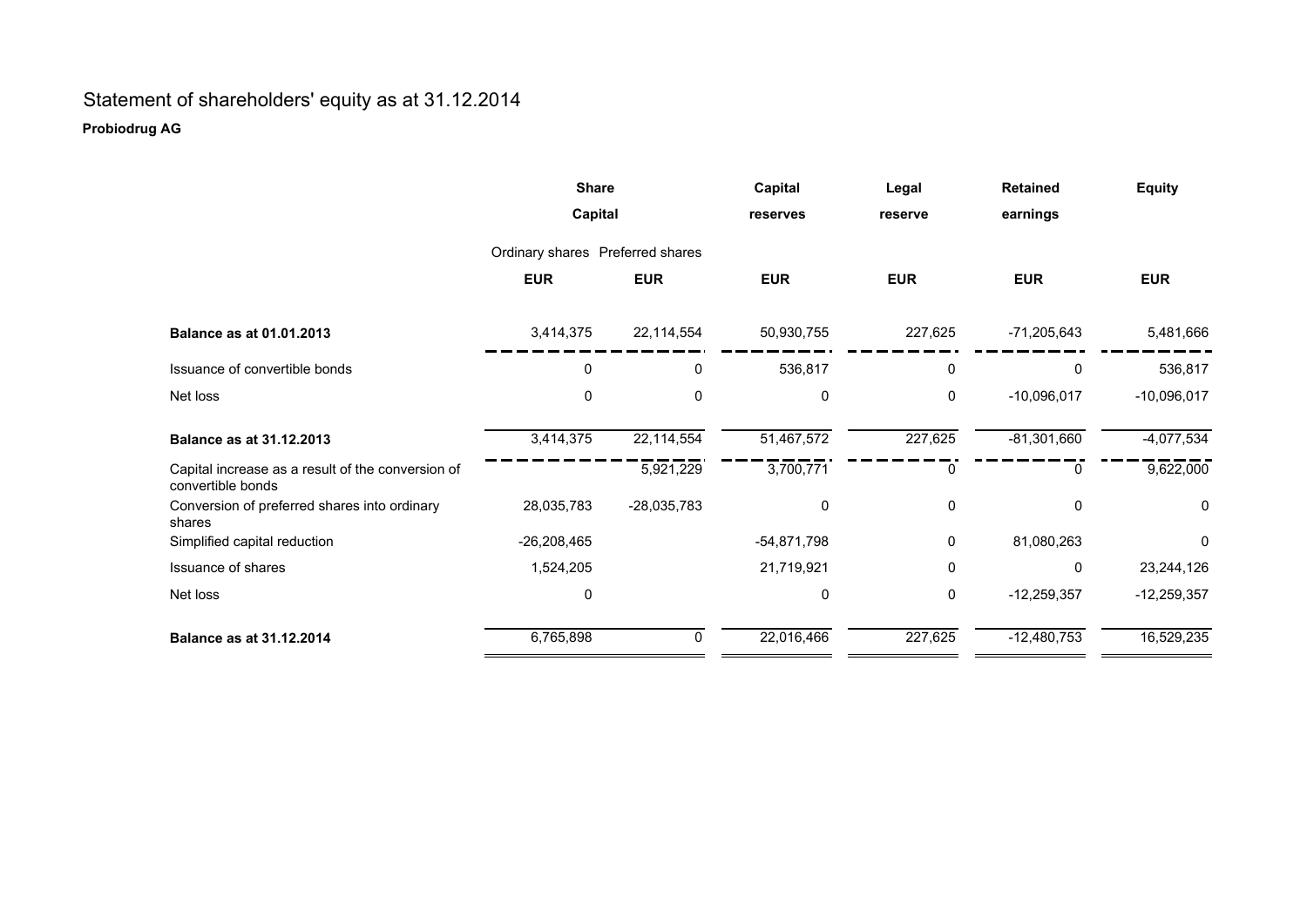## Probiodrug AG, Halle/S.

## NOTES to the financial statements for the financial year from 1 January to 31 December 2014

## I. General information

The annual financial statements of Probiodrug AG were prepared using the accounting policies and measurement methods prescribed by the [German] Commercial Code (HGB) [Handelsgesetzbuch] applying the Accounting Law Modernisation Act [Bilanzrechtsmodernisierungsgesetzes] (BilMoG) as well as the complementary regulations of the [German] Stock Corporation Act.

As a result of the issuance of shares on the Euronext/Amsterdam in October 2014, Probiodrug is a capital market oriented company as defined in Section 264d of the HGB and is thereby considered a large capital corporation as defined by Section 267 (3) of the HGB.

There was no change in the form of presentation in comparison with the prior year.

## II. Accounting policies and measurement methods

### Fixed assets

Tangible and intangible assets were measured at their acquisition costs reduced by scheduled depreciation and amortisation.

The scheduled depreciation and amortisation was calculated on the straight-line basis considering the expected useful life of the underlying asset within the entity on the bases of the official depreciation tables in accordance with tax regulations.

In financial year 2014, newly acquired moveable assets with acquisition costs of up to EUR 410.00 were immediately depreciated in their entirety. The cumulative items recorded in the prior years continue to be depreciated on the straight-line basis in accordance with Section 6 (2a) of the German Income Tax Act (EStG) [Einkommensteuergesetz] over a period of five years. In total, the cumulative items are of minor importance.

Participations are recorded at their acquisition costs.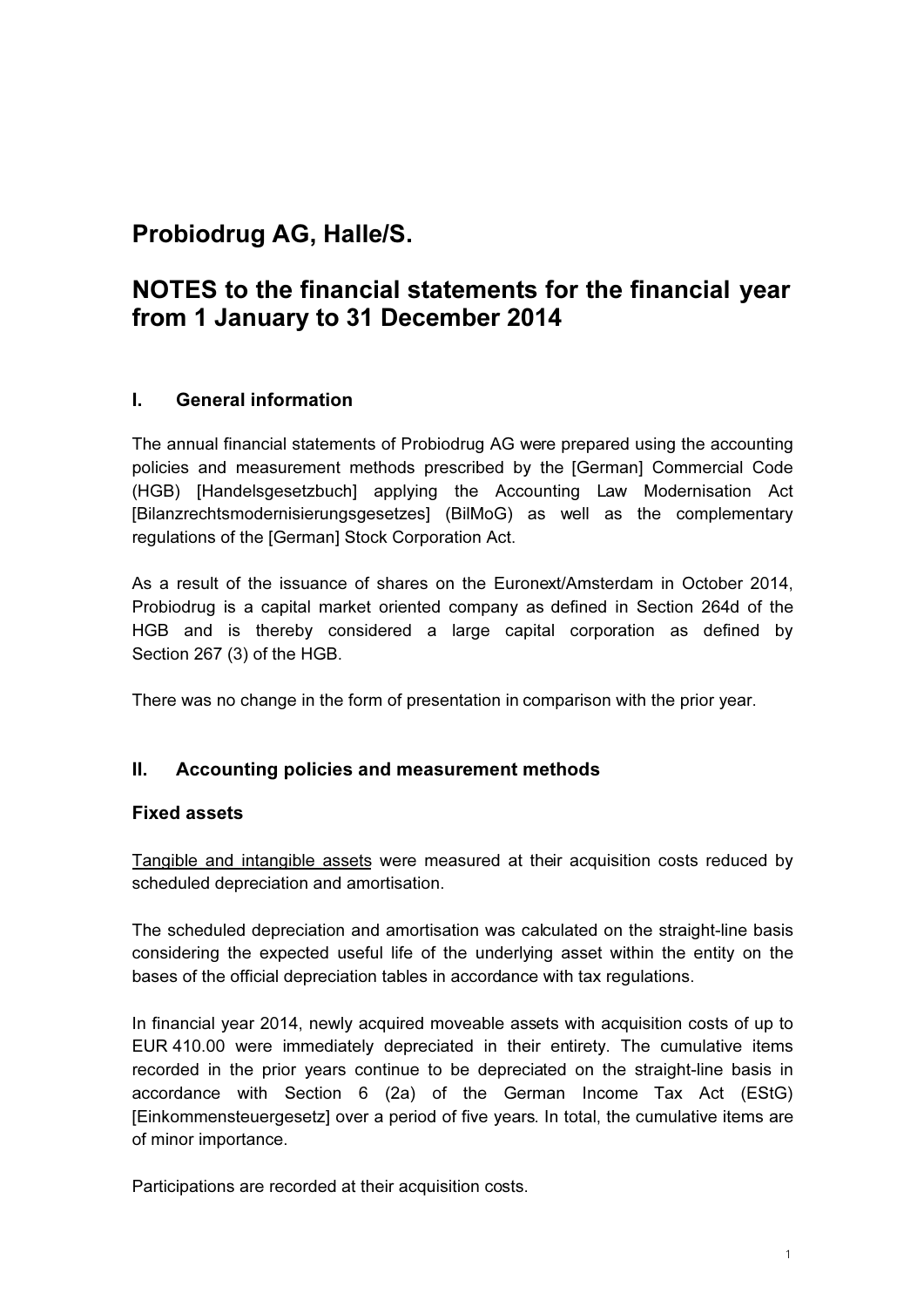#### Current assets

Receivables and other assets were measured at their nominal value less necessary valuation adjustments giving consideration to all identifiable risks. No foreign currency receivables existed as at the balance sheet date.

The cash-in-hand and bank balances were measured at their nominal values.

The valuation of accounts denominated in a foreign currency was on the basis of the mean average exchange rate as at the balance sheet date.

Prepaid expenses comprise payments made prior to the balance sheet date, which represent expenses for a specific period after the balance sheet date.

Deferred taxes are recorded for differences between amounts recorded in the commercial financial statements and those recorded in the tax accounts, to the extent that these are expected to reverse in upcoming financial years. To the extent that the deferred taxes result in a debit balance as at the balance sheet date, no use is made of the allowed alternative treatment in accordance with Section 274 (1) sentence 2 of the HGB.

### Equity

The Company's equity is recorded at its nominal value.

#### **Provisions**

Provisions are recorded at the settlement amounts deemed necessary when applying prudent business judgement. All identifiable risks are given consideration.

Long-term provisions with a term of more than 12 months are discounted in accordance with Section 253 (2) sentence 1 of the HGB.

The measurement of the pension provisions is based on the ,,projected unit credit" method (PUC method). Probiodrug made use of the allowed alternative treatment whereby the average market interest rate of the previous seven business years as published by the Deutsche Bundesbank [German Federal Reserve], which results from an assumed remaining term of 15 years, was applied as the discount rate. The biometric calculation used was provided by the 2005 G mortality tables of Prof. Dr.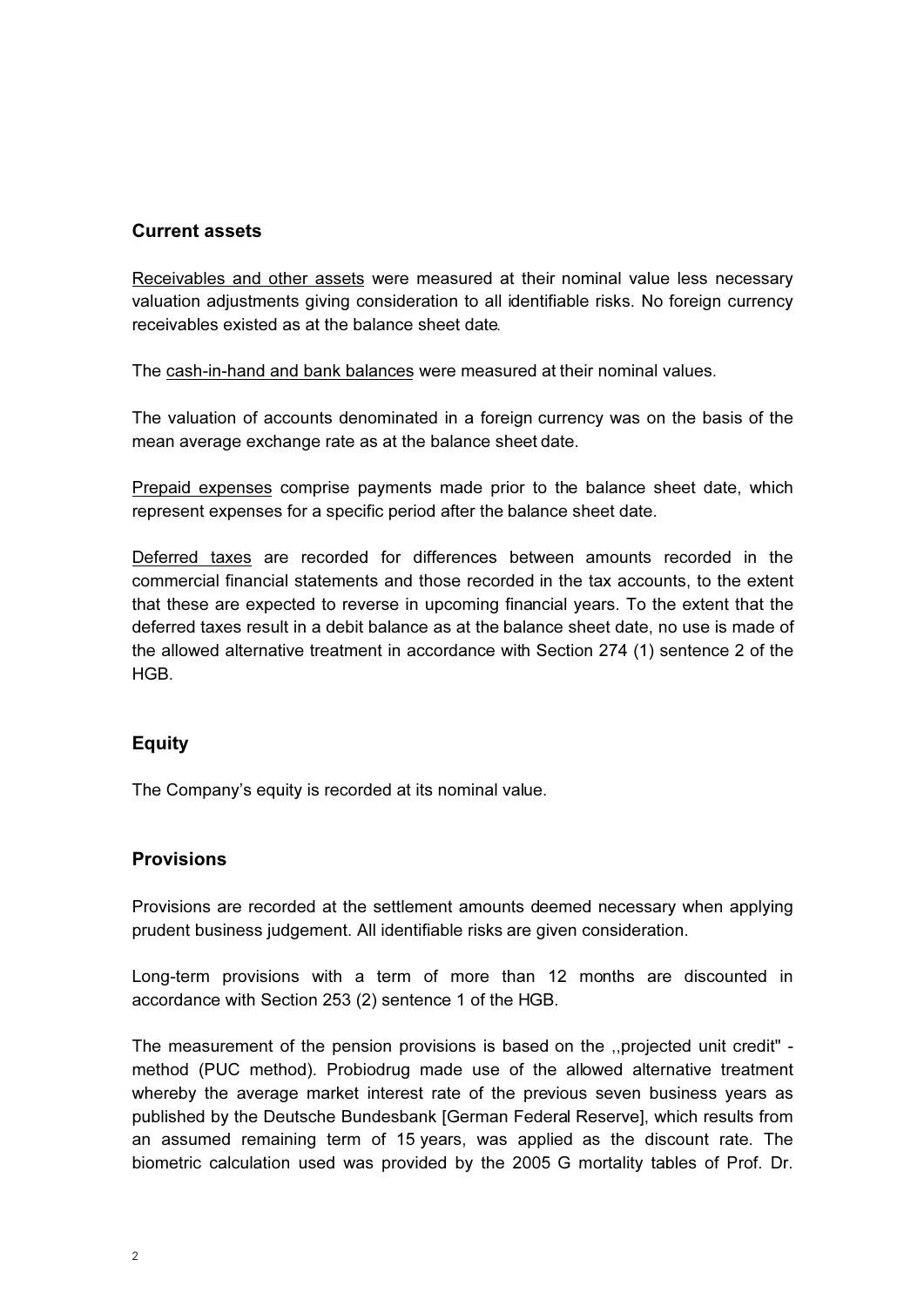Klaus Heubeck [, Richttafeln 2005 G' von Klaus Heubeck]. The parameters applied in the calculation are presented in the explanations on the balance sheet.

## Liabilities

Liabilities are recorded at their settlement amounts. Liabilities in a foreign currency are recorded at the mean average exchange rate in effect as at the balance sheet date.

The existing liabilities are not secured.

### Income statement

In accordance with Section 275 (2) of the HGB, the Company again elected the total cost method of presentation.

#### III. Explanations on the balance sheet

### Fixed assets

The development of fixed assets as well as the amortisation and depreciation recorded in the financial year is shown for each balance sheet line item in the schedule of fixed assets presented in the appendix to the notes to the financial statements.

### Long-term financial assets and receivables from affiliated companies

The shares in the subsidiary, Ingenium Pharmaceuticals GmbH, Munich ("Ingenium"), were sold at their carrying value in the financial year just ended (in the prior year notional amount of EUR 1.00).

In previous financial years, Probiodrug provided financing for its subsidiary, Ingenium, in the form of shareholder loans totalling EUR 8,600k. At the prior balance sheet date they totalled EUR 10,978k including interest accrued thereon. In addition, other receivables from Ingenium amounted to EUR 3k. Due to the subsidiary's sustained losses, a valuation adjustment of EUR 10,253k was recorded (carrying value as at 31 December 2013: EUR 728k). On the basis of an agreement dated 13 July 2014, the loans became non-interest bearing with effect from 30 June 2014. EUR 761k of the receivables from Ingenium which totalled EUR 11,410k as at 30 June 2014 were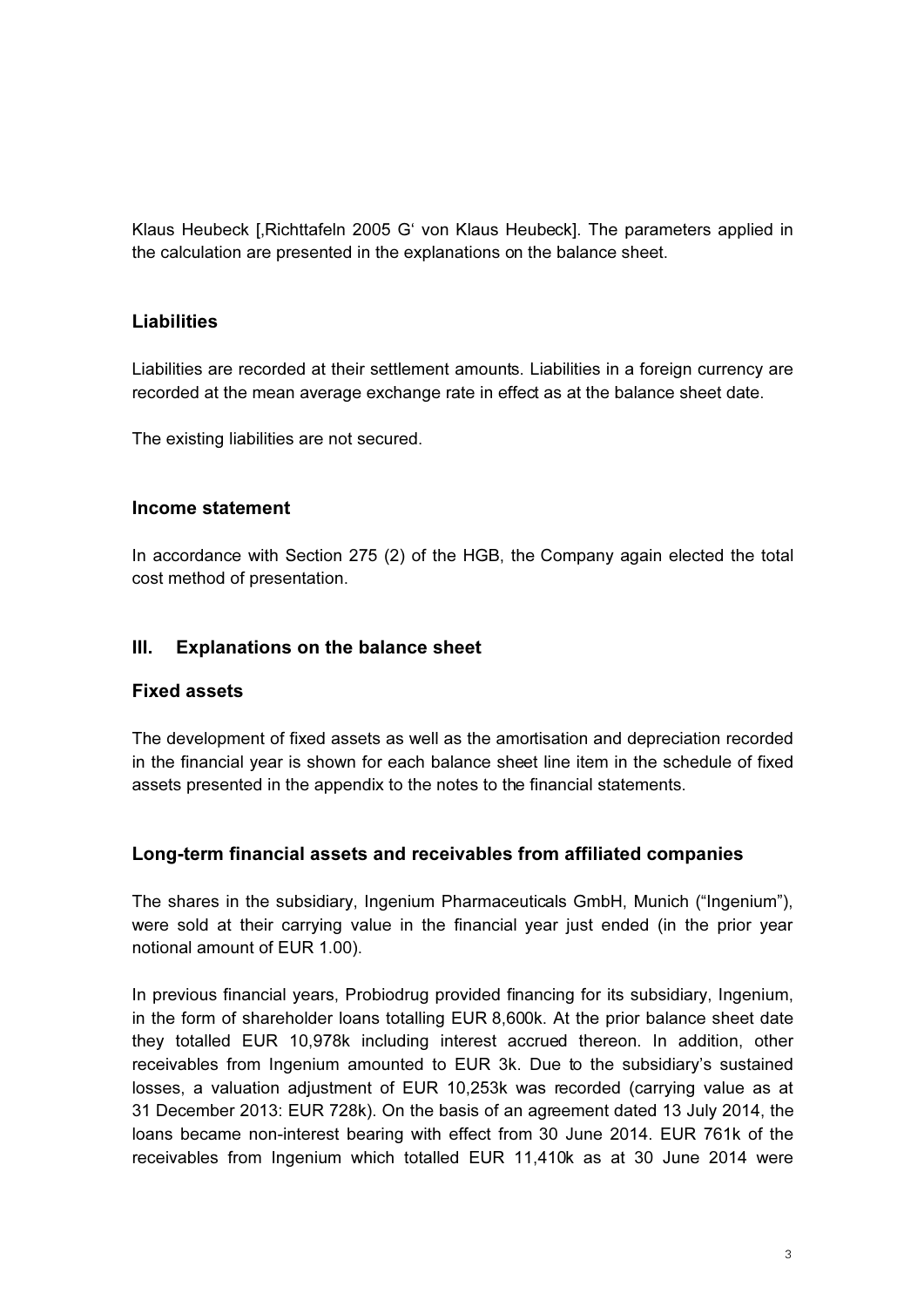collected and the remaining EUR 10,648k was assigned to the buyer in conjunction with the sale of the company.

#### Other assets

Without exception, the other assets all have a remaining term of up to one year. They primarily consist of receivables from the fiscal authorities (EUR 189k; in the prior year EUR 50k) as well as other receivables (EUR 107k; in the prior year EUR 560k). In the prior year the other receivables primarily consisted of receivables from the sale of fixed assets.

### Deferred taxes

As at the balance sheet date, after offsetting debit and credit balances with respect to deferred taxes (consideration of overall difference) a net debit balance resulted for deferred taxes. The calculation is based on an effective tax rate of 31.58%, which is expected to be the rate in effect when the differences reverse. Probiodrug does not make use of the allowed alternative treatment whereby a debit balance may be recorded in accordance with Section 274 (1) sentence 2 of the HGB. As such, deferred taxes are not presented on the balance sheet. The debit and credit deferred tax balances calculated result from the tax loss carry forwards and different values calculated for the pension provision.

#### Share capital

As at 31 December 2014, the subscribed capital amounted to EUR 6,765,898.00. It is broken down into 6,765,898 registered ordinary shares with no par value (bearer shares). In the prior year the subscribed capital amounted to EUR 25,528,929.00 and was divided into 3,414,375 registered ordinary shares with no par value (bearer shares), 3,095,837 registered voting preference shares of the Series A as well as 19,018,717 registered voting preference shares of the Series B.

On 21 August 2014 the convertible bonds issued in 2013 and 2014 were converted into preference shares of the Series B2 by making use of the contingent capital 2013 and 2014. The subscribed capital was increased by a total of EUR 5,921,229.00 by issuing 5,921,229 registered voting preference shares of the Series B2.

On 25 August 2014 the shareholders' meeting resolved to convert the registered preference shares with voting rights of the Series A, B and B2 into registered ordinary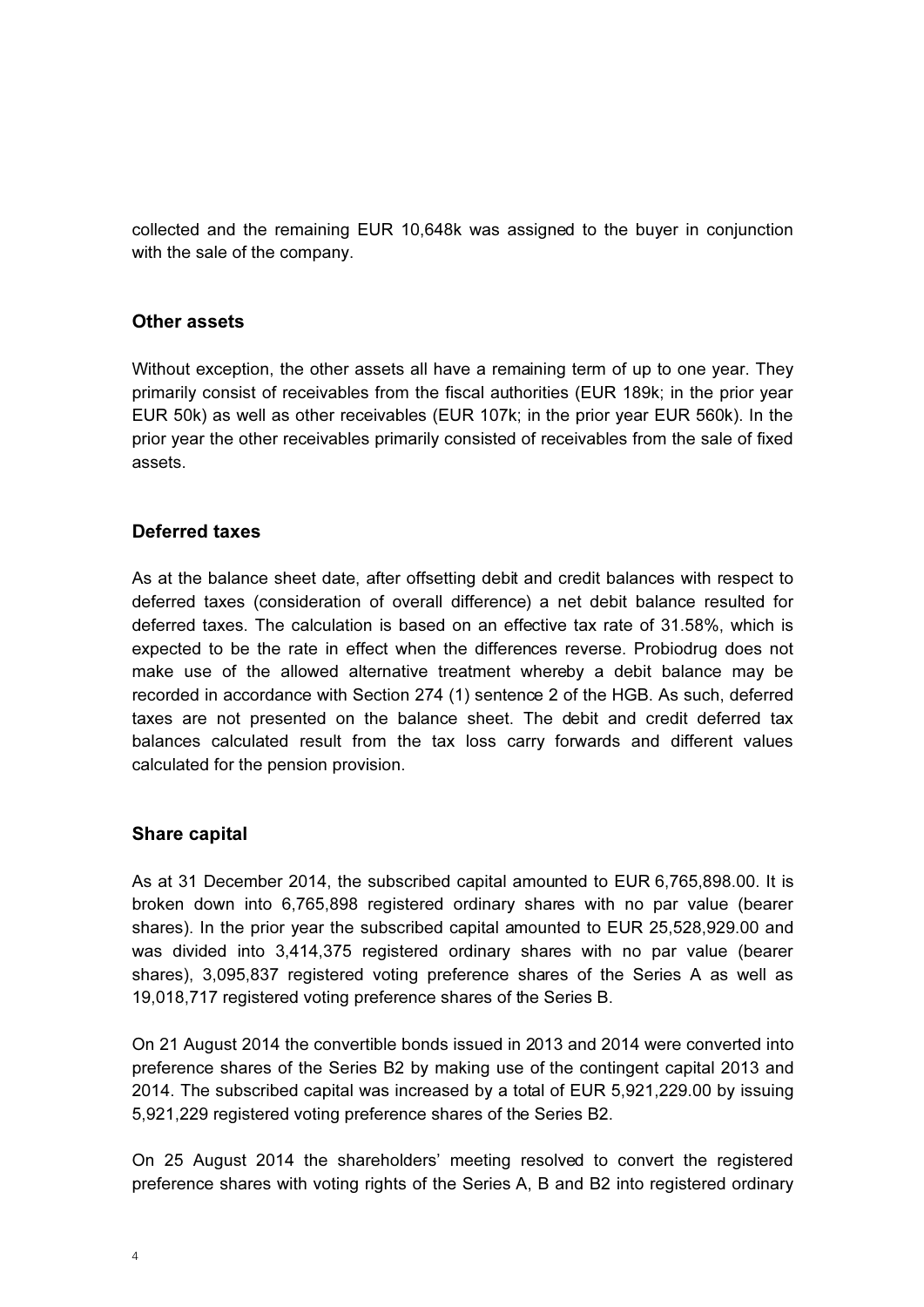bearer shares with no par value (bearer shares). All preferences of the various classes of shares were eliminated in their entirety. Thereafter, the subscribed capital amounted to EUR 31,450,158.00 and was broken down into 31,450,158 ordinary bearer shares with no par value with a notional value of EUR 1.00 per share.

On 8 September 2014, the shareholders' meeting resolved to reduce the Company's share capital from EUR 31,450,158.00 by EUR 26,208,465.00 to EUR 5,241,693.00, divided into 5,241,693 ordinary bearer shares with no par value. The capital decrease was completed pursuant to the regulations regarding simplified capital reductions (Sections 229 et. seq. of the AktG) in the ratio of 6:1, with the intention of covering incurred losses totalling EUR 26,208,465.00. The capital reduction was completed in such a manner that six ordinary bearer shares with no par value were consolidated into one ordinary bearer share with no par value.

On 9 October 2014, the shareholders' meeting resolved to increase the Company's share capital from EUR 5,241,693.00, broken down into 5,241,693 ordinary bearer shares with no par value, in exchange for a cash contribution of up to EUR 1,696,720 to a total of EUR 6,938,413 by the issuance of up to 1,696,720 new, ordinary bearer shares with no par value with profit participation rights beginning on 1 January 2014. The issue price per share to be issued amounted to EUR 1.00. The proportional amount of the share capital attributable to each new share amounted to EUR 1.00. Shareholders' subscription rights were excluded for cash capital increases. The management board was authorised, with the approval of the supervisory board, to establish the further details with respect to the increase in capital as well as the implementation and the conditions for the issuance of the shares. The resolution with respect to the increase in the share capital was required to be implemented prior to the end of 31 December 2014.

In conjunction with the initial public offering on the Euronext/Amsterdam on 27 October 2014, the equity was increased by EUR 1,475,409.00 by issuing 1,475,409 new ordinary bearer shares with no par value. The proportion of the share capital attributable to each new share is EUR 1.00.

Subsequently, the share capital totalled EUR 6,717,102.00 broken down into 6,717,102 ordinary bearer shares with no par value with a notional value of EUR 1.00.

On 12 November 2014 the management board, with the approval of the supervisory board, resolved to increase the share capital by EUR 48,796.00 to EUR 6,765,898.00 in exchange for cash. The increase was made by partially using the authorised capital 2014 by issuing 48,796 new registered ordinary shares with no par value at an issue price of EUR 1.00 per share.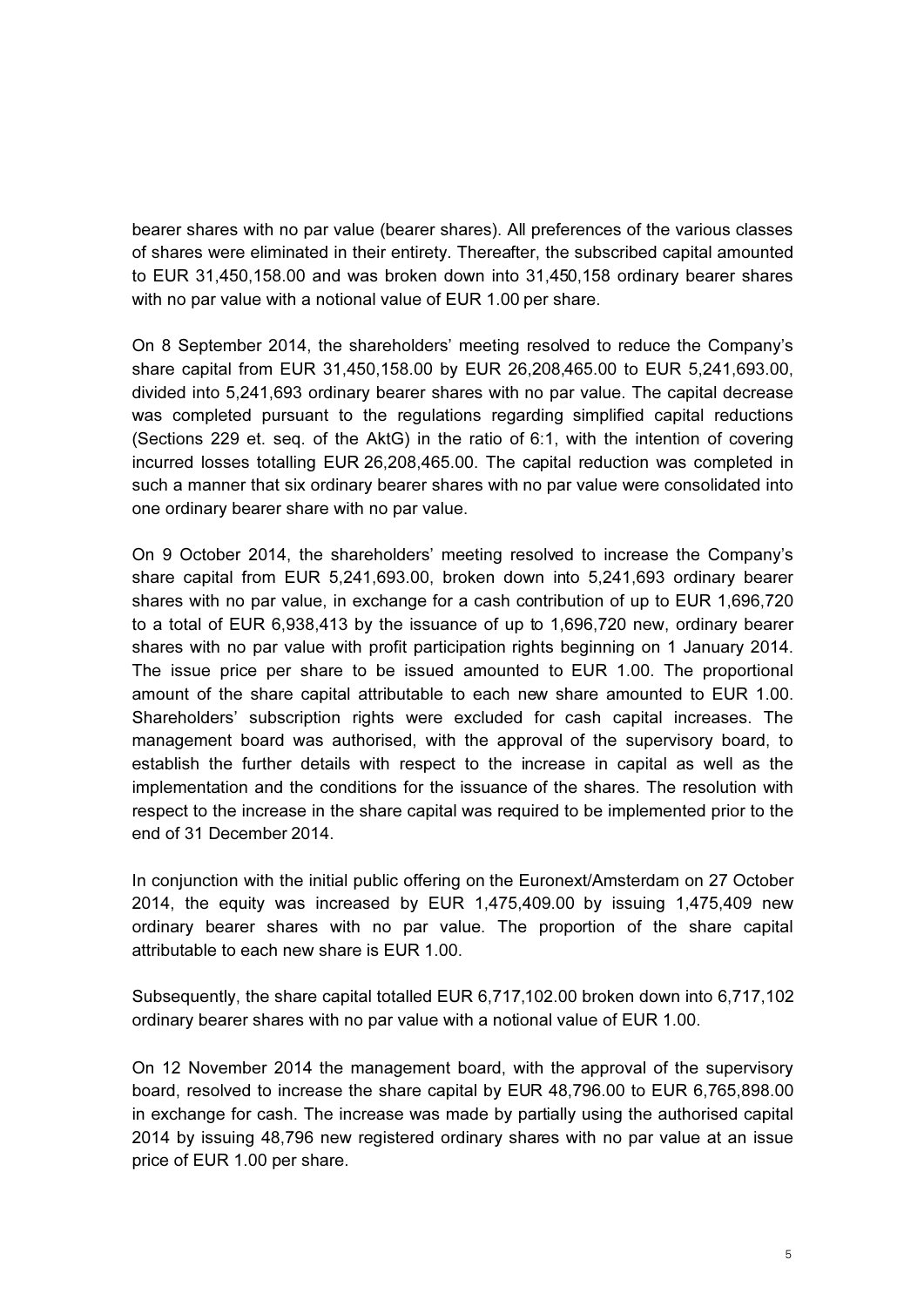Thereafter the share capital amounted to EUR 6,765,898.00 broken down into 6,765,898 ordinary bearer shares with no par value with a notional value of EUR 1.00.

#### Contingent capital 2008/I

As at 31 December 2014, the contingent capital 2008/I amounted to EUR 11,300.00 (in the prior year EUR 67,800.00). Of this amount, EUR 10,422.00 (in the prior year EUR 67,120.00) is reserved as a result of the distribution of option rights. By resolution of the shareholders' meeting on 8 September 2014, the contingent capital 2008/1 was reduced to EUR 11,300.00. The reduction was made in conjunction with the simplified reduction of capital in the ratio 6:1.

The contingent capital 2008/I serves to redeem the option rights which were distributed in conjunction with the Stock Option Program 2007. A new distribution of options on the basis of this program is no longer possible.

The contingent capital increase will only be carried out to the extent that the beneficiaries of the stock options make use of their buying option. The new shares resulting from the exercise of the stock options will participate in earnings from the beginning of the financial year in which the rights are exercised. In addition to employees of the Company and formerly affiliated companies for whom, as per Section 194 (3) of the AktG, no disclosures are required, the following members of the management board (respectively former members of the management board) are permitted to acquire the following number of shares (subsequent to reduction in conjunction with the capital decrease 6:1):

Dr. Konrad Glund, Halle, up to 912 ordinary shares, Dr. Hendrik Liebers, Leipzig, up to 2,128 ordinary shares, Prof. Dr. Hans-Ulrich Demuth, Halle, up to 912 ordinary shares

#### Contingent capital 2008/II

As at 31 December 2014, the contingent capital 2008/II totalled EUR 16,950.00 (in the prior year EUR 101,700.00). Of this amount, EUR 15,666.00 (in the prior year EUR 100,815.00) is reserved as a result of the issuance of options.

The contingent capital 2008/II serves to redeem the option rights distributed in conjunction with the Stock Option Program 2007. A new issuance of options under this program is no longer possible.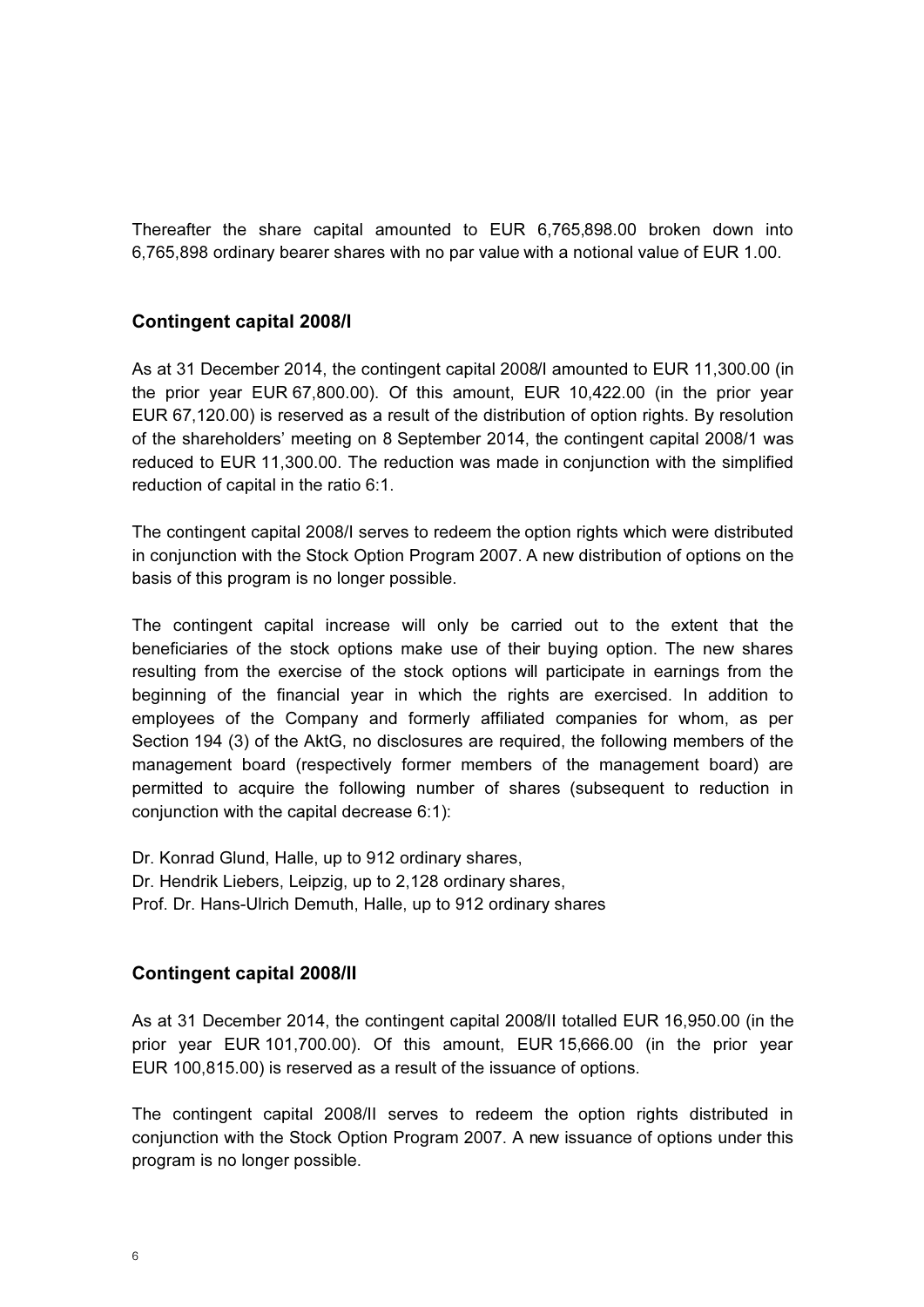The contingent capital increase will only be carried out to the extent that the beneficiaries make use of their buying options. The new shares resulting from the exercise of the stock options will participate in earnings from the beginning of the financial year in which the rights are exercised. In addition to employees of the Company and former affiliated companies for whom, as per Section 194 (3) of the AktG, no disclosures are required, the following members of the management board (respectively former members of the management board are permitted to acquire the following number of shares (subsequent to reduction in conjunction with the capital reduction of 6:1):

Dr. Konrad Glund, Halle, up to 1,368 ordinary shares (previously preference shares of the series A),

Dr. Hendrik Liebers, Leipzig, up to 3,192 ordinary shares (previously preference shares of the series A),

Prof. Dr. Hans-Ulrich Demuth, Halle, up to 1,368 ordinary shares (previously preference shares of the series A).

### Contingent capital 2010/I

As at 31 December 2014, the contingent capital 2010/I amounted to EUR 85,901.00 (in the prior year EUR 1,236,967.00). Of this amount, EUR 85,899.00 (in the prior year EUR 515,403.00) is reserved as a result of the issuance of options. The reduction of the contingent capital was made in conjunction with the simplified capital reduction in the ratio of 6:1.

The contingent capital 2010/I serves to redeem the option rights distributed in conjunction with the Stock Option Program 2010. A new issuance of options under this program is no longer possible.

The contingent capital increase will only be carried out to the extent that the beneficiaries of the stock options make use of their buying options. The new shares resulting from the exercise of the stock options will participate in earnings from the beginning of the financial year in which the rights are exercised. The following members of the management board (respectively former members of the management board) are permitted to acquire the following number of shares (subsequent to reduction in conjunction with the capital reduction in the ratio of 6:1):

Dr. Konrad Glund, Halle, up to 28,633 ordinary shares,

Dr. Hendrik Liebers, Leipzig, up to 28,633 ordinary shares,

Prof. Dr. Hans-Ulrich Demuth, Halle, up to 28,633 ordinary shares.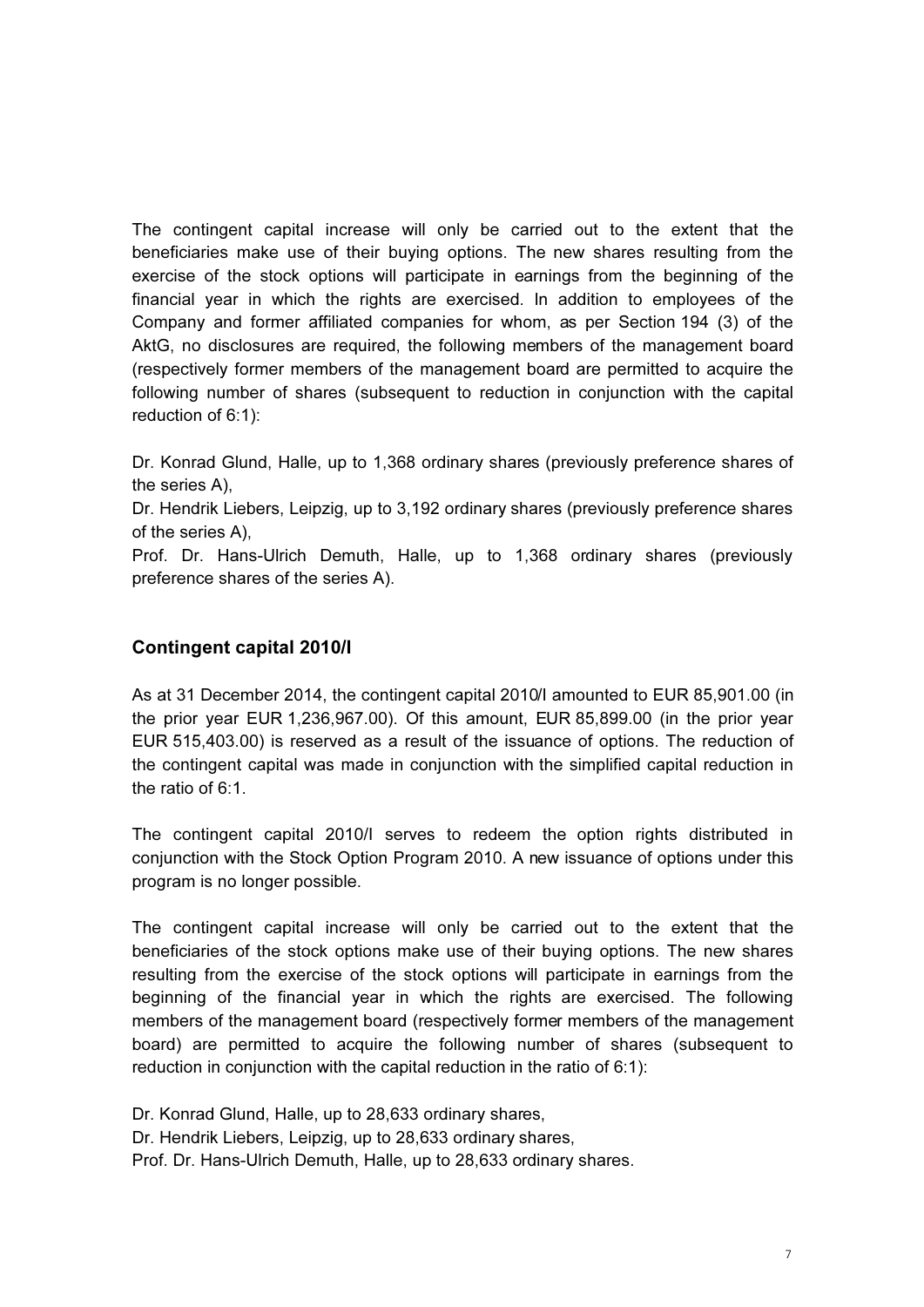### Contingent capital 2013/I

By resolution of the general meeting of the shareholders on 22 July 2013, the Company's share capital was contingently increased (contingent capital 2013/I) by EUR 4,307,692.00 to redeem the conversion rights respectively conversion obligations associated with the convertible bonds which were issued on the basis of a resolution of the general meeting of the shareholders on the same day. The supervisory board's approval for the issuance of convertible bonds was granted on 22 July 2013.

By using EUR 3,289,845.00 of the contingent capital 2013/I, 3,289,845 subscription shares were issued on 21 August 2014 by converting the convertible bonds issued in 2013. After issuing these subscription shares, the contingent capital 2013/I amounted to EUR 1,017,547.00.

On the basis of a resolution dated 25 August 2014, the remaining contingent capital 2013/I was revoked.

### Contingent capital 2014/I

By resolution of the shareholders' meeting on 16 May 2014, the contingent capital 2014/1 was established.

By resolution of the general meeting of the shareholders on 16 May 2014, the Company's share capital was contingently increased (contingent capital 2014) by EUR 3,692,300.00 to grant conversion rights respectively obligations for convertible bonds issued on the basis of a resolution of the general meeting of the shareholders on the same date. The approval of the supervisory board for the issuance of the convertible bonds was given on 30 April 2014.

By using EUR 2,631,384 of the contingent capital 2014, 2,631,384 subscription shares were issued on 21 August 2014 by converting the convertible bonds issued in 2014. After issuing these subscription shares, the contingent capital 2014 still amounted to EUR 1,060,916.00.

On the basis of a resolution dated 25 August 2014, the remaining contingent capital 2014/I was revoked.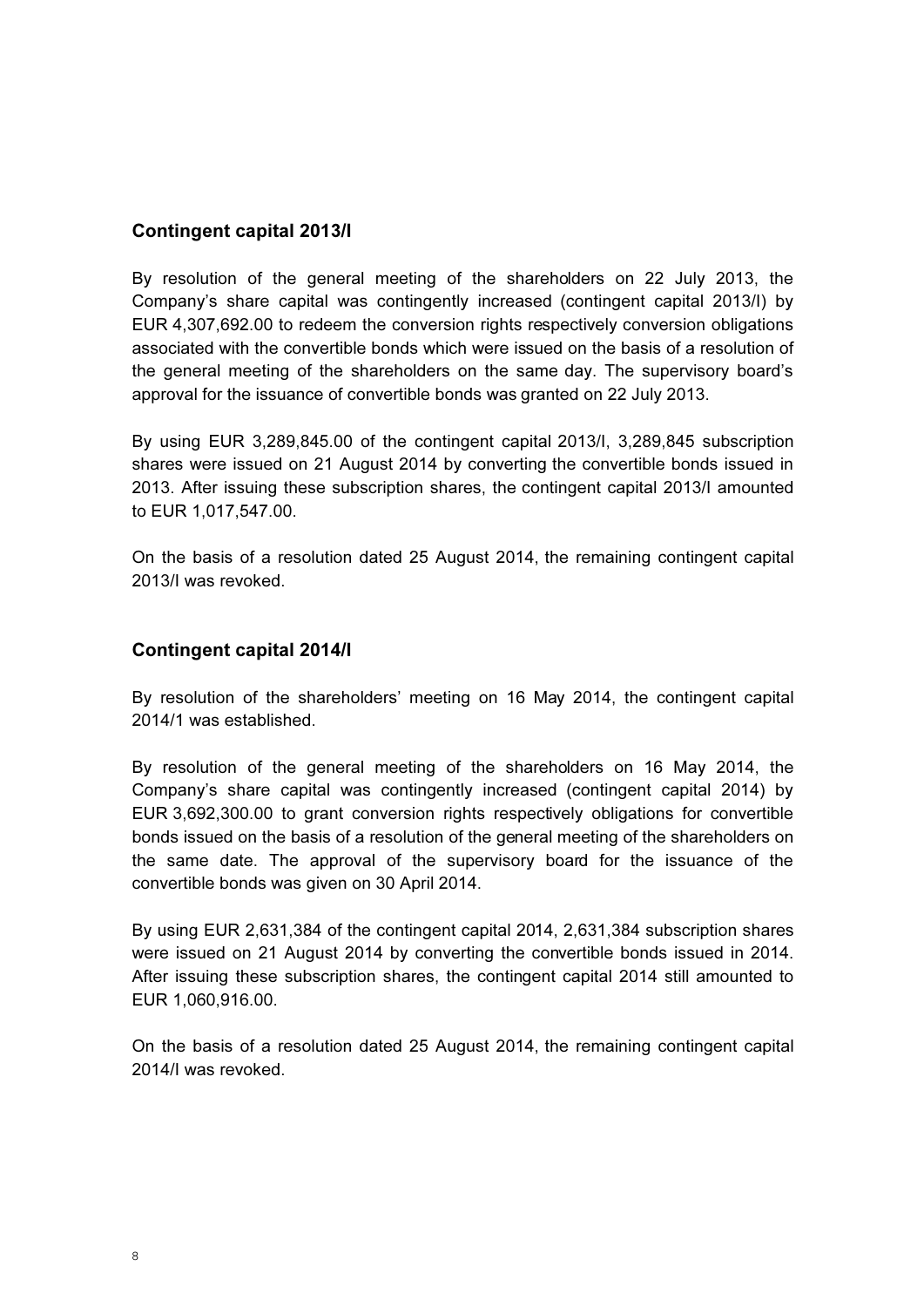## Contingent capital 2014/I

By resolution of the shareholders' meeting on 29 September 2014, the contingent capital 2014/I was established.

The Company's share capital was contingently increased by a nominal value of up to EUR 410,018.00 by the issuance of up to 410,018 ordinary bearer shares with no par value (contingent capital 2014/1). The contingent capital increase serves to redeem stock option rights in accordance with Section 192 (2) number 3 AktG issued as part of Stock Option Program 2014 (in the version of the resolutions of the shareholders' meeting on 29 September 2014). The contingent capital increase will only be carried out to the extent that the beneficiaries make use of their buying options. The new shares resulting from the exercise of the stock options will participate in earnings from the beginning of the financial year in which the rights are exercised.

The following members of the management board are permitted to acquire the following number of shares:

- Dr. Konrad Glund, Halle, up to 104,834 ordinary shares,
- Dr. Inge Lues, Seeheim-Jugenheim, up to 104,834 ordinary shares and
- Dr. Hendrik Liebers, Leipzig up to 104,833 ordinary shares.

## Stock options

1. In conjunction with the stock option program as resolved by the shareholders' meeting and the meeting of the supervisory board on 29 September 2014, the management board was authorised to issue up to 410,018 stock options by one or more issuances until 31 December 2016 to current and future employees and members of the management board. The general mechanisms regarding the distribution of the stock options requires the approval of the supervisory board. To the extent that options are granted to members of the management board, only the supervisory board is authorised to issue the shares.

The options confer the beneficiaries the right to purchase new ordinary bearer shares of the Company in accordance with the terms and conditions of the option.

- 2. The scope of the beneficiaries for the maximum number of 410,018 option rights is as follows:
- a) Current and future members of the Company's management board may be granted up to 314,501 options. Unused options may be issued to the beneficiaries under b).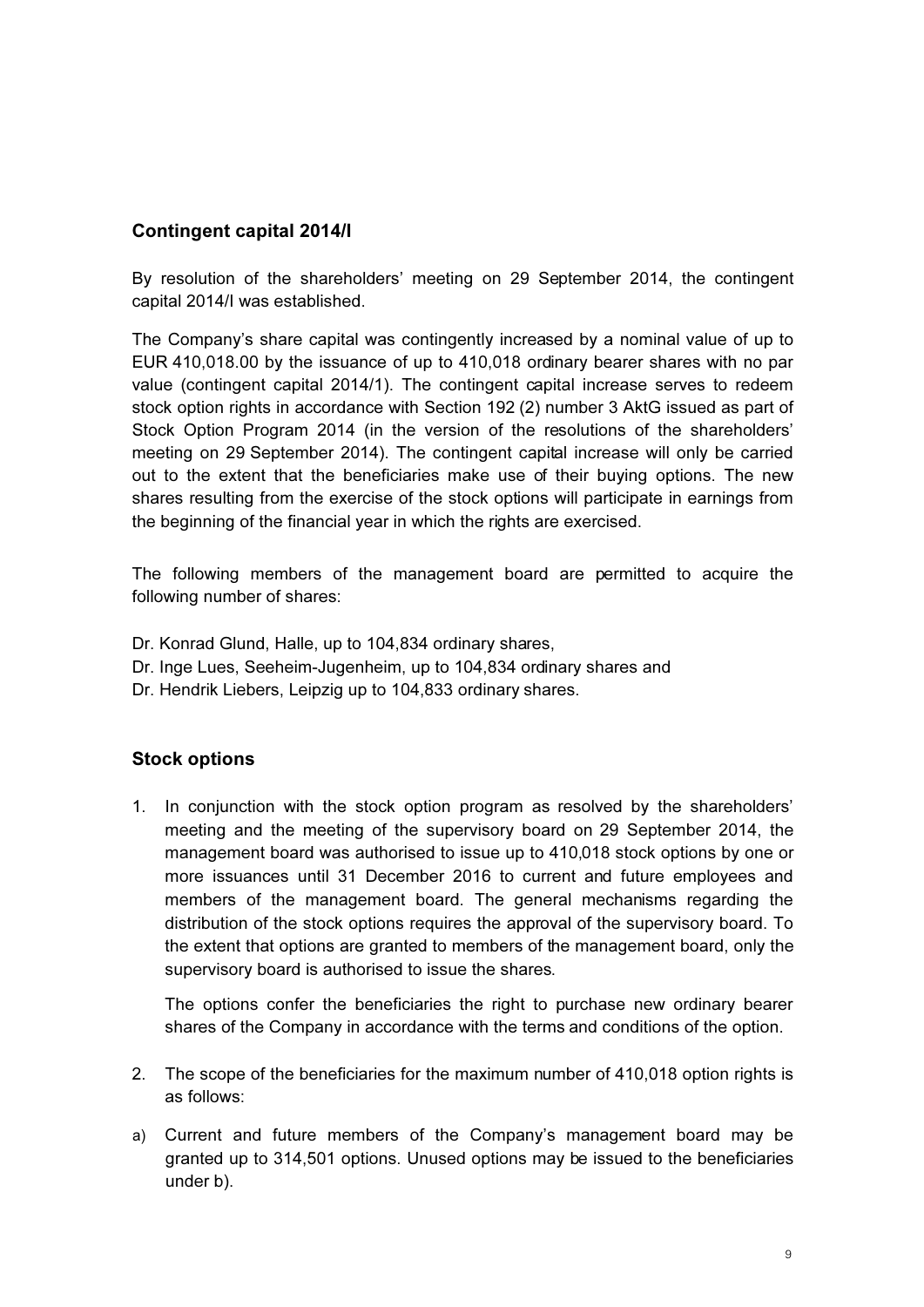- b) Current and future Company employees may be issued up to 95,517 options.
- 3. The options issued as part of the Stock Option Program 2014 can only be utilised within a period of eight years subsequent to issuance.
- 4. Upon exercise of the options, ordinary bearer shares with no par value can be acquired at a ratio of 1:1 in exchange for payment of the exercise price. Subsequent to the conversion of Probiodrug AG's shares to registered shares, registered ordinary shares can be drawn.

The management board is authorised, with the approval of the supervisory board for those options held by members of the management board, the supervisory board alone determines – to adjust the acquisition of shares in the course of capital measures or during a Company transformation. Fractions of options or shares which may result will be rounded down.

The exercise price for an option issued prior to the Company's initial public offering, is equal to the issue price during the initial public offering.

The exercise price for an option issued subsequent to the initial public offering in accordance with 5 c) (i), is equal to the simple average of the relevant stock exchange prices on all stock exchange trading days prior to the issuance of the option.

The exercise price for an option issued subsequent to the initial public offering in accordance with 5 c) (ii), is equal to the simple average of the relevant stock exchange prices on the most recent 20 stock exchange trading days prior to the issuance of the option.

The "relevant stock exchange price" is the share's closing price as per XETRA or a successor system to XETRA, or, in case of a listing on a foreign exchange, the corresponding exchange price on the foreign exchange. If Probiodrug's share is listed on a number of exchanges, the share price on the exchange with the highest trading volume with respect to Probiodrug shares during the relevant period is decisive.

The management board can determine, with the approval of the supervisory board, if the shares required to redeem the options will be provided by the contingent capital existing for this purpose, by contingent capital to be established in the future or by an existing respectively by a still to be resolved upon program by the shareholders' meeting for the acquisition of own shares. Alternatively, if so decided by the management board with the approval of the supervisory board, the beneficiaries can be granted a payment in cash. The payment in cash is determined as the difference between the exercise price and the simple average of the relevant exchange prices on the ten exchange trading days prior to the day the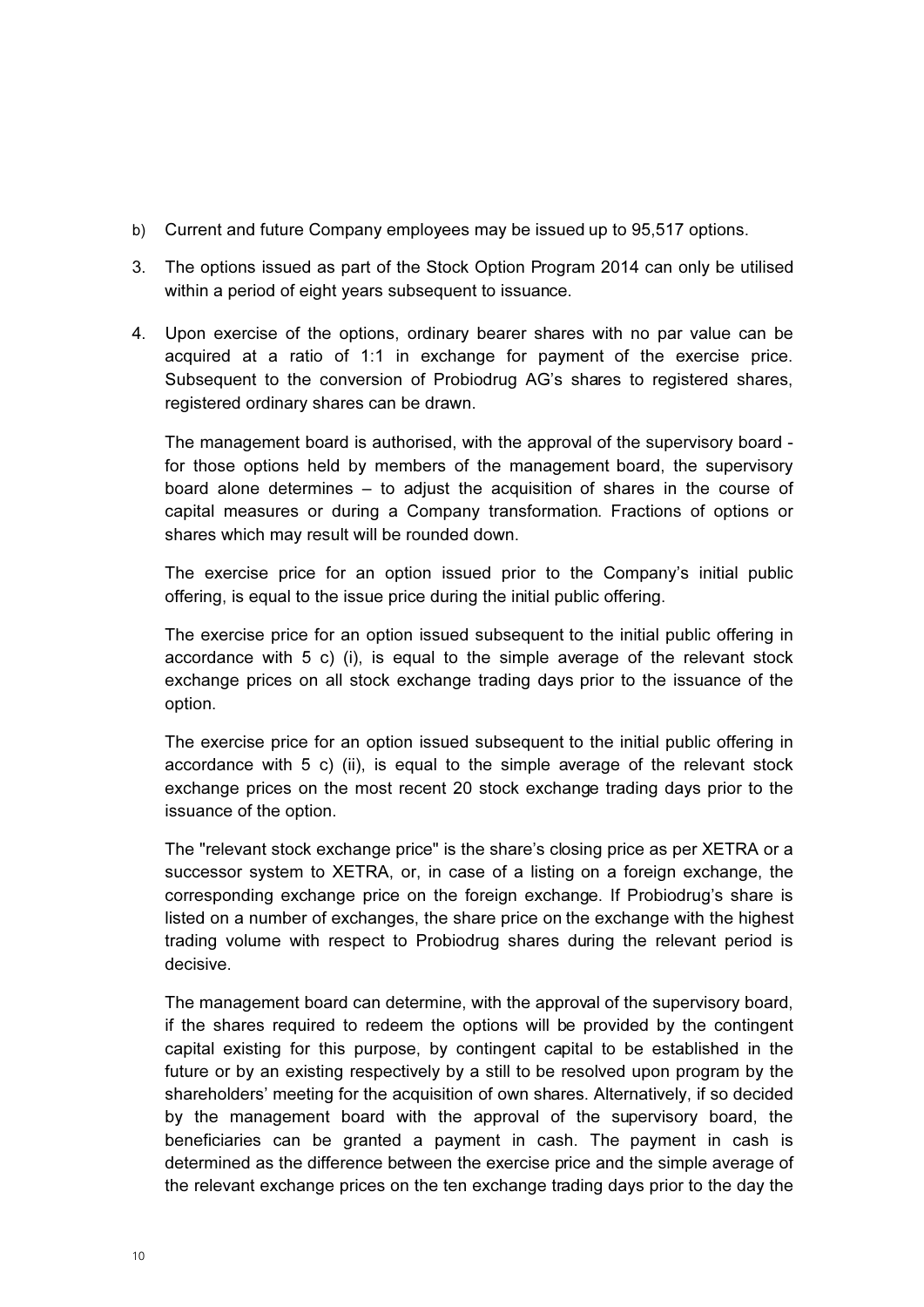options are exercised. To the extent that options of management board members are affected, the supervisory board alone makes the determination.

- 5. Acquisition periods
- a) Options can be made available for purchase by the beneficiaries in one tranche or in a number of tranches through 31 December 2016.
- b) Options may be issued within a period of thirty calendar days prior to a public offering by the Company.
- c) Subsequent to the Company's initial public offering, options may be granted:
	- (i) Within the first twenty exchange trading days after the initial public offering and
	- (ii) within the first twenty exchange trading days in the first quarter, the second quarter, the third quarter and the fourth quarter of a financial year.
- 6. The beneficiaries can exercise the options
- a) after the expiry of a waiting period of at least four years after the issue and - where applicable - the option vesting period has expired; and
- b) in case the shares are officially traded on the regulated market or unregulated market on a national or foreign stock exchange ("public offering"); and
- c) as soon as the lock up period agreed with the exchange or the underwriting banks in conjunction with the initial public offering of Probiodrug AG has expired; in case of doubt a lock-up period of twelve months shall apply; and
- d) when the simple average of the relevant stock exchange prices of the last twenty stock exchange trading days prior to the day of exercise of the option exceeds the exercise price by at least 10% (performance target as laid down in Section 193 (2) number 4 of the AktG).
- 7. With respect to Section 193 (2) number 4 of the AktG (exercise period) and to avoid insider violations in accordance with the Securities Trading Act, even after the expiration of the four year minimum waiting period and irrespective of consideration of the performance goal, the options may only be exercised three times in a financial year within a four week period. These exercise periods begin on the third banking day after the annual shareholders' meeting, subsequent to the publishing of the report for the second quarter and after the publishing of the report for the third quarter. If the Company does not publish any quarterly reports, the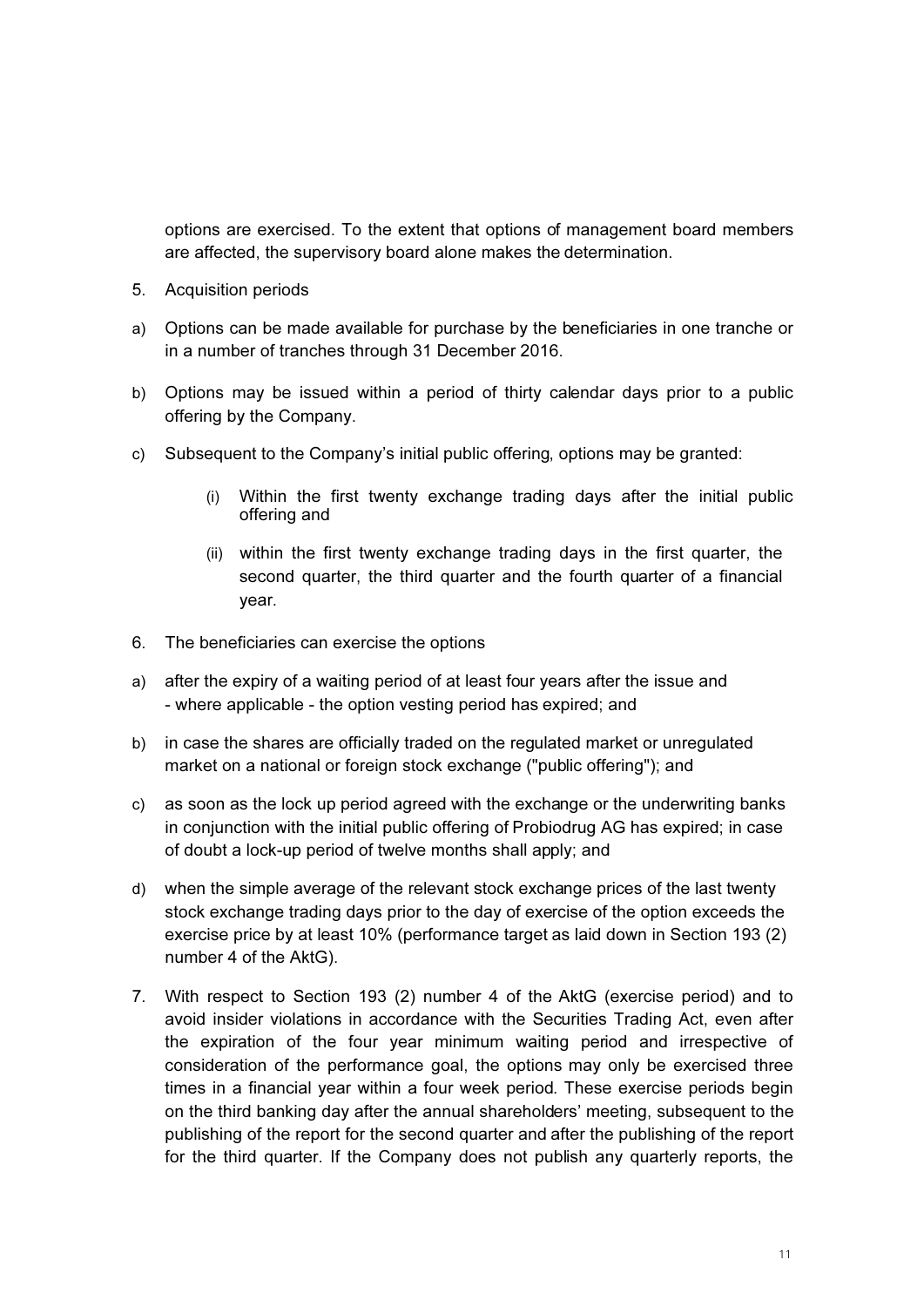options may only be exercised once each year within a four week period beginning on the third banking day after the annual shareholders' meeting.

Furthermore, the exercising of the options is prohibited from that day onward on which the Company announced an offer to acquire new shares or convertible bonds with conversion or subscription rights via a letter to all shareholders or by a publication in the Federal Gazette [Bundesanzeiger], until the day on which the subscription shares are first officially listed "ex rights".

8. The options are not transferable.

Subsequent to the Company's initial public offering, the management board - and, to the extent options held by the management board are impacted, the supervisory board - may decide that all options or a portion of the options are freely assignable and tradeable after expiration of the lock-up period agreed upon within the scope of the initial public offering. In this case the management board respectively the place of exercise must be informed in writing about each sale, assignment, pledge or other encumbrance of options.

9. The beneficiary is responsible for all taxes, including church taxes and the solidarity surcharge, along with social security contributions incurred as a result of the granting and exercise of the options.

In 2014, 314,501 options for ordinary bearer shares with no par value were issued to the management board within the scope of the Stock Option Program 2014 (refer to contingent capital 2014/I).

### Authorised capital 2011/II

By resolution of the general meeting of the shareholders on 20 September 2011, the authorised capital 2011/II was established. Probiodrug's management board is authorised, with the approval of the supervisory board, to increase the Company's share capital by issuing up to an additional 207,807 new registered no-par value preference shares of the Series (B) in one or a number of steps in consideration for cash of up to EUR 207,807.00 in the period through 31 December 2013. No capital increase was carried out with the authorised capital 2011/II.

By resolution of the shareholders' meeting on 25 August 2014 this authorised capital was revoked.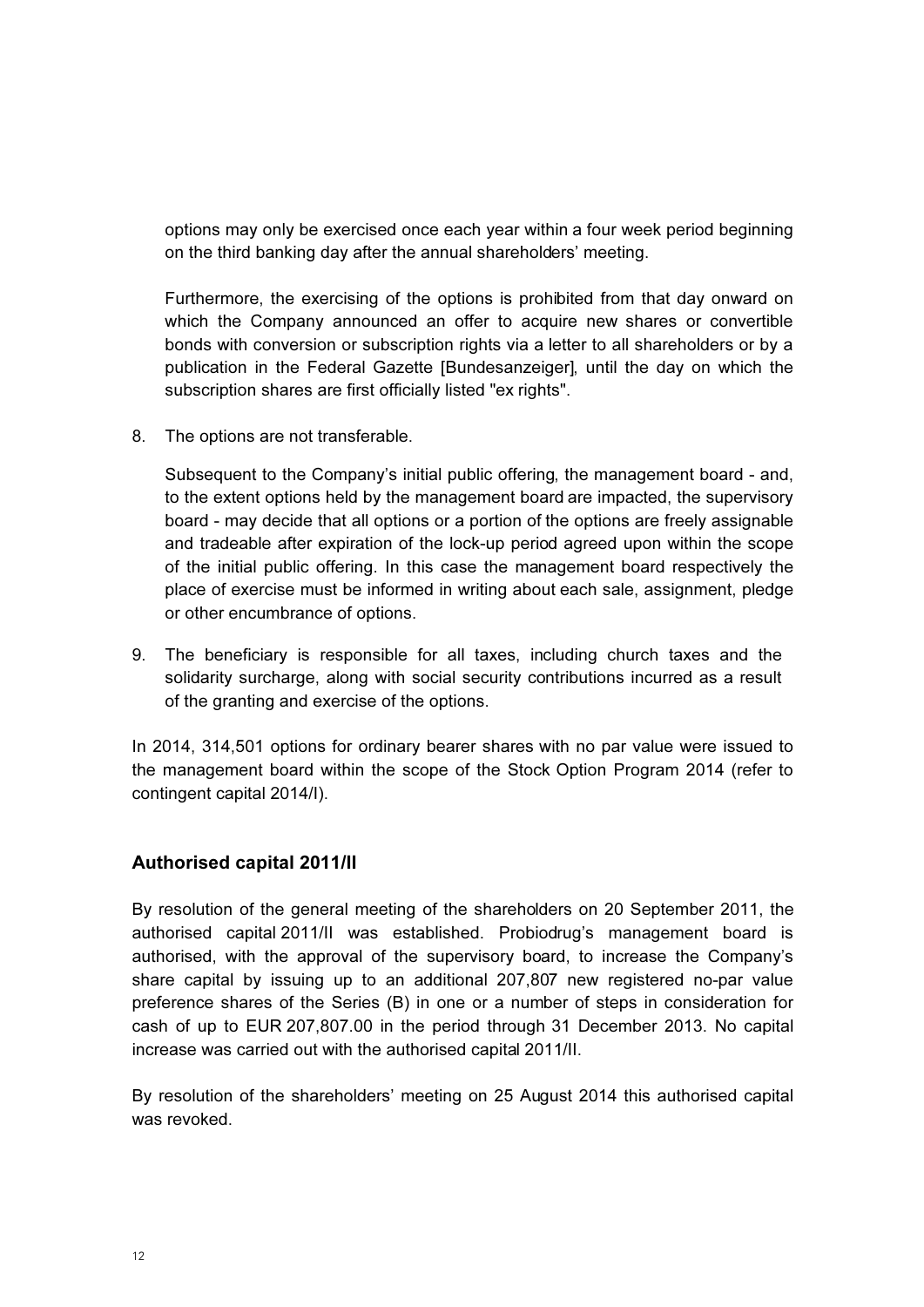## Authorised capital 2014/I

The authorised capital 2014/I was established on the basis of a resolution of the shareholders' meeting on 09 October 2014.

The management board is authorised, with the consent of the supervisory board, to increase the Company's share capital on or before 30 September 2019 by one or more issuances in exchange for a cash contribution or a contribution in kind of up to EUR 2,620,846.00 by issuing a total of up to 2,620,846 new, ordinary bearer shares with no par value (authorised capital 2014/I). The management board is also authorised, with the approval of the supervisory board, to determine the further specifics with respect to the capital increase, its implementation and the conditions for the issuance of the shares from the authorised capital 2014. The management board is authorised, with the approval of the supervisory board, to exclude pre-emptive rights.

On 23 October 2014, the shareholders' meeting resolved to increase the authorised capital 2014/I from EUR 2,620,846.00 to EUR 3,358,551.00. The authorisations granted to the management board and the supervisory board with respect to the authorised capital 2014/I were, correspondingly, modified.

On 12 November 2014 the management board resolved, with the approval of the supervisory board, to use EUR 48,796.00 of the authorised capital to increase the share capital in exchange for cash of EUR 48,796.00. 48,796 ordinary bearer shares with no par value were issued with an issue price of EUR 1.00 per share.

As at 31 December 2014, the authorised capital 2014/I totalled EUR 3,309,755.00.

## Voting rights notification

#### Disclosure as to the existence of an equity interest as at the balance sheet date

CFH Beteiligungsgesellschaft mbH, Leipzig, Germany, informed our Company pursuant to Section 21 (1a) WpHG (German Securities Trading Act) on 30 October 2014, that its voting rights proportion in Probiodrug AG, Weinbergweg 22, 06120 Halle (Saale), Germany, ISIN DE0007921835, amounted to 4.47% (corresponding to 234,239 voting rights) on 27 October 2014. 0.75% of the voting rights (corresponding to 39,204 voting rights) are to be attributed to CFH Beteiligungsgesellschaft mbH pursuant to Section 22 (1) sentence 1 no. 1 WpHG.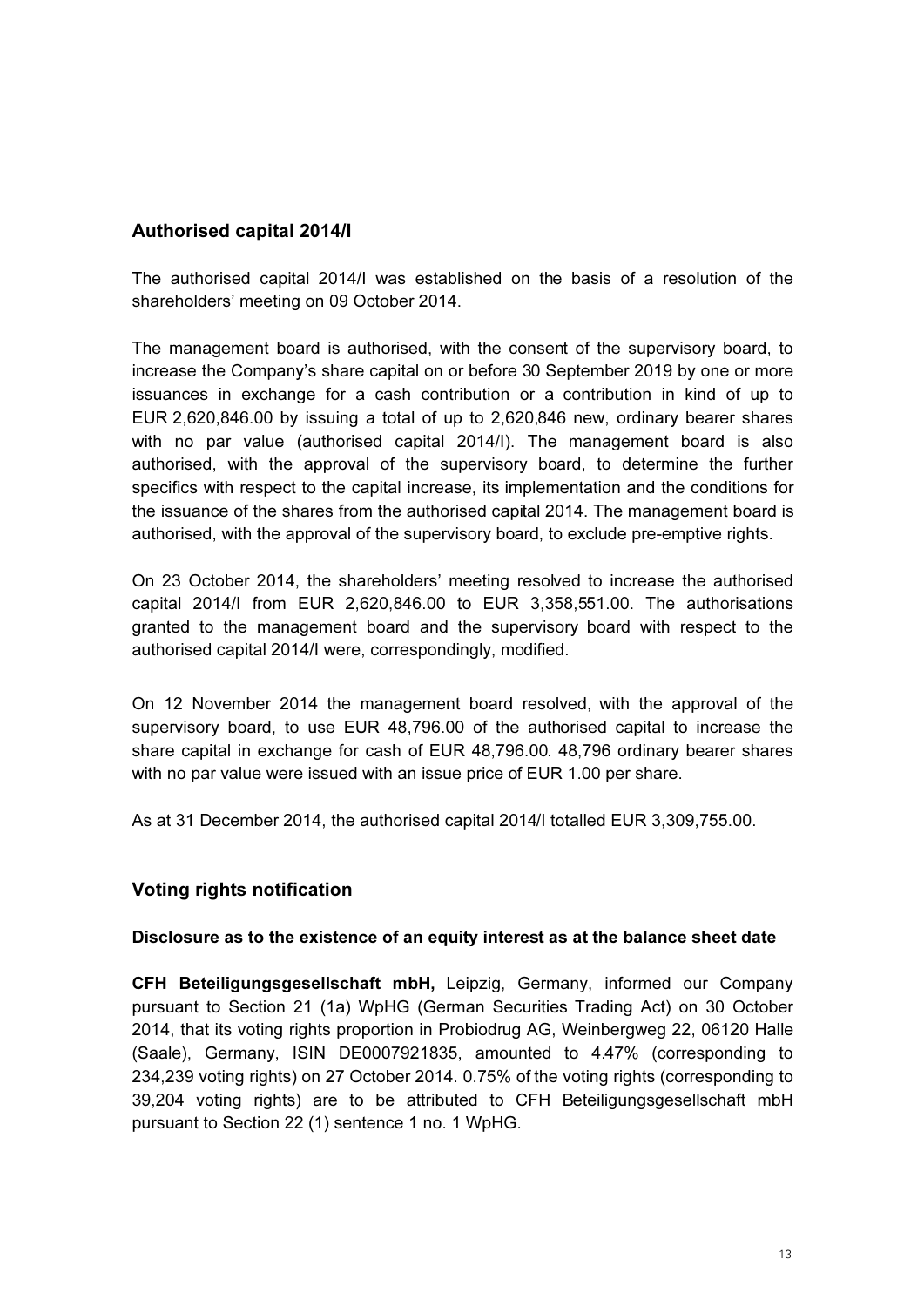Süd Beteiligungen GmbH, Stuttgart, Germany, informed our Company pursuant to Section 21 (1a) WpHG (German Securities Trading Act) on 30 October 2014, that its voting rights proportion in Probiodrug AG, Weinbergweg 22, 06120 Halle (Saale), Germany, ISIN DE0007921835, amounted to 4.47% (corresponding to 234,239 voting rights) on 27 October 2014. 4.47% of the voting rights (corresponding to 234,239 voting rights) are to be attributed to Süd Beteiligungen GmbH pursuant to Section 22 (1) sentence 1 no. 1 WpHG. The voting rights that are to be attributed to Süd Beteiligungen GmbH are held via the following controlled company whose holdings of voting rights amount to 3% or more in Probiodrug: CFH Beteiligungsgesellschaft mbH.

Landesbank Baden-Württemberg, Stuttgart, Germany, informed our Company pursuant to Section 21 (1a) WpHG (German Securities Trading Act) on 30 October 2014, that its voting rights proportion in Probiodrug AG, Weinbergweg 22, 06120 Halle (Saale), Germany, ISIN DE0007921835, amounted to 4.47% (corresponding to 234,239 voting rights) on 27 October 2014. 4.47% of the voting rights (corresponding to 234,239 voting rights) are to be attributed to Landesbank Baden-Württemberg pursuant to Section 22 (1) sentence 1 no. 1 WpHG. The voting rights that are to be attributed to Landesbank Baden-Württemberg are held via the following controlled companies whose holdings of voting rights amount to 3% or more in Probiodrug: **Sud** Beteiligungen GmbH, CFH Beteiligungsbesellschaft mbH.

Coöperatief LSP IV U.A. Johannes Vermeerplein 9, 1071 DV Amsterdam, Netherlands, informed our Company pursuant to Section 21 (1a) WpHG (German Securities Trading Act) on 31 October 2014, that its voting rights proportion in Probiodrug AG, Weinbergweg 22, 06120 Halle (Saale), Germany, ISIN DE0007921835, amounted to 8.45% on 27 October 2014 (corresponding to 442,806 voting rights).

LSP IV Management B.V., Amsterdam, Netherlands, informed our Company pursuant to Section 21 (1a) WpHG (German Securities Trading Act) on 3 November 2014, that its voting rights proportion in Probiodrug AG, Weinbergweg 22, 06120 Halle (Saale), Germany, ISIN DE0007921835, amounted to 8.45% on 27 October 2014 (corresponding to 442,806 voting rights). 8.45% of the voting rights (corresponding to 442,806 voting rights) are to be attributed to LSP IV Management B.V. pursuant to Section 22 (2) sentence 1 no. 6 WpHG. The voting rights that are to be attributed to LSP IV Management B.V. are held via the following company it controls whose holdings of voting rights amount to 3% or more in Probiodrug: Coöperatief LSP IV U.A.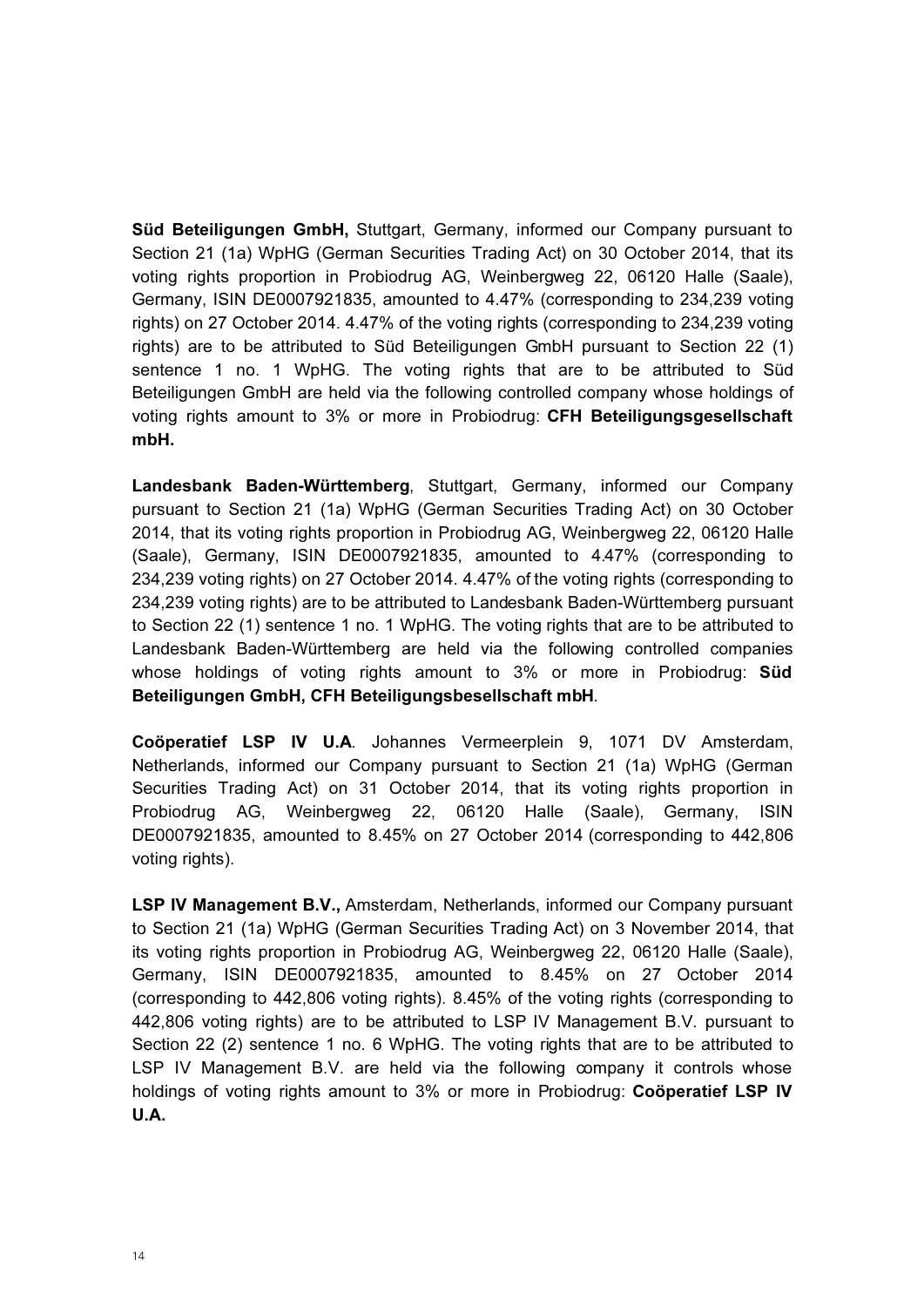LSP Management Group B.V., Amsterdam, Netherlands, informed our Company pursuant to Section 21 (1a) WpHG (German Securities Trading Act) on 4 November 2014, that its voting rights proportion in Probiodrug AG, Weinbergweg 22, 06120 Halle (Saale), Germany, ISIN DE0007921835, amounted to 8.45% on 27 October 2014 (corresponding to 442,806 voting rights). 8.45% of the voting rights (corresponding to 442,806 voting rights) are to be attributed to LSP Management Group B.V. pursuant to Section 22 (2) sentence 1 no. 6 and sentence 2 WpHG. The voting rights that are to be attributed to LSP Management Group B.V. are held via the following company it controls whose holdings of voting rights amount to 3% or more in Probiodrug: Coöperatief LSP IV U.A.

Biotech Growth N.V., Curacao, the Netherlands Antilles, informed our Company pursuant to Section 21 (1a) WpHG (German Securities Trading Act) on 31 October 2014, that its voting rights proportion in Probiodrug AG, Weinbergweg 22, 06120 Halle (Saale), Germany, ISIN DE0007921835, amounted to 15.06% on 27 October 2014 (corresponding to 789,439 voting rights).

BB Biotech AG, Schaffhausen, Switzerland, informed our Company pursuant to Section 21 (1a) WpHG (German Securities Trading Act) on 3 November 2014, that its voting rights proportion in Probiodrug AG, Weinbergweg 22, 06120 Halle (Saale), Germany, ISIN DE0007921835, amounted to 15.06% on 27 October 2014 (corresponding to 789,439 voting rights). 15.06% of the voting rights (corresponding to 789,439 voting rights) are to be attributed to BB Biotech AG pursuant to Section 22 (2) sentence 1 no. 1 WpHG. The voting rights that are to be attributed to BB Biotech AG are held via the following controlled company whose holdings of voting rights amount to 3% or more in Probiodrug: Biotech Growth N.V.

HBM Healthcare Investments (Cayman) Ltd., George Town, Grand Cayman, Cayman Islands, informed our Company pursuant to Section 21 (1a) WpHG (German Securities Trading Act) on 31 October 2014, that its voting rights proportion in Probiodrug AG, Weinbergweg 22, 06120 Halle (Saale), Germany, ISIN DE0007921835, amounted to 9.44% on 27 October 2014 (corresponding to 494,825 voting rights).

HBM Healthcare Investments AG, Zug, Switzerland, informed our Company pursuant to Section 21 (1a) WpHG (German Securities Trading Act) on 31 October 2014, that its voting rights proportion in Probiodrug AG, Weinbergweg 22, 06120 Halle (Saale), Germany, ISIN DE0007921835, amounted to 9.44% on 27 October 2014 (corresponding to 494,825 voting rights). 9.44% of the voting rights (corresponding to 494,825 voting rights) are to be attributed to HBM Healthcare Investments AG pursuant to Section 22 (2) sentence 1 no. 1 WpHG. The voting rights that are to be attributed to HBM Healthcare Investments AG are held via the following controlled company whose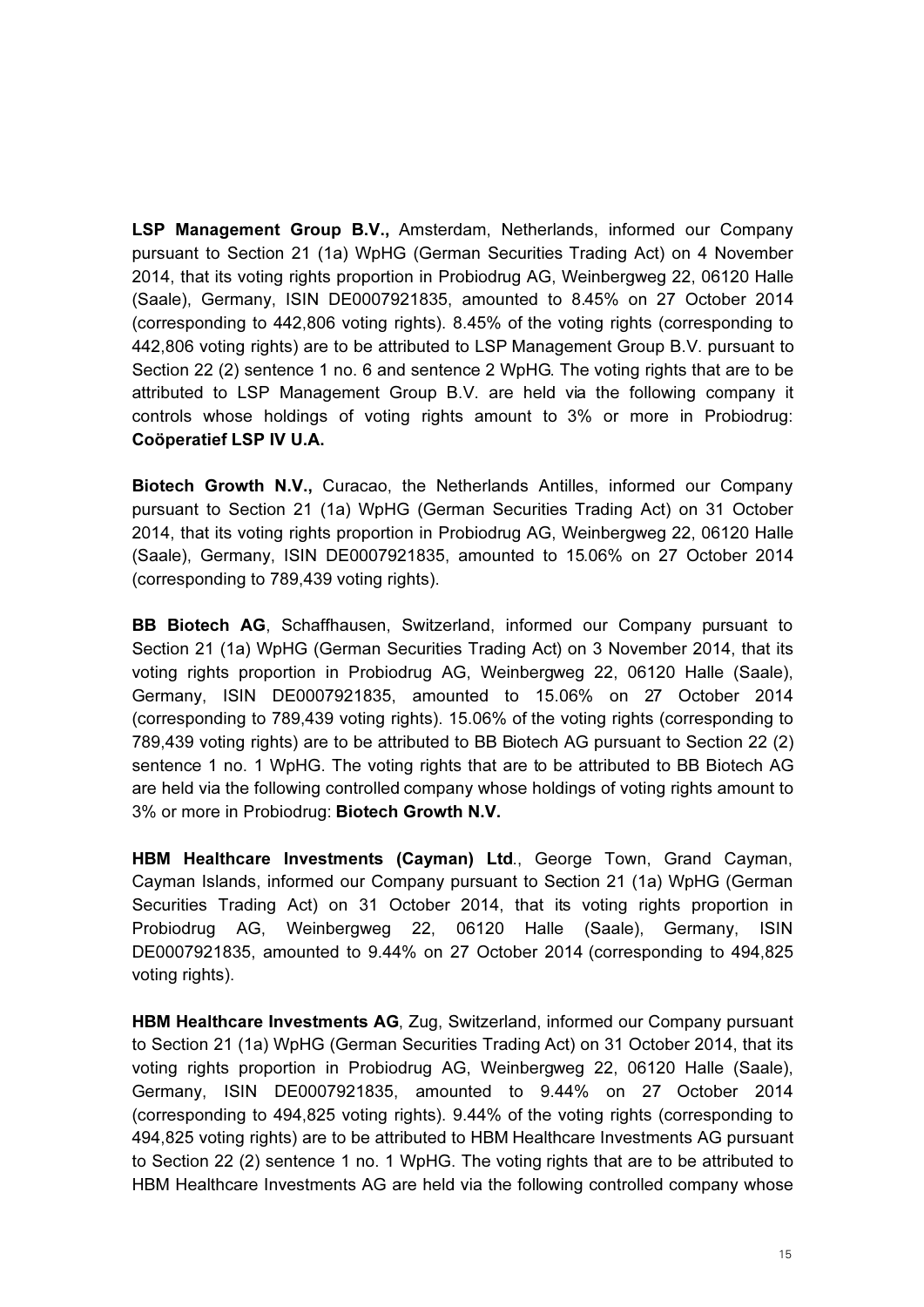holdings of voting rights amount to 3% or more in Probiodrug AG: **HBM Healthcare** Investments (Cayman) Ltd.

Edmond de Rothschild Investment Partners, Paris, France, informed our Company pursuant to Section 21 (1a) WpHG (German Securities Trading Act) on 6 November 2014, that its voting rights proportion in Probiodrug AG, Weinbergweg 22, 06120 Halle (Saale), Germany, ISIN DE0007921835, amounted to 15.67% on 27 October 2014 (corresponding to 821,409 voting rights). 15.67% of the voting rights (corresponding to 821,409 voting rights) are to be attributed to Edmond de Rothschild Investment Partners pursuant to Section 22 (2) sentence 1 no. 6 WpHG.

IBG Risikokapitalfonds I GmbH & Co. KG, Magdeburg, Germany, informed our Company pursuant to Section 21 (1a) WpHG (German Securities Trading Act) on 31 October 2014, that its voting rights proportion in Probiodrug AG, Weinbergweg 22, 06120 Halle (Saale), Germany, ISIN DE0007921835, amounted to 9.51% on 27 October 2014 (corresponding to 498,549 voting rights).

IBG Risikokapitalfonds II GmbH & Co. KG, Magdeburg, Germany, informed our Company pursuant to Section 21 (1a) WpHG (German Securities Trading Act) on 31 October 2014, that its voting rights proportion in Probiodrug AG, Weinbergweg 22, 06120 Halle (Saale), Germany, ISIN DE0007921835, amounted to 7.71% on 27 October 2014 (corresponding to 404,261 voting rights).

IBG Beteiligungsverwaltung Komplementär GmbH, Magdeburg, Germany, informed our Company pursuant to Section 21 (1a) WpHG (German Securities Trading Act) on 31 October 2014, that its voting rights proportion in Probiodrug AG, Weinbergweg 22, 06120 Halle (Saale), Germany, ISIN DE0007921835, amounted to 17.48% on 27 October 2014 (corresponding to 916,435 voting rights). 17.48% of the voting rights (corresponding to 916,435 voting rights) are to be attributed to IBG Beteiligungsverwaltung Komplementär GmbH pursuant to Section 22 (2) sentence 1 no. 1 WpHG. The voting rights that are to be attributed to IBG Beteiligungsverwaltung Komplementär GmbH are held via the following controlled companies whose holdings of voting rights amount to 3% or more in Probiodrug: IBG Risikokapitalfonds I GmbH & Co. KG, IBG Risikokapitalfonds II GmbH & Co. KG.

IBG Beteiligungsgesellschaft Sachsen-Anhalt mbH, Magdeburg, Germany, informed our Company pursuant to Section 21 (1a) WpHG (German Securities Trading Act) on 31 October 2014, that its voting rights proportion in Probiodrug AG, Weinbergweg 22, 06120 Halle (Saale), Germany, ISIN DE0007921835, amounted to 18.12% on 27 October 2014 (corresponding to 949,607 voting rights). 17.48% of the voting rights (corresponding to 916,435 voting rights) are to be attributed to IBG Beteiligungsgesellschaft Sachsen-Anhalt mbH pursuant to Section 22 (2) sentence 1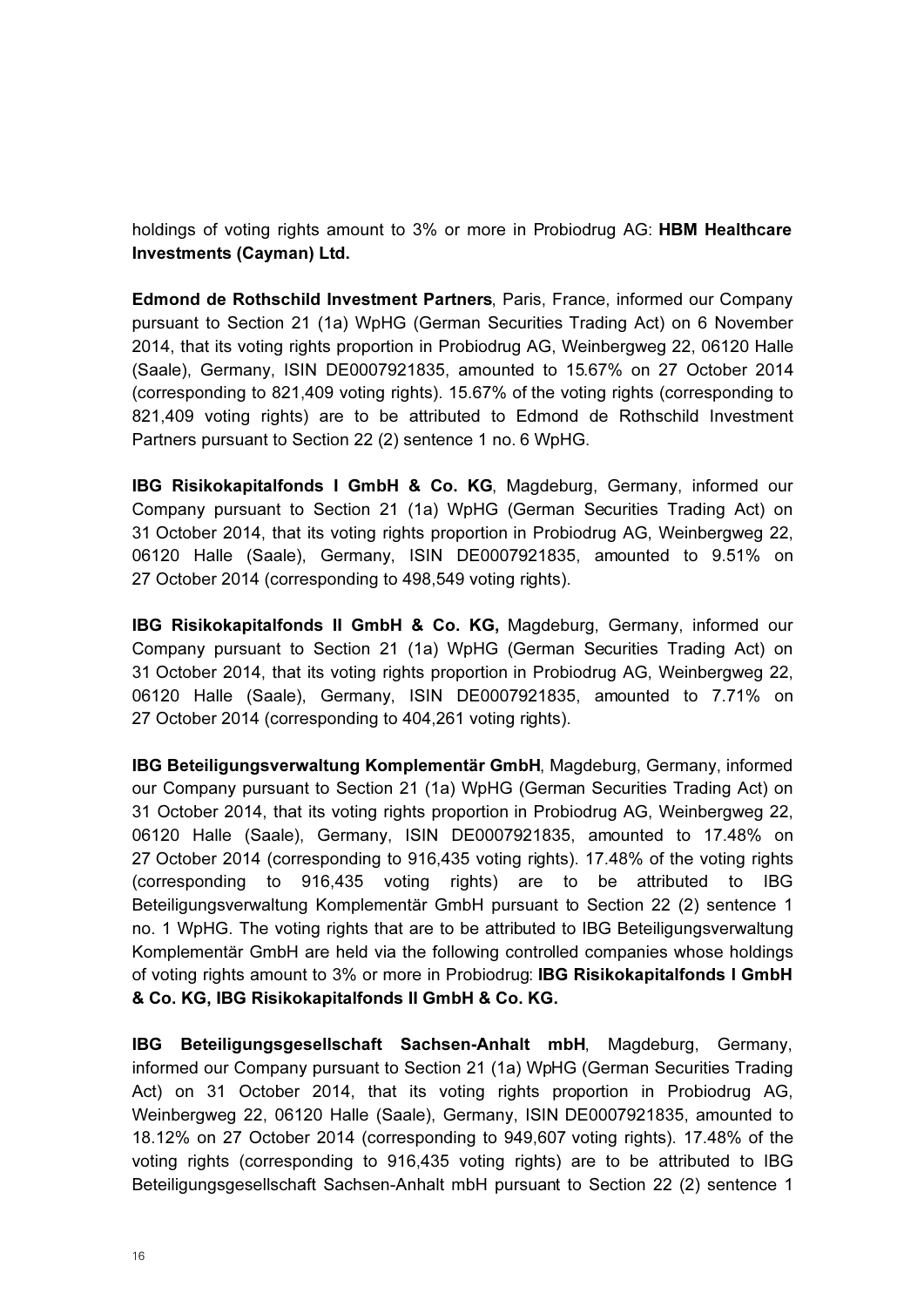no. 1 WpHG. The voting rights that are to be attributed to IBG Beteiligungsgesellschaft Sachsen-Anhalt mbH are held via the following controlled companies whose holdings of voting rights amount to 3% or more in Probiodrug: IBG Beteiligungsverwaltung Komplementär GmbH, IBG Risikokapitalfonds I GmbH & Co. KG, IBG Risikokapitalfonds II GmbH & Co. KG.

Sachsen-Anhalt, Land - Ministerium der Finanzen des Landes Sachsen-Anhalt, Magdeburg, Germany, informed our Company pursuant to Section 21 (1a) WpHG (German Securities Trading Act) on 31 October 2014, that its voting rights proportion in Probiodrug AG, Weinbergweg 22, 06120 Halle (Saale), Germany, ISIN DE0007921835, amounted to 18.12% on 27 October 2014 (corresponding to 949,607 voting rights). 18.12% of the voting rights (corresponding to 949,607 voting rights) are to be attributed to Sachsen-Anhalt, Land, pursuant to Section 22 (2) sentence 1 no. 1 WpHG. The voting rights that are to be attributed to Sachsen-Anhalt, Land, are held via the following controlled companies whose holdings of voting rights amount to 3% or more in Probiodrug: IBG Beteiligungsgesellschaft Sachsen-Anhalt mbH, IBG Beteiligungsverwaltung Komplementär GmbH, IBG Risikokapitalfonds I GmbH & Co. KG, IBG Risikokapitalfonds II GmbH & Co. KG,

Biogen Idec MA Inc., Cambridge, Massachusetts, USA, informed our Company pursuant to Section 21 (1a) WpHG (German Securities Trading Act) on 5 November 2014, that its voting rights proportion in Probiodrug AG, Weinbergweg 22, 06120 Halle (Saale), Germany, ISIN DE0007921835, amounted to 4.04% on 27 October 2014 (corresponding to 211,651 voting rights).

Biogen Idec Inc., Cambridge, Massachusetts, USA, informed our Company pursuant to Section 21 (1a) WpHG (German Securities Trading Act) on 30 October 2014, that its voting rights proportion in Probiodrug AG, Weinbergweg 22, 06120 Halle (Saale), Germany, ISIN DE0007921835, amounted to 4.04% on 27 October 2014 (corresponding to 211,651 voting rights). 4.04% of the voting rights (corresponding to 211,651 voting rights) are to be attributed to Biogen Idec Inc. pursuant to Section 22 (2) sentence 1 no. 1 WpHG. The voting rights that are to be attributed to Biogen Idec Inc. are held via the following controlled company whose holdings of voting rights amount to 3% or more in Probiodrug AG: Biogen Idec MA Inc.

TVM V Life Science Ventures GmbH & Co. KG, Munich, Germany, informed our Company pursuant to Section 21 (1a) WpHG (German Securities Trading Act) on 31 October 2014, that its voting rights proportion in Probiodrug AG, Weinbergweg 22, 06120 Halle (Saale), Germany, ISIN DE0007921835, amounted to 9.53% on 27 October 2014 (corresponding to 499,368 voting rights).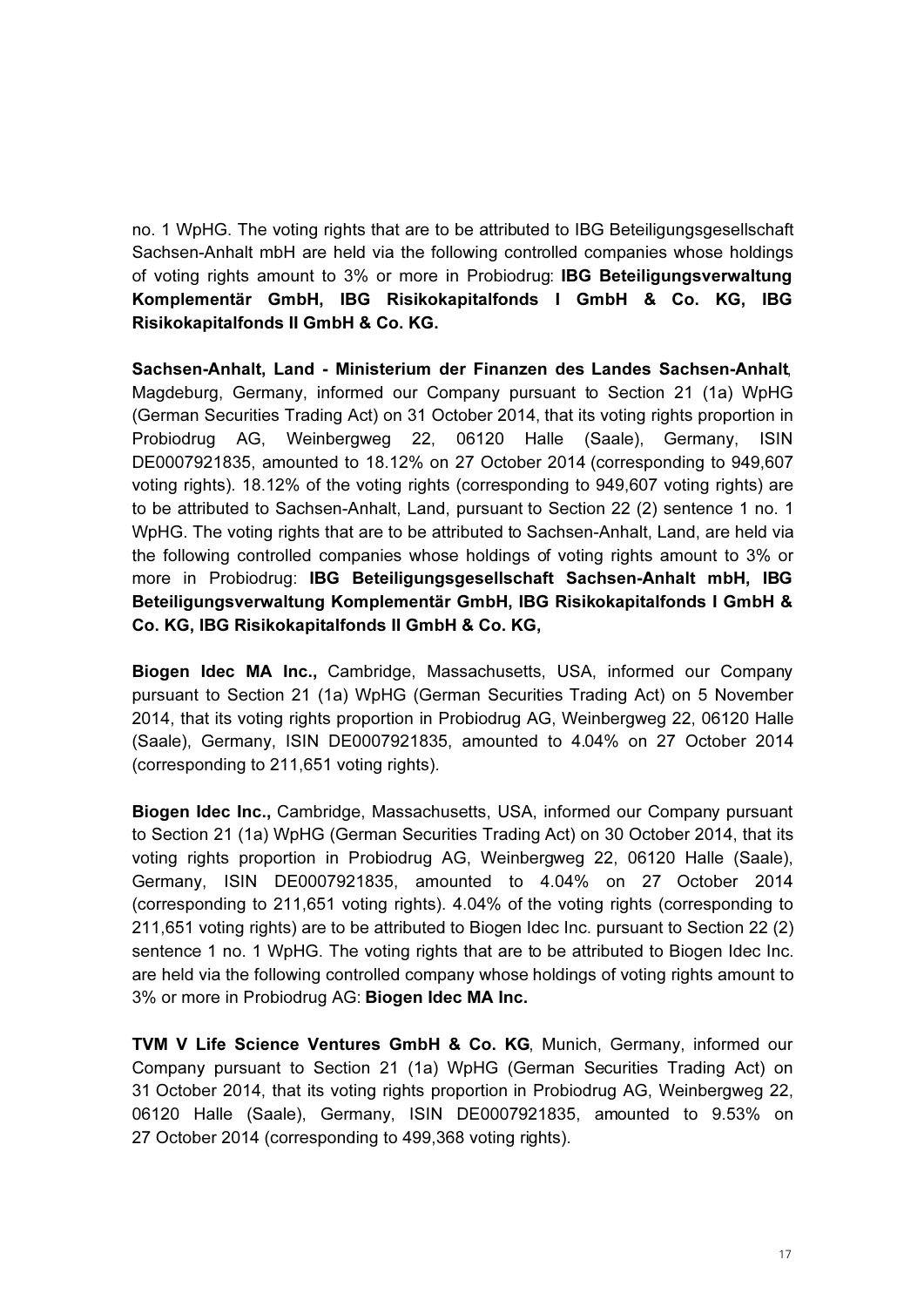TVM V Life Science Management GmbH & Co. KG, Munich, Germany, informed our company pursuant to Section 21 (1a) WpHG (German Securities Trading Act) on 31 October 2014, that its voting rights proportion in Probiodrug AG, Weinbergweg 22, 06120 Halle (Saale), Germany, ISIN DE0007921835, amounted to 9.53% on 27 October 2014 (corresponding to 499,368 voting rights). 9.53% of the voting rights (corresponding to 499,368 voting rights) are to be attributed to TVM V Life Science Management GmbH & Co. KG pursuant to Section 22 (2) sentence 1 no. 1 WpHG. The voting rights that are to be attributed to TVM V Life Science Management GmbH & Co. KG are held via the following controlled company whose holdings of voting rights amount to 3% or more in Probiodrug: TVM V Life Science Ventures GmbH & Co. KG.

Wellington Hedge Management, LLC, Boston, Massachusetts, USA, informed our Company pursuant to Section 21 (1a) WpHG (German Securities Trading Act) on 6 November 2014, that its voting rights proportion in Probiodrug AG, Weinbergweg 22, 06120 Halle (Saale), Germany, ISIN DE0007921835, amounted to 3.05% on 27 October 2014 (corresponding to 160,049 voting rights). 3.05% of the voting rights (corresponding to 160,049 voting rights) are to be attributed to Wellington Hedge Management, LLC pursuant to Section 22 (2) sentence 1 no. 1 WpHG.

Wellington Management Company, LLP, Boston, Massachusetts, USA, informed our company pursuant to Section 21 (1a) WpHG (German Securities Trading Act) on 6 November 2014, that its voting rights proportion in Probiodrug AG, Weinbergweg 22, 06120 Halle (Saale), Germany, ISIN DE0007921835, amounted to 4.06% on 27 October 2014 (corresponding to 212,771 voting rights). 4.06% of the voting rights (corresponding to 212,771 voting rights) are to be attributed to Wellington Management Company, LLP, pursuant to Section 22 (2) sentence 1 no. 1 WpHG, and also concurrently pursuant to Section 22 (2) sentence 1 no. 1 WpHG. The voting rights that are to be attributed to Wellington Management Company, LLP are held via the following company whose holdings of voting rights amount to 3% or more in Probiodrug AG: Wellington Hedge Management, LLC.

JPMorgan Asset Management (UK) Limited, London, United Kingdom, informed our Company pursuant to Section 21 (1) WpHG (German Securities Trading Act) on 31 October 2014, that its voting rights proportion exceeded the threshold of 3% of the voting rights in Probiodrug AG, Weinbergweg 22, 06120 Halle (Saale), Germany, ISIN DE0007921835, on 31 October 2014, and that its voting rights proportion in Probiodrug AG amounted to 3.87% (corresponding to 260,000 voting rights). 3.87% (corresponding to 260,000 voting rights) are to be attributed to JPMorgan Asset Management (UK) Limited pursuant to Section 22 (1) sentence 1 no. 6 WpHG.

HBM Healthcare Investments (Cayman) Ltd, George Town, Grand Cayman, Cayman Islands, informed our Company pursuant to Section 21 (1) WpHG (German Securities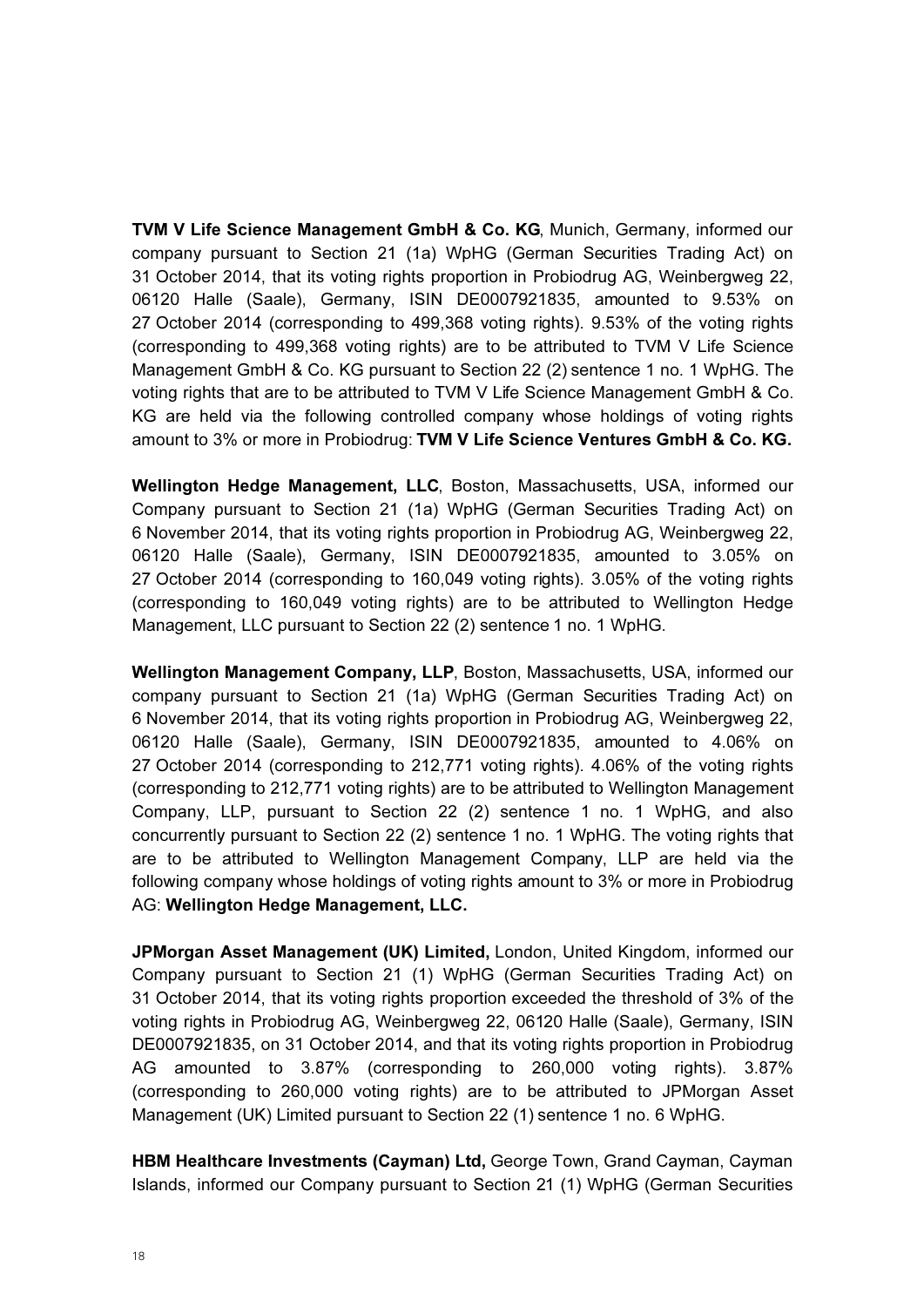Trading Act) on 5 November 2014, that its voting rights proportion exceeded the threshold of 10% of the voting rights in Probiodrug AG, Weinbergweg 22, 06120 Halle (Saale), Germany, ISIN DE0007921835, on 29 October 2014, and that its voting rights proportion in Probiodrug AG amounted to 11.28% (corresponding to 757,482 voting rights) on that date.

HBM Healthcare Investments AG, Zug, Switzerland, informed our Company pursuant to Section 21 (1) WpHG (German Securities Trading Act) on 5 November 2014, that its voting rights proportion exceeded the threshold of 10% of the voting rights in Probiodrug AG, Weinbergweg 22, 06120 Halle (Saale), Germany, ISIN DE0007921835, on 29 October 2014, and that its voting rights proportion in Probiodrug AG amounted to 11.28% (corresponding to 757,482 voting rights) on that date. 11.28% (corresponding to 757,482 voting rights) are to be attributed to HBM Healthcare Investments AG pursuant to Section 22 (1) sentence 1 no. 1 WpHG. The voting rights that are to be attributed to HBM Healthcare Investments AG are held via the following controlled companies whose holdings of voting rights amount to 3% or more in Probiodrug AG: HBM Healthcare Investments (Cayman) Ltd.

Edmond de Rothschild Investment Partners, Paris, France, informed our Company pursuant to Section 21 (1) WpHG (German Securities Trading Act) on 6 November 2014, that its voting rights proportion fell below the threshold of 15% of the voting rights in Probiodrug AG, Weinbergweg 22, 06120 Halle (Saale), Germany, ISIN DE0007921835, on 29 October 2014, and that its voting rights proportion in Probiodrug AG amounted to 14.43% (corresponding to 969,613 voting rights) on that date. 14.43% (corresponding to 969,613 voting rights) are to be attributed to Edmond de Rothschild Investment Partners pursuant to Section 22 (1) sentence 1 no. 6 WpHG.

IBG Beteiligungsverwaltung Komplementär GmbH, Magdeburg, Germany, informed our Company pursuant to Section 21 (1) WpHG (German Securities Trading Act) on 5 November 2014, that its voting rights proportion fell below the threshold of 15% of the voting rights in Probiodrug AG, Weinbergweg 22, 06120 Halle (Saale), Germany, ISIN DE0007921835, on 29 October 2014, and that its voting rights proportion in Probiodrug AG amounted to 13.64% (corresponding to 916,435 voting rights) on that date. 13.64% (corresponding to 916,435 voting rights) are to be attributed to IBG Beteiligungsverwaltung Komplementär GmbH pursuant to Section 22 (1) sentence 1 no. 1 WpHG. The voting rights that are to be attributed to IBG Beteiligungsverwaltung Komplementär GmbH are held via the following controlled companies whose holdings of voting rights amount to 3% or more in Probiodrug AG: IBG Risikokapitalfonds I GmbH & Co. KG, IBG Risikokapitalfonds II GmbH & Co. KG.

IBG Beteiligungsgesellschaft Sachsen-Anhalt mbH, Magdeburg, Germany, informed our Company pursuant to Section 21 (1) WpHG (German Securities Trading Act) on 5 November 2014, that its voting rights proportion fell below the threshold of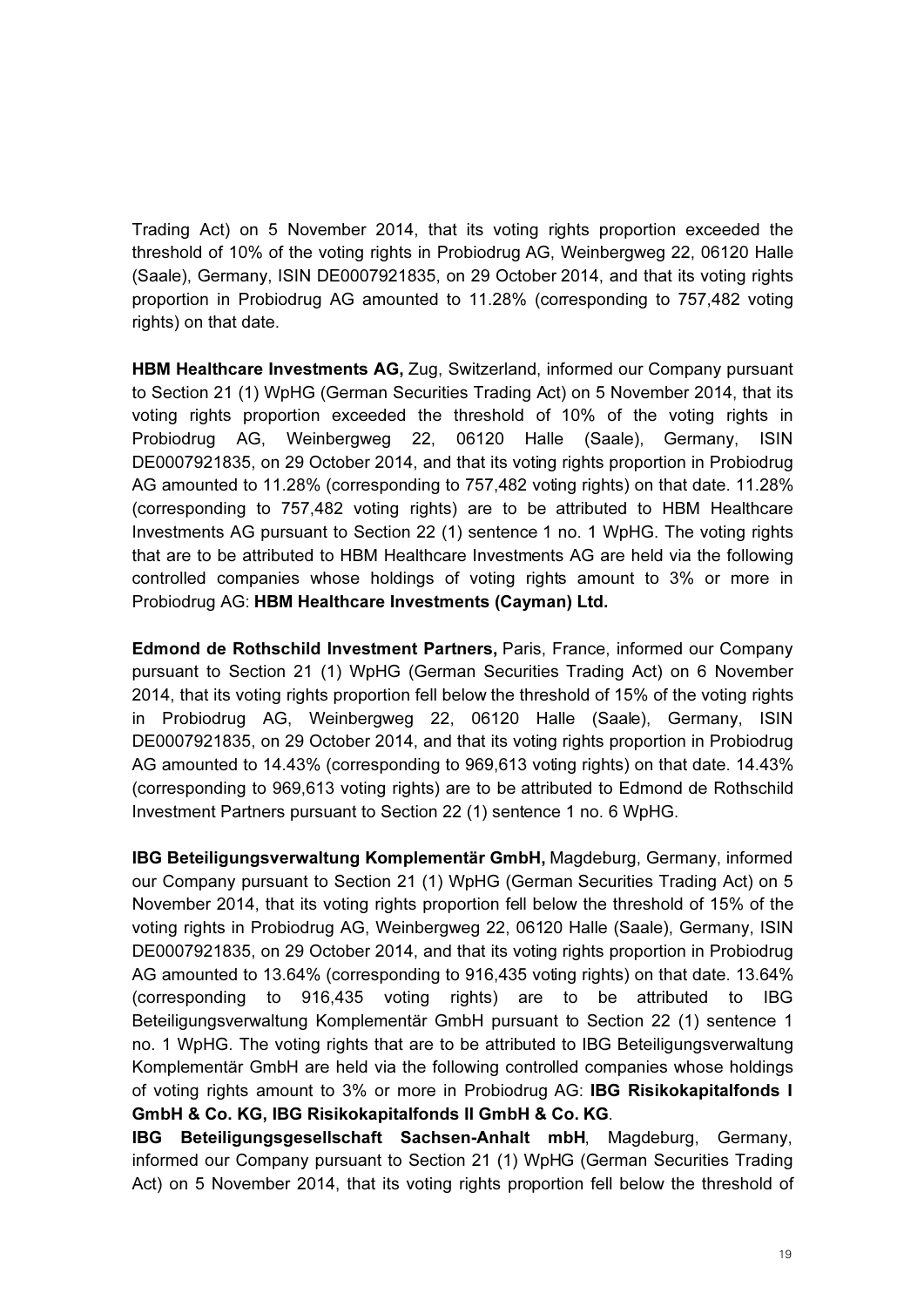15% of the voting rights in Probiodrug AG, Weinbergweg 22, 06120 Halle (Saale), Germany, ISIN DE0007921835, on 29 October 2014, and that its voting rights proportion in Probiodrug AG amounted to 14.14% (corresponding to 949,607 voting rights) on that date. 13.64% (corresponding to 916,435 voting rights) are to be attributed to IBG Beteiligungsgesellschaft Sachsen-Anhalt mbH pursuant to Section 22 (1) sentence 1 no. 1 WpHG. The voting rights that are to be attributed to IBG Beteiligungsgesellschaft Sachsen-Anhalt mbH are held via the following controlled companies whose holdings of voting rights amount to 3% or more in Probiodrug AG: IBG Beteiligungsverwaltung Komplementär GmbH, IBG Risikokapitalfonds I GmbH & Co. KG, IBG Risikokapitalfonds II GmbH & Co. KG.

Sachsen-Anhalt, Land - Ministerium der Finanzen des Landes Sachsen-Anhalt, Magdeburg, Germany, informed our Company pursuant to Section 21 (1) WpHG (German Securities Trading Act) on 5 November 2014, that its voting rights proportion fell below the threshold of 15% of the voting rights in Probiodrug AG, Weinbergweg 22, 06120 Halle (Saale), Germany, ISIN DE0007921835, on 29 October 2014, and that its voting rights proportion in Probiodrug AG amounted to 14.14% (corresponding to 949,607 voting rights) on that date. 14.14% (corresponding to 949,607 voting rights) are to be attributed to Sachsen-Anhalt, Land, pursuant to Section 22 (1) sentence 1 no. 1 WpHG. The voting rights that are to be attributed to Sachsen-Anhalt, Land, are held via the following controlled companies whose holdings of voting rights amount to 3% or more in Probiodrug AG: IBG Beteiligungsgesellschaft Sachsen-Anhalt mbH, IBG Beteiligungsverwaltung Komplementär GmbH, IBG Risikokapitalfonds I GmbH & Co. KG, IBG Risikokapitalfonds II GmbH & Co. KG.

Kempen & Co. N.V., Amsterdam, the Netherlands, informed our Company pursuant to Section 21 (1) WpHG (German Securities Trading Act) on 4 November 2014, that its voting rights proportion exceeded the thresholds of 3 and 5% of the voting rights in Probiodrug AG, Weinbergweg 22, 06120 Halle (Saale), Germany, ISIN DE0007921835, on 29 October 2014, and that its voting rights proportion in Probiodrug AG amounted to 8.46% (corresponding to 568,390 voting rights) on that date.

F. van Lanschot Bankiers N.V., 52 JN, 's-Hertogenbosch, the Netherlands, informed our Company pursuant to Section 21 (1) WpHG (German Securities Trading Act) on 4 November 2014, that its voting rights proportion exceeded the thresholds of 3 and 5% of the voting rights in Probiodrug AG, Weinbergweg 22, 06120 Halle (Saale), Germany, ISIN DE0007921835, on 29 October 2014, and that its voting rights proportion in Probiodrug AG amounted to 8.46% (corresponding to 568,390 voting rights) on that date. 8.46% (corresponding to 568,390 voting rights) are to be attributed to F. van Lanschot Bankiers N.V. pursuant to Section 22 (1) sentence 1 no. 1 WpHG. The voting rights that are to be attributed to F. van Lanschot Bankiers N.V. are held via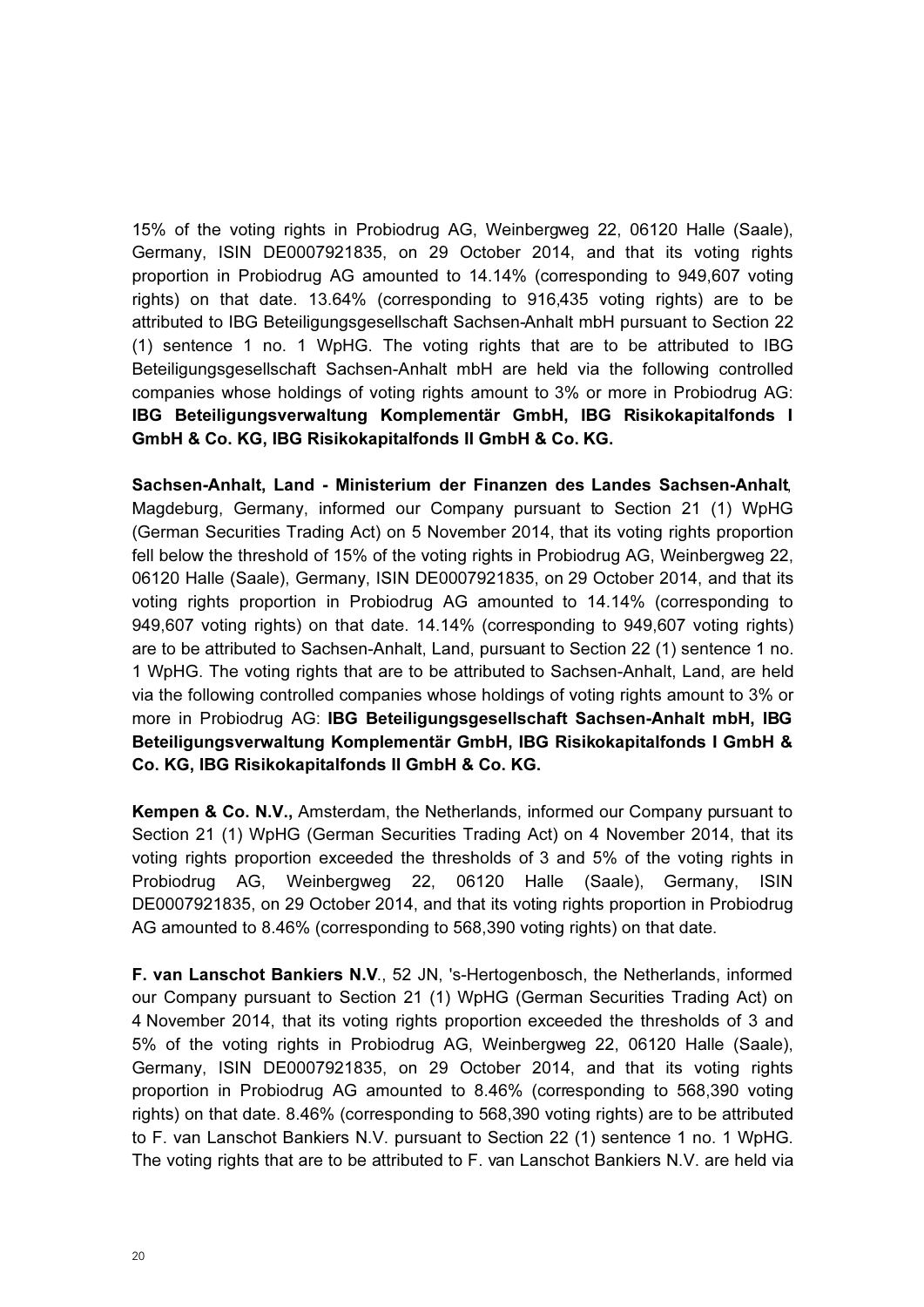the following controlled companies whose holdings of voting rights amount to 3% or more in Probiodrug AG: Kempen & Co. N.V.

Van Lanschot N.V., 52 JN, 's-Hertogenbosch, the Netherlands, informed our Company pursuant to Section 21 (1) WpHG (German Securities Trading Act) on 5 November 2014, that its voting rights proportion exceeded the thresholds of 3 and 5% of the voting rights in Probiodrug AG, Weinbergweg 22, 06120 Halle (Saale), Germany, ISIN DE0007921835, on 29 October 2014, and that its voting rights proportion in Probiodrug AG amounted to 8.46% (corresponding to 568,390 voting rights) on that date. 8.46% (corresponding to 568,390 voting rights) are to be attributed to Van Lanschot N.V. pursuant to Section 22 (1) sentence 1 no. 1 WpHG. The voting rights that are to be attributed to Van Lanschot N.V. are held via the following controlled companies whose holdings of voting rights amount to 3% or more in Probiodrug: F. van Lanschot Bankiers N.V., Kempen & Co. N.V.

Kempen & Co. N.V., Amsterdam, the Netherlands, informed our Company pursuant to Section 21 (1) WpHG (German Securities Trading Act) on 4 November 2014, that its voting rights proportion fell below the threshold of 5% of the voting rights in Probiodrug AG, Weinbergweg 22, 06120 Halle (Saale), Germany, ISIN DE0007921835, on 31 October 2014, and that its voting rights proportion in Probiodrug AG amounted to 4.93% (corresponding to 330,802 voting rights) on that date.

F. van Lanschot Bankiers N.V., 52 JN, 's-Hertogenbosch, the Netherlands, informed our Company pursuant to Section 21 (1) WpHG (German Securities Trading Act) on 4 November 2014, that its voting rights proportion fell below the threshold of 5% of the voting rights in Probiodrug AG, Weinbergweg 22, 06120 Halle (Saale), Germany, ISIN DE0007921835, on 31 October 2014, and that its voting rights proportion in Probiodrug AG amounted to 4.93% (corresponding to 330,802 voting rights) on that date. 4.93% (corresponding to 330,802 voting rights) are to be attributed to F. van Lanschot Bankiers N.V. pursuant to Section 22 (1) sentence 1 no. 1 WpHG. The voting rights that are to be attributed to F. van Lanschot Bankiers N.V. are held via the following controlled companies whose holdings of voting rights amount to 3% or more in Probiodrug AG: Kempen & Co. N.V.

Van Lanschot N.V., 52 JN, 's-Hertogenbosch, the Netherlands, informed our Company pursuant to Section 21 (1) WpHG (German Securities Trading Act) on 5 November 2014, that its voting rights proportion fell below the threshold of 5% of the voting rights in Probiodrug AG, Weinbergweg 22, 06120 Halle (Saale), Germany, ISIN DE0007921835, on 31 October 2014, and that its voting rights proportion in Probiodrug AG amounted to 4.93% (corresponding to 330,802 voting rights) on that date.

4.93% (corresponding to 330,802 voting rights) are to be attributed to Van Lanschot N.V. pursuant to Section 22 (1) sentence 1 no. 1 WpHG. The voting rights that are to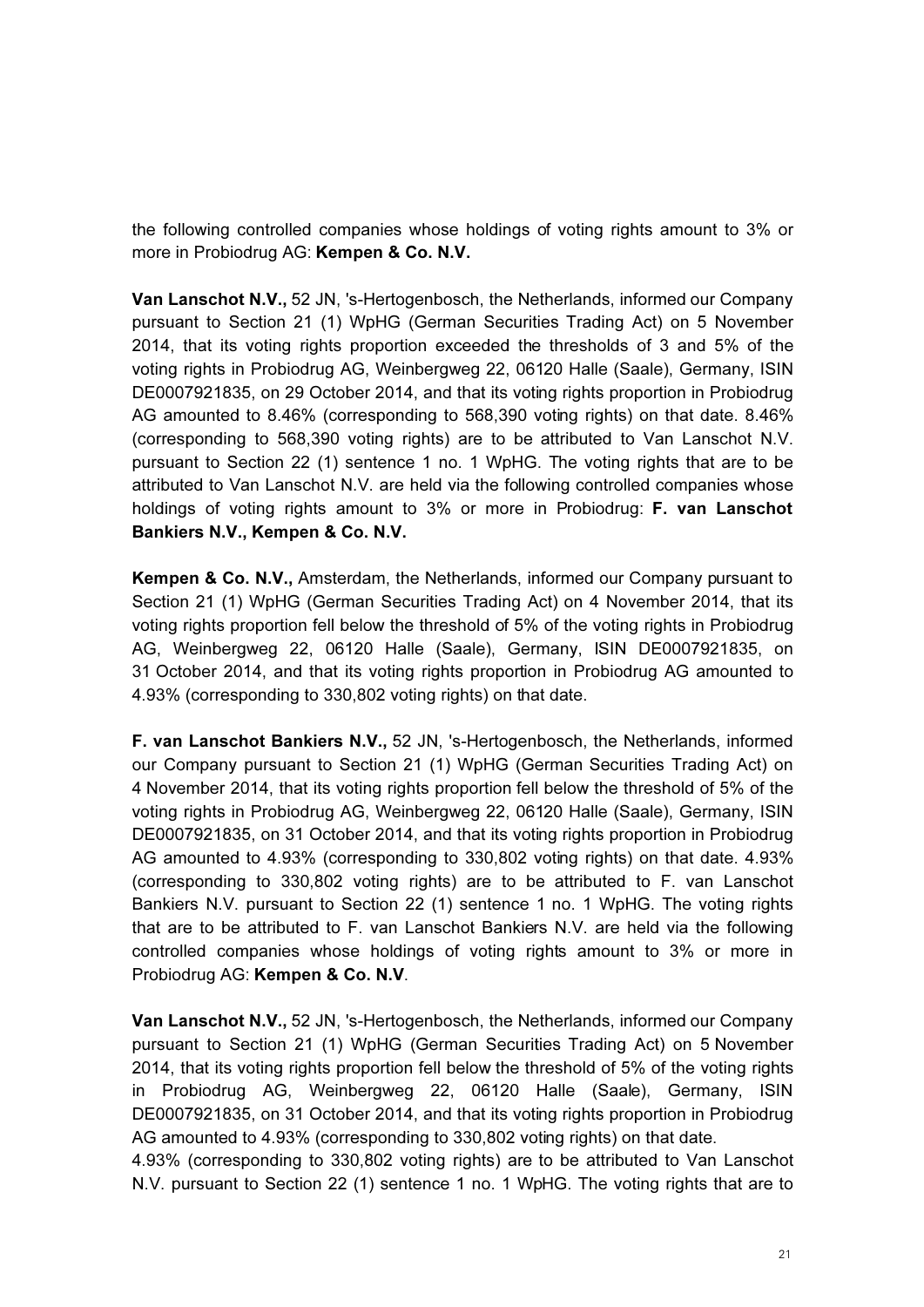be attributed to Van Lanschot N.V. are held via the following controlled companies whose holdings of voting rights amount to 3% or more in Probiodrug AG: F. van Lanschot Bankiers N.V., Kempen & Co. N.V.

Kempen & Co. N.V., Amsterdam, the Netherlands, informed our Company pursuant to Section 21 (1) WpHG (German Securities Trading Act) on 11 November 2014, that its voting rights proportion fell below the threshold of 3% of the voting rights in Probiodrug AG, Weinbergweg 22, 06120 Halle (Saale), Germany, ISIN DE0007921835, on 3 November 2014, and that its voting rights proportion in Probiodrug AG amounted to 0.96% (corresponding to 64,245 voting rights) on that date.

F. van Lanschot Bankiers N.V., 52 JN, 's-Hertogenbosch, the Netherlands, informed our Company pursuant to Section 21 (1) WpHG (German Securities Trading Act) on 11 November 2014, that its voting rights proportion fell below the threshold of 3% of the voting rights in Probiodrug AG, Weinbergweg 22, 06120 Halle (Saale), Germany, ISIN DE0007921835, on 3 November 2014, and that its voting rights proportion in Probiodrug AG amounted to 0.96% (corresponding to 64,425 voting rights) on that date. 0.96% (corresponding to 64,425 voting rights) are to be attributed to F. van Lanschot Bankiers N.V. pursuant to Section 22 (1) sentence 1 no. 1 WpHG.

Van Lanschot N.V., 52 JN, 's-Hertogenbosch, the Netherlands, informed our Company pursuant to Section 21 (1) WpHG (German Securities Trading Act) on 11 November 2014, that its voting rights proportion fell below the threshold of 3% of the voting rights in Probiodrug AG, Weinbergweg 22, 06120 Halle (Saale), Germany, ISIN DE0007921835, on 3 November 2014, and that its voting rights proportion in Probiodrug AG amounted to 0.96% (corresponding to 64,425 voting rights) on that date. 0.96% (corresponding to 64,425 voting rights) are to be attributed to Van Lanschot N.V. pursuant to Section 22 (1) sentence 1 no. 1 WpHG.

Wellington Hedge Management, LLC, Boston, Massachusetts, USA, informed our Company pursuant to Section 21 (1) WpHG (German Securities Trading Act) on 11 November 2014, that its voting rights proportion fell below the threshold of 3% of the voting rights in Probiodrug AG, Weinbergweg 22, 06120 Halle (Saale), Germany, ISIN DE0007921835, on 29 October 2014, and that its voting rights proportion in Probiodrug AG amounted to 2.38% (corresponding to 160,049 voting rights) on that date. 2.38% (corresponding to 160,049 voting rights) are to be attributed to Wellington Hedge Management, LLC, pursuant to Section 22 (1) sentence 1 no. 1 WpHG.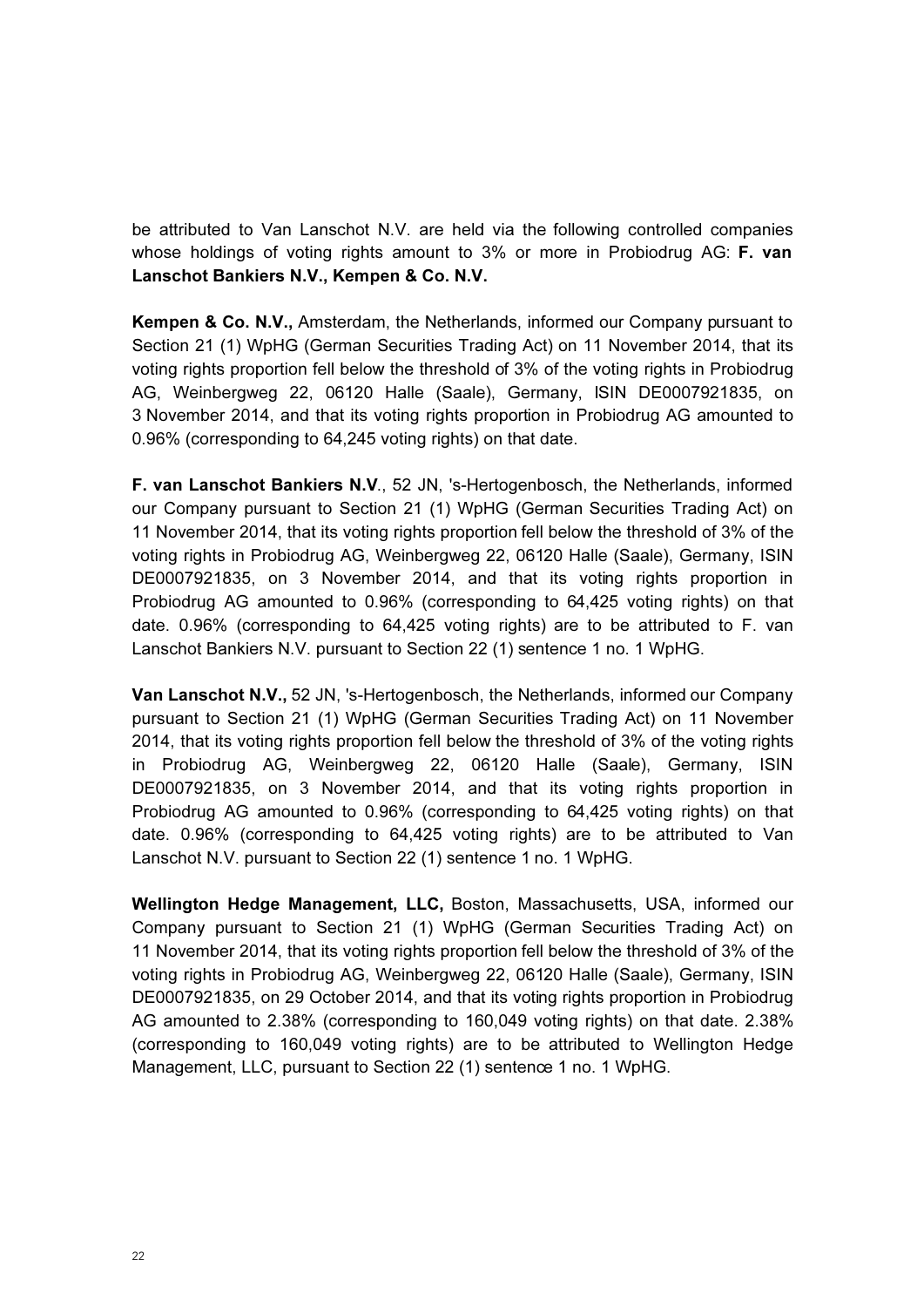### Capital reserves

As at 31 December 2014 the capital reserves amounted to EUR 22,016,465.55 (in the prior year EUR 51,467,571.73).

In connection with the August 2014 conversion of the convertible bonds amounting to EUR 9,622,000.00, EUR 3,700,771.00 was recorded in the capital reserves.

On 05 September, in preparation for the simplified capital reduction in accordance with Section 229 (1) of the AktG, the management board resolved to reduce the capital reserves in accordance with Section 229 (2) of the AktG to a remaining value of EUR 296,544.30. The release of the reserves totalled EUR 54,871,798.43.

In conjunction with the capital increase on the basis of a cash contribution within the scope of the initial public offering during the financial year, payments totalling EUR 21,719,921.25 were made into the capital reserves in accordance with section 272 (2) number 4 of the HGB.

#### Revenue reserves

The legal reserves are unchanged at EUR 227,625.00 in accordance with section 150 (2) of the AktG.

#### Net accumulated losses

As at 31 December 2014, the net accumulated loss totalled EUR 12,480,753.10. It developed as follows during the financial year:

|                                                                                  | <b>EUR</b>       | <b>EUR</b>                     |
|----------------------------------------------------------------------------------|------------------|--------------------------------|
| Accumulated deficit as at 31 December<br>2013<br>Net loss in financial year 2014 |                  | 81,301,659.82<br>12,259,356.71 |
| Changes within the scope of the<br>simplified capital reduction                  |                  |                                |
| Release of the capital reserves                                                  | -54,871,798.43   |                                |
| Income from the reduction of capital                                             | $-26,208,465.00$ | $-81,080,263.43$               |
| Net accumulated loss as at 31 December                                           |                  |                                |
| 2014                                                                             |                  | 12,480,753.10                  |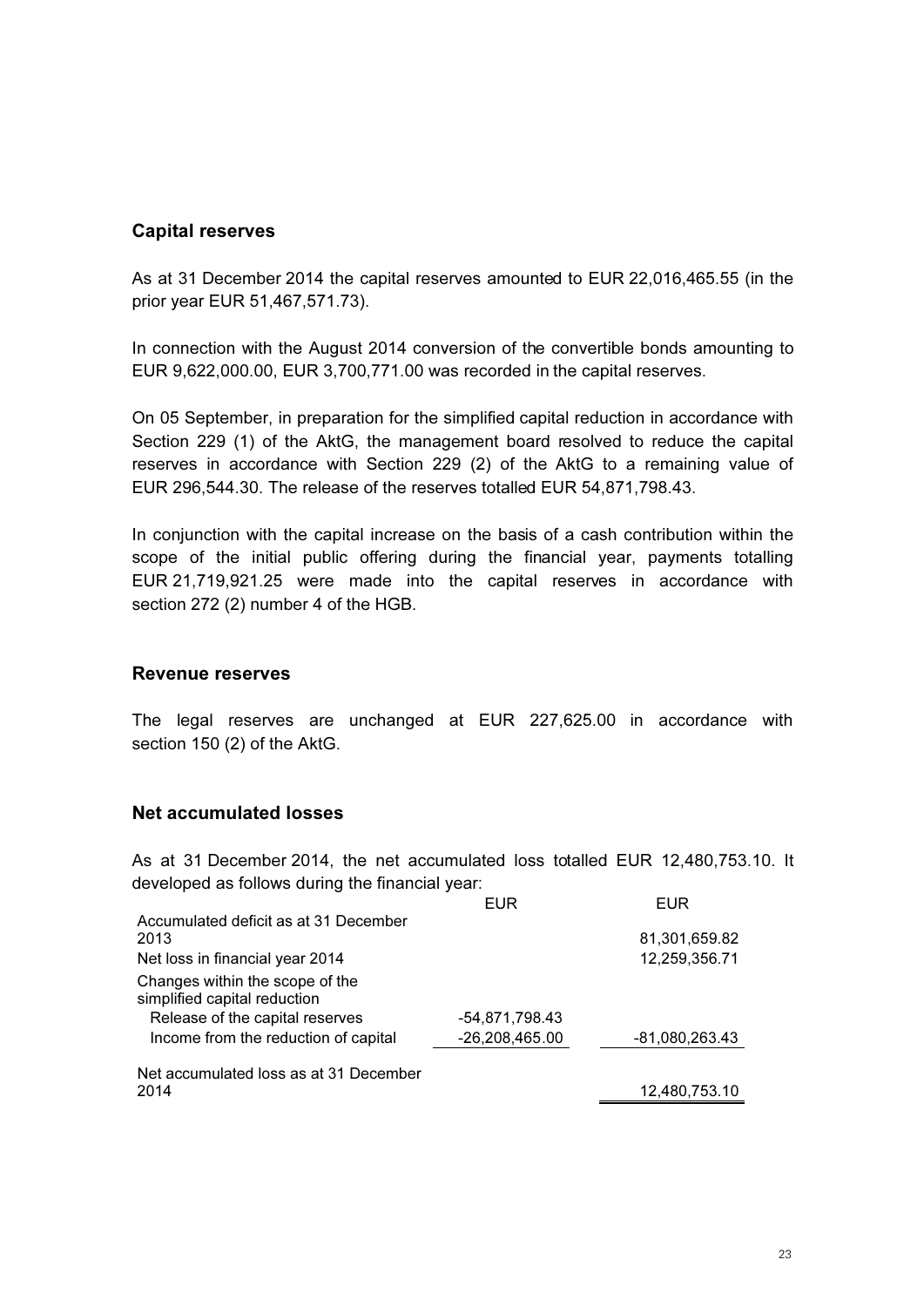## Tax provision

As per the audit report of the tax office Halle/Saale dated 25 June 2009 on the tax audit carried out in 2008, the 2004 operating income was retroactively increased by approximately EUR 10,010k.

On 5 October 2009, the Company filed an appeal against the changed assessments for 2004 corporate income tax and the solidarity tax contribution. In 2008, in accordance with the prudence principle, the Company recorded the risk resulting from the assessments within the tax provision. In a ruling with respect to the appeal issued by the fiscal authorities in September 2013, the assessment notices with respect to corporate income tax and the solidarity surcharge for 2004 was changed and the tax obligation was reduced slightly. Other than that, the appeal was denied. In addition, in October 2013 an amended municipal tax assessment notice for the assessment period 2004 was issued. The afore mentioned risks including the accrued interest thereon were given consideration by increasing the tax provision by EUR 98k as at 31 December 2014 to EUR 2,543k.

The Company has contested the changed assessment notices. A ruling has not yet been issued. A stay of execution was granted for the assessment notices in dispute.

### Provision for pensions

The calculation of the pension provision was carried out using a discount rate of 4.53%. A further parameter applied in the calculation was a pension progression rate of 1.5%.

During the financial year, personnel expenses in conjunction with the pension obligations amounting to EUR 74k (in the prior year EUR 64k) and interest expense of EUR 42k (in the prior year EUR 42k) were recorded. Interest expense includes income on the assets used to fund the obligation in the amount of EUR 4k (in the prior year EUR 5k) which is presented as a net amount.

As at 31 December 2014, the cash surrender value of the covering assets corresponds with the pledged entitlement to the life insurance amounting to EUR 635k (in the prior year EUR 574k). In accordance with Section 246 (2) of the HGB, this amount was offset with the settlement amount of the pension provision which amounted to EUR 1,005k (in the prior year EUR 895k). The recorded pension provision amounted to EUR 370k (in the prior year EUR 321k).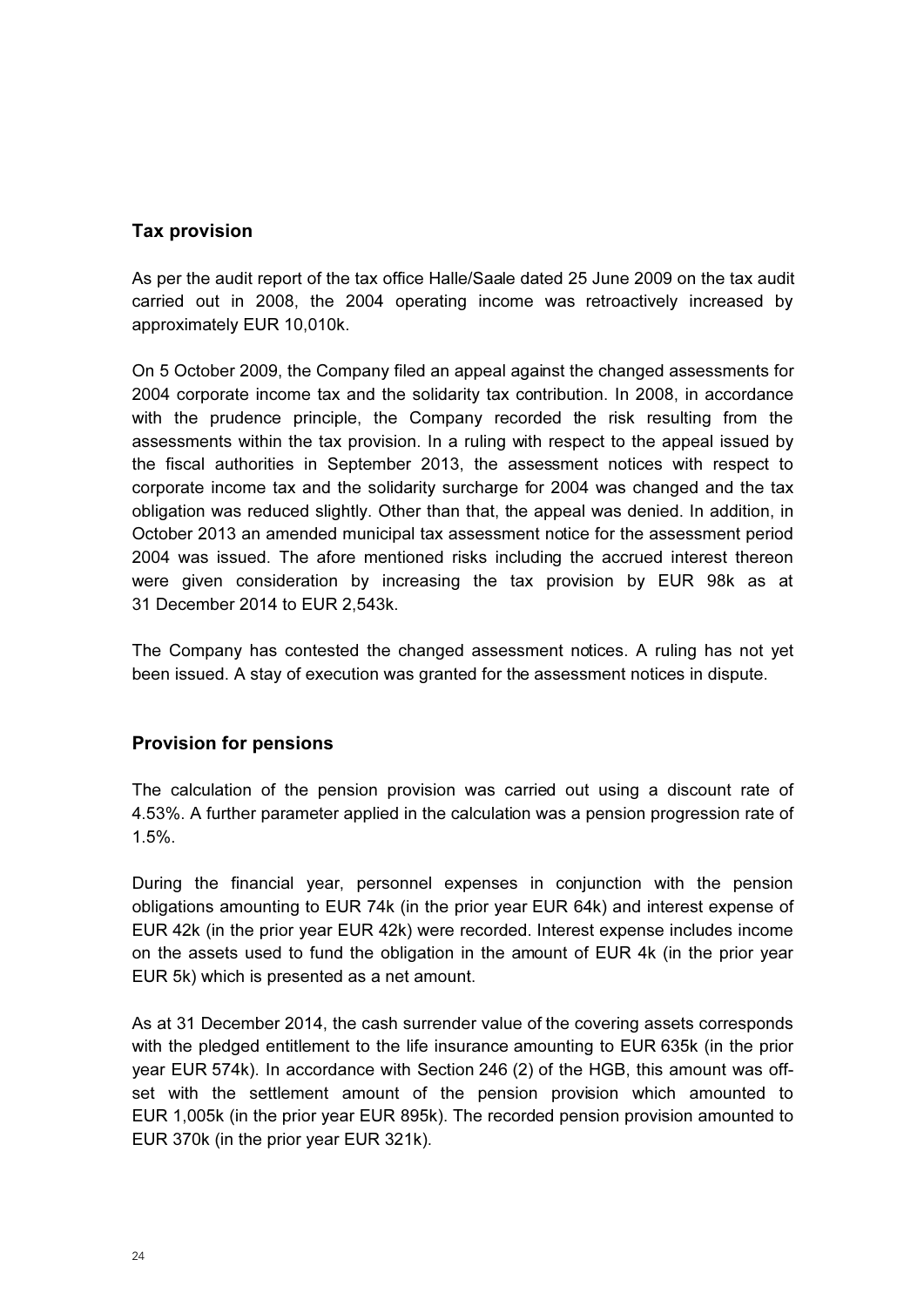## Other provisions

The other provisions include provisions attributable to the phantom stock options issued in 2010 and 2013 (EUR 754k; in the prior year EUR 719k), other personnel related provisions (EUR 141k; in the prior year EUR 126k), provisions for financial statements and audit (EUR 76k; in the prior year EUR 39k), provisions for outstanding invoices (EUR 83k; in the prior year EUR 438k) as well as a provisions for the Company's other business activities (EUR 53k; in the prior year EUR 53k).

The provision for phantom stock options is recorded as stock based remuneration with payment in cash at the fair value. Measurement is based on a Monte-Carlo simulation, in which the following factors were given consideration in the determination of the fair value:

- the exercise price of the option rights in accordance with the respective option terms and conditions
- the term of the option rights (until 27 October 2015)
- the current share price of EUR 20.00 of the underlying shares
- the expected volatility of the share price at 40% as well as
- the risk-free interest rate for the term of the option rights at -0.04%.

## **Liabilities**

As was the case in the prior year, the liabilities as at the balance sheet date all have a remaining term of up to one year.

## IV. Explanations on the income statement

### Other operating income

The other operating income during the financial year included:

|                                         | 2014                       | 2013         |
|-----------------------------------------|----------------------------|--------------|
|                                         | <b>EURK</b>                | <b>EURK</b>  |
| Income from the release of provisions   | 220                        | 88           |
| Other income relating to other periods  | O                          | 10           |
| Expense based research and other grants | 9                          | 453          |
| Income from the sales of fixed assets   | 6                          | 150          |
| Income from exchange rate differences   | $\overline{\phantom{0}}^2$ | $\mathbf{3}$ |
|                                         |                            | '04          |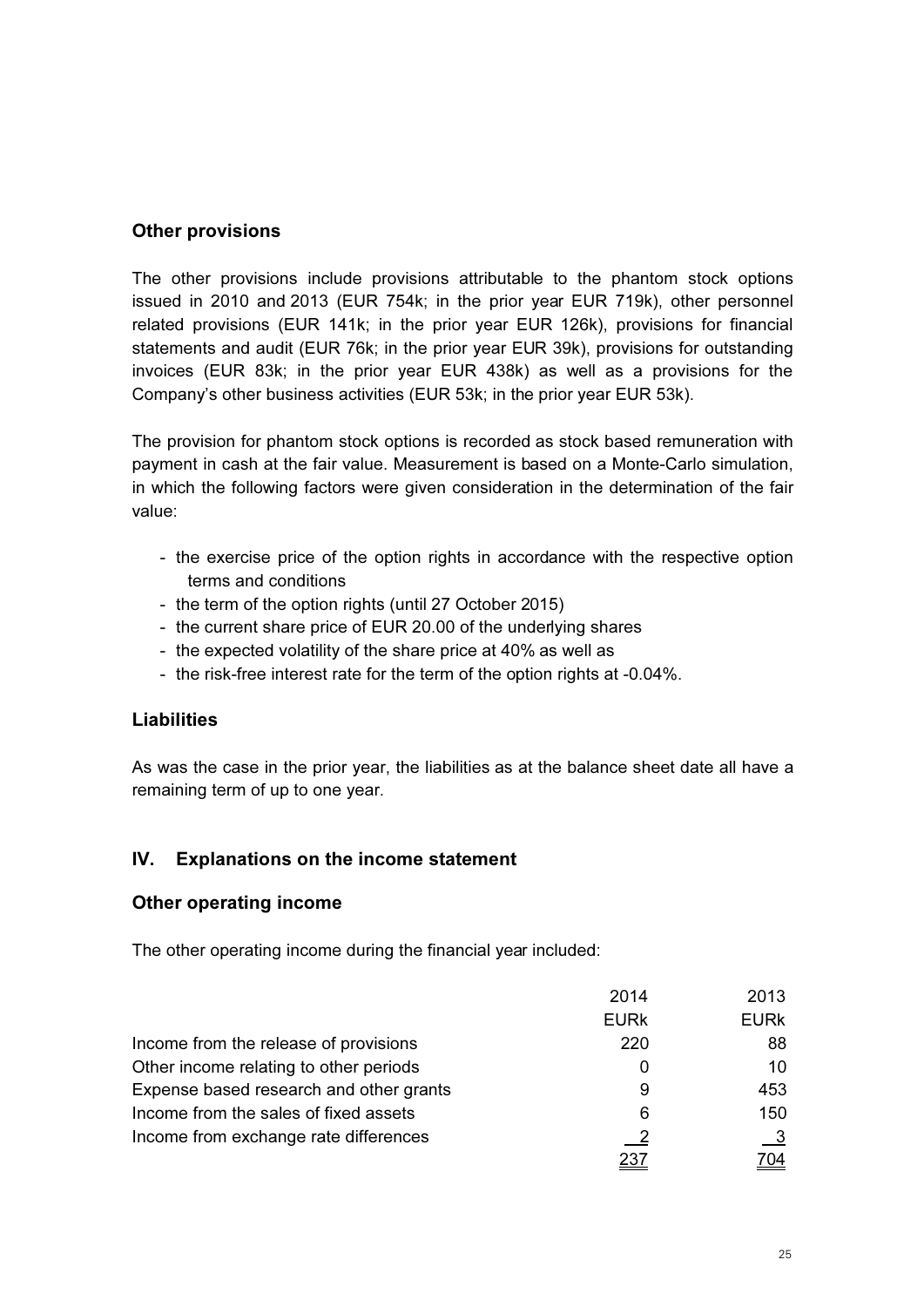#### Other operating expenses

The other operating expenses include expenses attributable to other periods amounting to EUR 77k (in the prior year EUR 79k) as well as expenses from exchange rate differences amounting to EUR 3k (in the prior year EUR 1k).

#### Extraordinary expenses

The extraordinary expenses of EUR 2,232k (in the prior year EUR 0k) consist of expenses for the initial public offering on the Euronext/Amsterdam.

### V. Explanations on the cash flow statement

The cash flows from operating activities include interest paid of EUR 90k (in the prior year EUR 0k) and interest received totalling EUR 3k (in the prior year EUR 9k).

Of the total transaction costs of EUR 2,232k paid in the financial year, EUR 1,758k were attributable to the initial public offering.

The non-cash expenses in the prior year comprise interest expense in conjunction with the issuance of the convertible bonds.

### VI. Other disclosures

#### Subsidies

Through the financial year 2014, Probiodrug AG received public subsidies for projects. In addition, the Federal Ministry for Education and Research grants further subsidies. The subsidies were, in part, granted subject to subsequent audits.

#### Recommendation for appropriation of result

The management board makes the following recommendation with respect to the appropriation of the result:

The accumulated deficit amounts to EUR -12,480,753.10. This will be carried forward.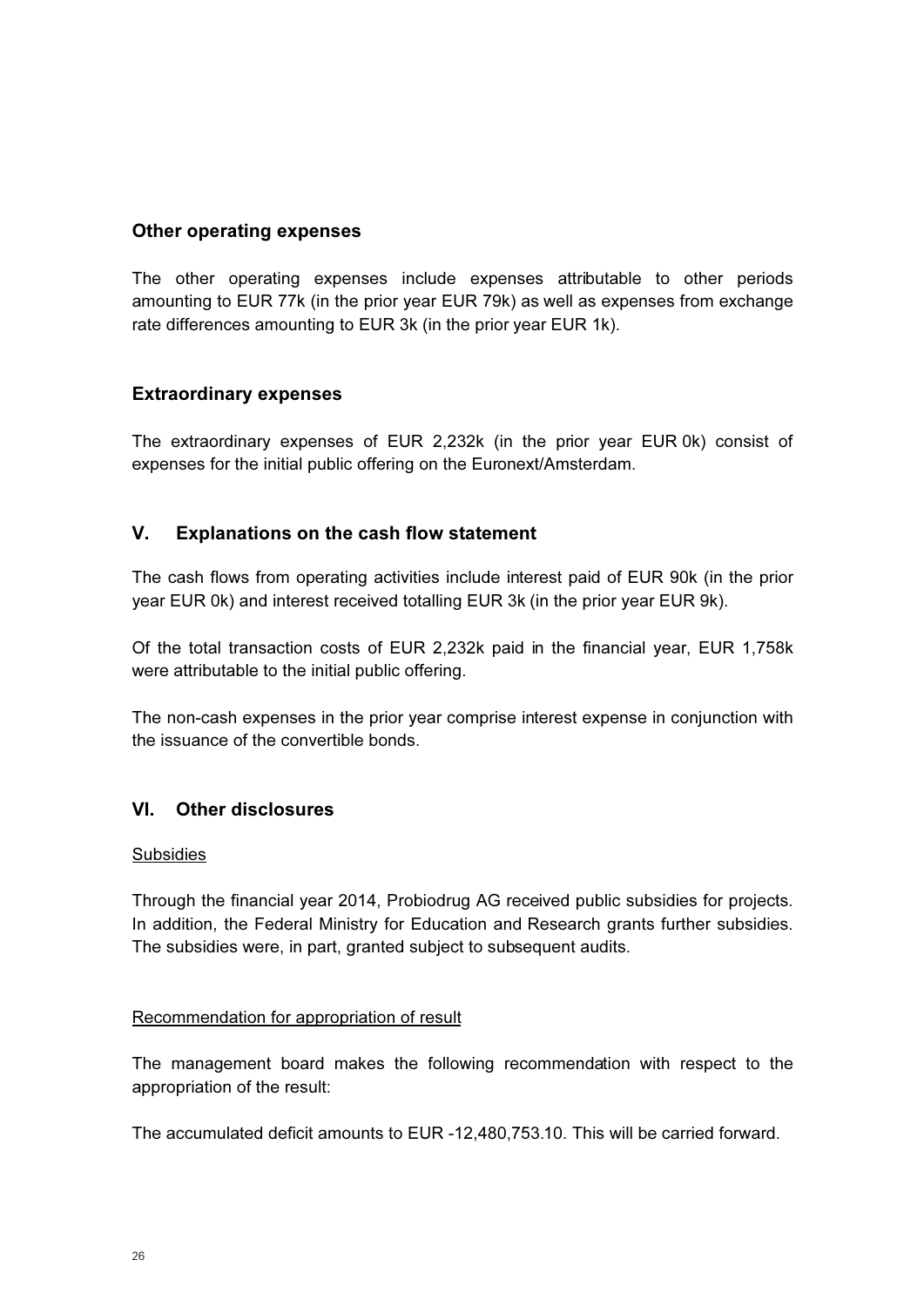#### Average number of employees during the financial year

The subsequent employee groups were active for the Company in the financial year:

| <b>Employee groups</b>          | 2014 | 2013 |  |
|---------------------------------|------|------|--|
| Members of the management board |      |      |  |
| Employees                       |      |      |  |

#### Other financial commitments

The total of the other financial commitments as at 31 December 2014 was EUR 260k (in the prior year EUR 183k).

### Disclosures with respect to executive bodies

#### Management board

During the financial year just ended, the Company's business was directed by the members of the management board:

Dr. Konrad Glund (Dipl. Biochemiker [degreed biochemist]) – CEO, Chairperson Dr. Hendrik Liebers (Dipl.-Biologe [degreed biologist], Dipl.-Kaufmann [degreed businessman]), CFO.

 Member of the supervisory board of Löser Medizintechnik GmbH, Leipzig Dr. Inge Lues (Dipl.-Biologe [degreed biologist]), CDO (from 1 November 2014)

All of the above have the authority to represent the Company on their own. In addition, Dr. Lues is released from the constraints of Section 181 of the BGB.

With respect to the remuneration of the management board we refer to the compensation report which forms a part of the management report.

#### Disclosure as to total remuneration of former management board members

During the financial year, EUR 43k was recorded in the pension provision for previous members of the management board.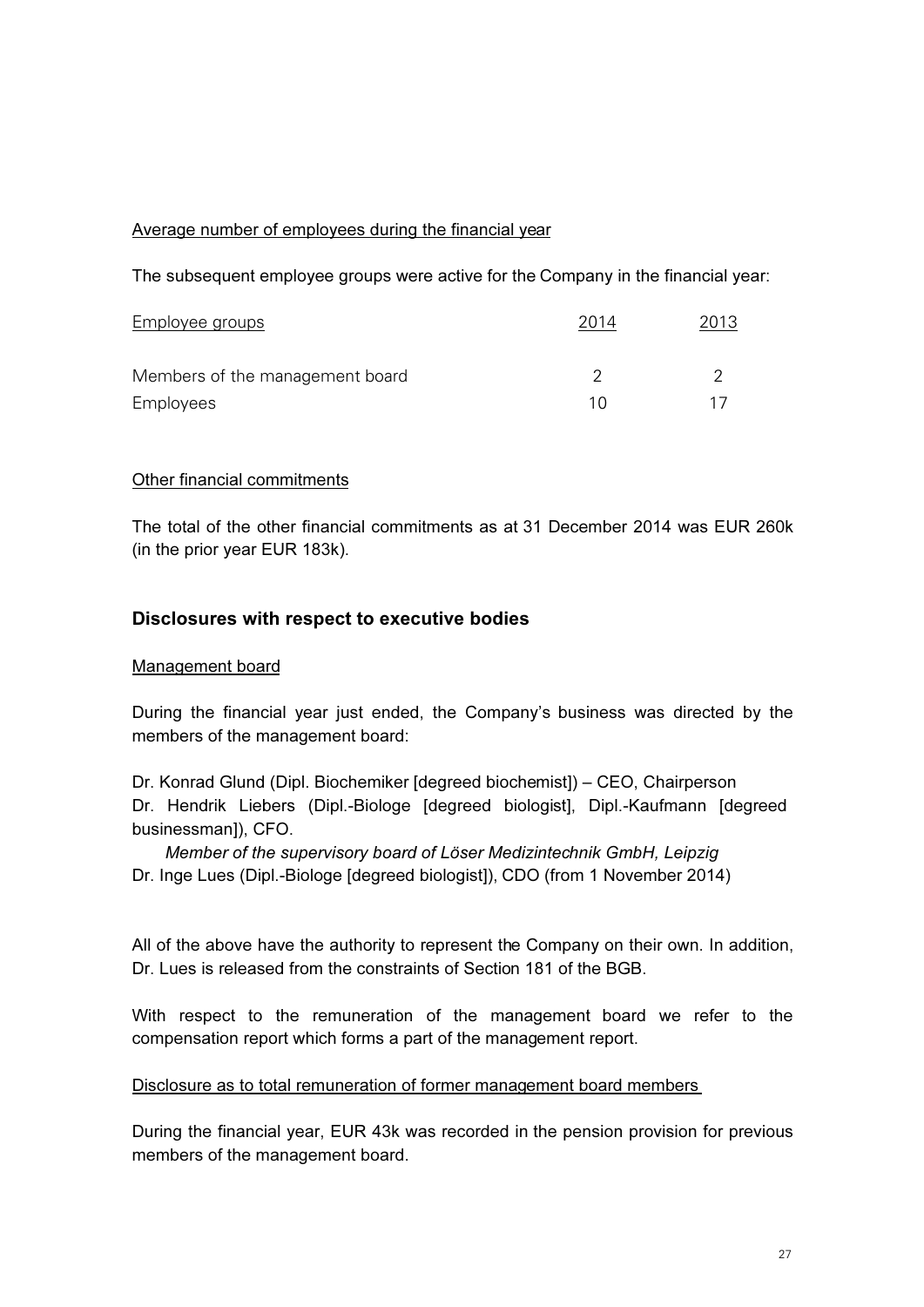#### Supervisory board

The following were appointed as members of the supervisory board:

- Dr. Erich Platzer, medical doctor, Badenweiler/Switzerland Chairperson
	- Member of the board of directors, Aptose Biosciences, Toronto, Canada
	- Owner and managing director of Platzer Consult GmbH, Basel, Switzerland
	- Sole shareholder and board of directors of, PlatzerInvest AG, Basel, Switzerland
	- Board of directors President credentis AG, Windisch, Switzerland
	- Board of directors President Advanced Osteotomy Tools AG, Basel, Switzerland
	- Board of directors member Viroblock SA, Plans-les-Ouates (Geneva), **Switzerland**
	- Board of directors member Léman Micro Devices SA, Lausanne, Switzerland
- Dr. Dinnies von der Osten, Managing Director, Berlin- Vice Chairperson
	- Managing Director, Goodvent GmbH & Co. KG, Magdeburg
	- Advisory board Market Logic Software AG, Berlin
- Prof. Dr. Georg Frank, biologist, Dessau
	- Chairperson of the supervisory board of Metropolregion Mitteldeutschland Management GmbH, Leipzig
	- Supervisory board member of Mitteldeutschen Flughafen AG, Leipzig
- Dr. Olivier Litzka, Partner at Edmond de Rothschild Investment Partners Paris
	- Member of the supervisory board of Noxxon Pharma AG, Berlin
	- Member of the supervisory board, SuperSonic Imagine, Aix-en-Provence, France
	- Member of the board of directors, JenaValve Technology Inc., Munich and Irvine/USA
	- Member of the board, Allecra GmbH, Weil am Rhein, until August 2014
	- Member of the board, Sapiens Steering Brain Simulation BV, Eindhoven, the Netherlands, - until September 2014
- Dr. Jörg Neermann, Managing Director, Munich
	- Managing Director LSP Service Deutschland GmbH, Munich
	- Member of the supervisory board, Activaero GmbH, Gmünden/Wohra, until 18 March 2014
	- Member of the advisory board, Ventaleon GmbH, Gauting
	- Member of the supervisory board, Affimed AG, Heidelberg, until 4 December 2014
	- Member of the supervisory board, Eyesense AG, Basel, Switzerland
	- Member of the supervisory board, Curetis AG, Holzgerlingen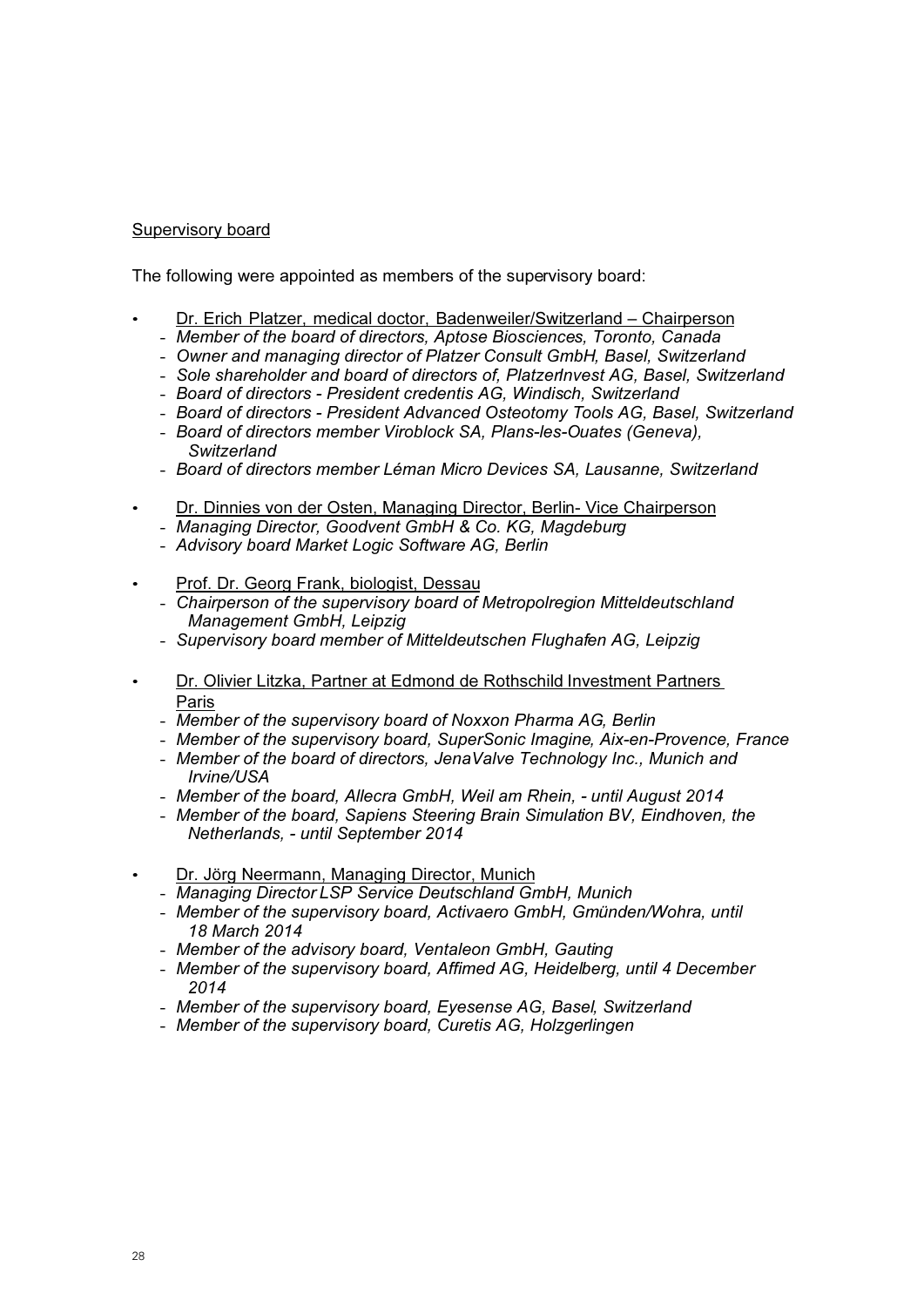- Dr. Hubert Birner, Managing Partner, Munich –since 25 August 2014
	- Managing partner TVM Capital GmbH, Munich
	- Managing partner TVM Life Science Management Inc., Montreal, Canada
	- Managing partner TVM Life Science Management GmbH, Munich
	- Chairman of the board of Argos Therapeutics Inc., Durham, USA
	- Member of the board of Proteon Therapeutics, Inc., Boston, USA
	- Chairman of the board of SpePharm Holding B.V., Amsterdam, Netherlands
- Dr. Axel Polack, medical doctor until 7 July 2014

During the financial year the remuneration of the supervisory board totalled EUR 18k.

The term of the supervisory board ends at the conclusion of the shareholders' meeting which resolves upon the exoneration of the supervisory board for financial year 2014.

#### Auditor's fees

The fees billed by the auditor during the financial year consisted of the following: en de la construction de la construction de la construction de la construction de la construction de la constr

| a) Year end audit fees         |                                    | 135.        |
|--------------------------------|------------------------------------|-------------|
|                                |                                    |             |
|                                | Of which for the prior year (IFRS) | (83)        |
| b) Other confirmation services |                                    | 50          |
| c) Other services              |                                    | 23.         |
|                                |                                    | <u> 208</u> |

#### Compliance statement in accordance with Section 161 of the AktG

The compliance statement prescribed by Section 161 of the AktG regarding the Corporate Governance Codex was provided by the management board and the supervisory board and made available to the shareholders on the Probiodrug internet page.

Halle, 25.02.2015

Dr. Konrad Glund Dr. Hendrik Liebers Dr. Inge Lues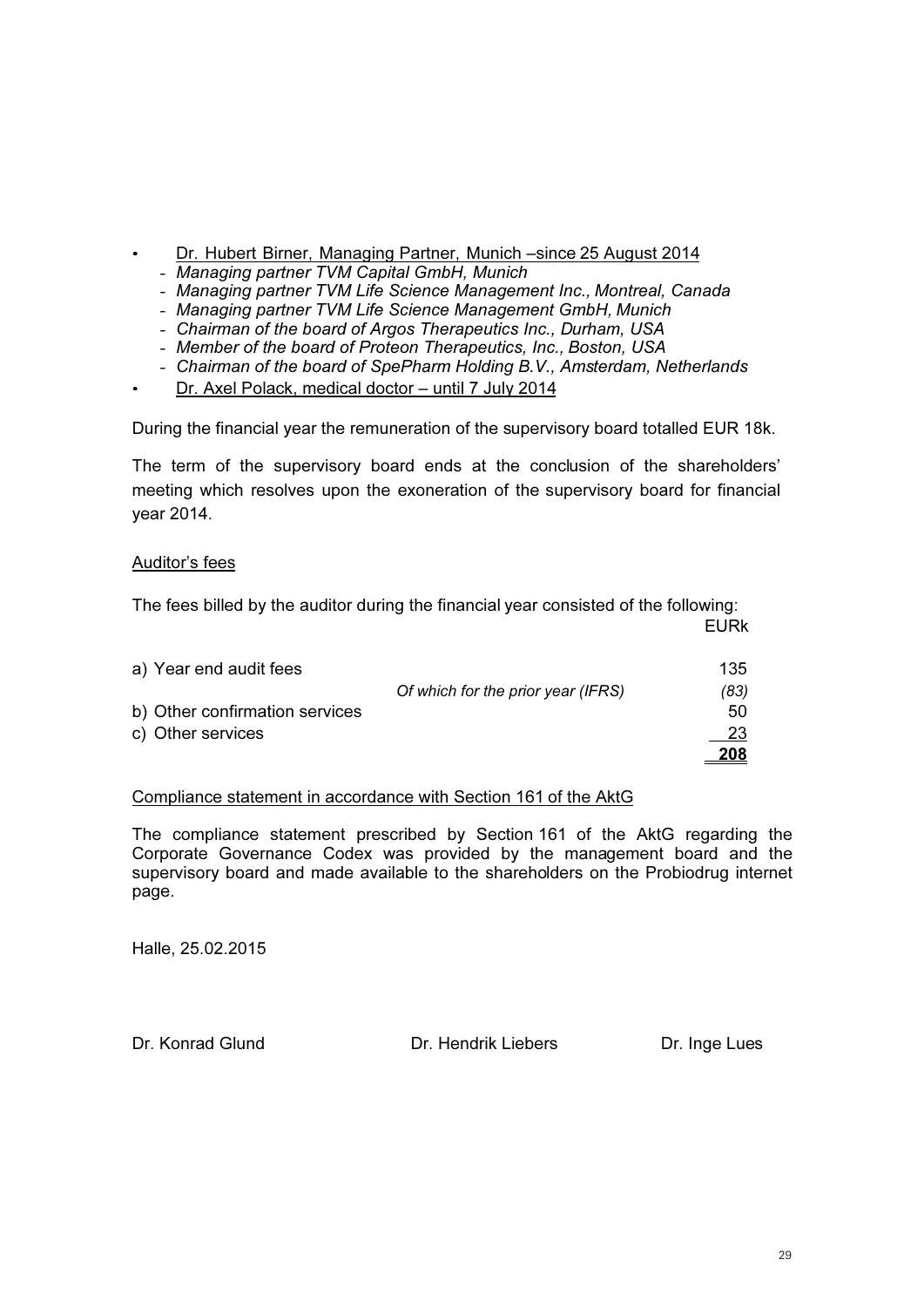# **Probiodrug AG, Halle**

# **Schedule of fixed assets in financial year 2014**

|    |    |                                                                | <b>Acquisition and production costs</b> |                  |                  |              |
|----|----|----------------------------------------------------------------|-----------------------------------------|------------------|------------------|--------------|
|    |    |                                                                | 1/1/2014                                | <b>Additions</b> | <b>Disposals</b> | 31/12/2014   |
|    |    |                                                                | <b>EUR</b>                              | <b>EUR</b>       | <b>EUR</b>       | <b>EUR</b>   |
| ı. |    | Intangible assets<br>Simlar rights acquired for consideration, |                                         |                  |                  |              |
|    |    | licenses and software                                          | 255,225.88                              | 10,041.01        | 13,000.00        | 252,266.89   |
| Ш. |    | <b>Tangible assets</b>                                         |                                         |                  |                  |              |
|    | 1. | Buildings on third party land                                  | 181,002.98                              | 0.00             | 0.00             | 181,002.98   |
|    | 2. | Other equipment, operating and office                          |                                         |                  |                  |              |
|    |    | equipment                                                      | 2,216,848.84                            | 2,039.91         | 1,643,690.34     | 575,198.41   |
|    |    |                                                                | 2,397,851.82                            | 2,039.91         | 1,643,690.34     | 756,201.39   |
| Ш. |    | Long-term financial assets                                     |                                         |                  |                  |              |
|    | 1. | Shares in affiliated companies                                 | 5,380,434.48                            | 0.00             | 5,380,434.48     | 0.00         |
|    | 2. | Participations                                                 | 3,450.00                                | 0.00             | 0.00             | 3,450.00     |
|    |    |                                                                | 5,383,884.48                            | 0.00             | 5,380,434.48     | 3,450.00     |
|    |    |                                                                | 8,036,962.18                            | 12,080.92        | 7,037,124.82     | 1,011,918.28 |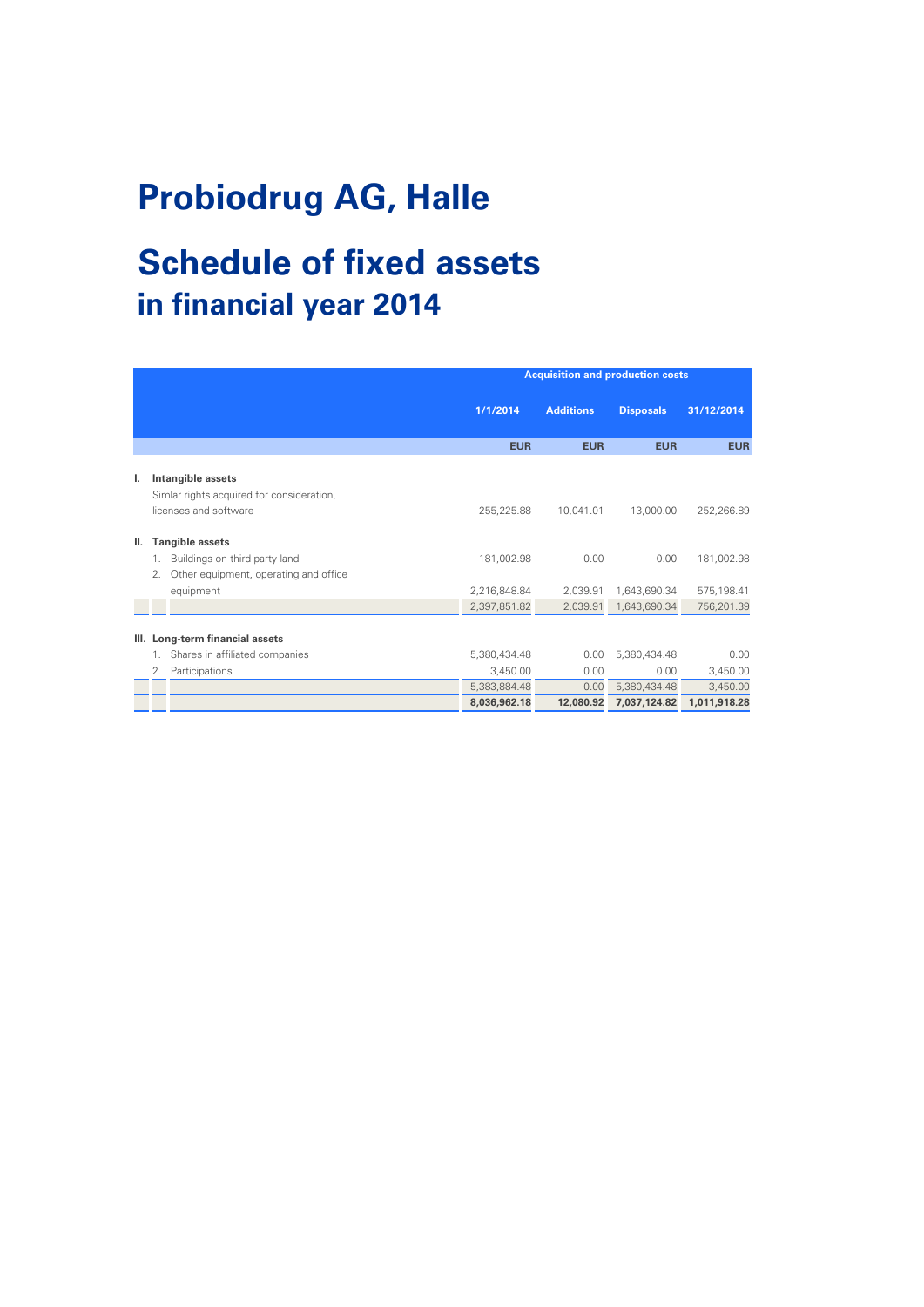| <b>Accumulated amortisation/depreciation</b> |                                                           |                  | <b>Carrying values</b> |            |            |
|----------------------------------------------|-----------------------------------------------------------|------------------|------------------------|------------|------------|
| 1/1/2014                                     | Amortisation/<br>depreciation<br>in the<br>financial year | <b>Disposals</b> | 31/12/2014             | 31/12/2014 | 31/12/2013 |
| <b>EUR</b>                                   | <b>EUR</b>                                                | <b>EUR</b>       | <b>EUR</b>             | <b>EUR</b> | <b>EUR</b> |
| 154,357.82                                   | 26,407.47                                                 | 10,069.53        | 170,695.76             | 81,571.13  | 100,868.06 |
| 146,446.96                                   | 6,910.07                                                  | 0.00             | 153,357.03             | 27,645.95  | 34,556.02  |
|                                              |                                                           |                  |                        |            |            |
| 1,930,861.75                                 | 60,528.49                                                 | 1,489,699.14     | 501,691.10             | 73,507.31  | 285,987.09 |
| 2,077,308.71                                 | 67,438.56                                                 | 1,489,699.14     | 655,048.13             | 101,153.26 | 320,543.11 |
|                                              |                                                           |                  |                        |            |            |
| 5,380,433.48                                 | 0.00                                                      | 5,380,433.48     | 0.00                   | 0.00       | 1.00       |
| 0.00                                         | 0.00                                                      | 0.00             | 0.00                   | 3,450.00   | 3,450.00   |
| 5,380,433.48                                 | 0.00                                                      | 5,380,433.48     | 0.00                   | 3,450.00   | 3,451.00   |
| 7,612,100.01                                 | 93,846.03                                                 | 6,880,202.15     | 825,743.89             | 186,174.39 | 424,862.17 |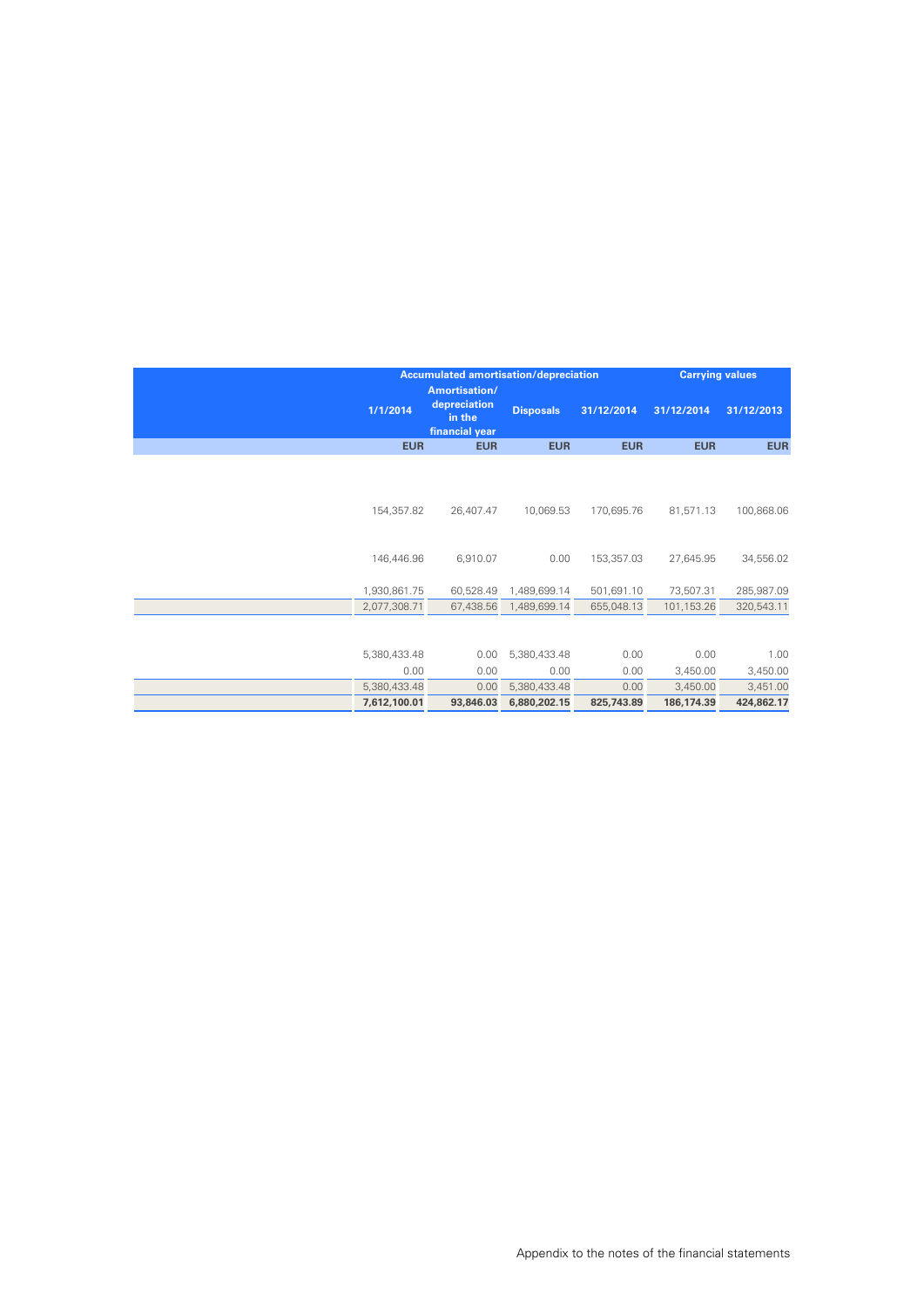# Probiodrug AG, Halle

# Management report for financial year 2014

# 1. Company basics

#### Legal structure

Probiodrug AG – hereinafter "Probiodrug AG", "Probiodrug" or the "Company" is a German stock corporation domiciled in Halle/Saale. The Company has a subsidiary, Probiodrug Inc., USA. All operating activities and assets are concentrated in Probiodrug AG; currently Probiodrug Inc. has neither operating activities nor assets. The subsidiary, Ingenium Pharmaceuticals GmbH, was sold in 2014.

# Business activities

Probiodrug AG is a biopharmaceutical company dedicated to the research and development of new therapeutic products for the treatment of Alzheimer's disease (hereinafter also "Alzheimer's" or "AD").

Headquartered in Halle, Germany, Probiodrug was founded in 1997 by Prof. Dr. Hans-Ulrich Demuth and Dr. Konrad Glund and successfully developed a new therapeutic concept for the treatment of diabetes – the DP4 inhibitors/Gliptins. Today, Probiodrug's aim is to become a leading company in the development of Alzheimer's treatments and thereby to provide a better life for patients'.

Probiodrug has identified a new therapeutic concept linked to disease initiation and progression. The development approaches are targeting pyrogluamate-Abeta (pGlu-Abeta), in particular by the inhibition of the enzyme Glutaminyl Cyclase  $($ "QC"), as one therapeutic strategy to fight AD.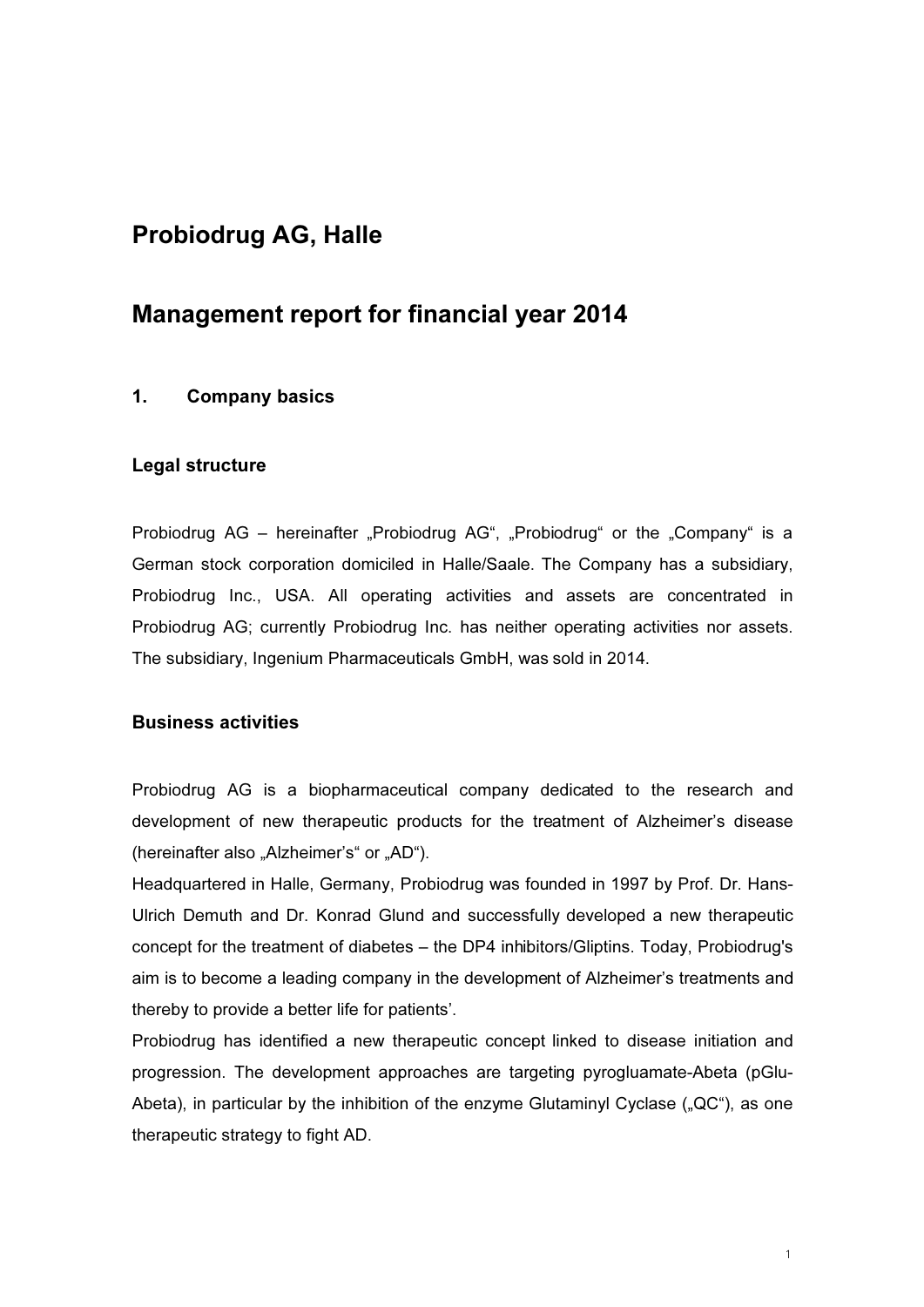# Research and development

As was the case in the past, in financial year 2014 Probiodrug focussed its resources on the lead program – the development of PQ912, an inhibitor of the enzyme QC for the treatment of Alzheimer's and other diseases. In addition, work was advanced on pGlu-Abeta binding antibodies (PBD-C06) as well as on PQ 1565, a further QC inhibitor. The primary work in these areas is carried out by external service providers (contract research organisations as well as contract manufacturers) and cooperation partners in the areas ancillary research, production development and production, preclinical and clinical trials as well as analytics.

As a result of its 2013 sale to AstraZeneca, the project CDK 9 for the treatment of inflammatory and oncological diseases no longer forms part of the pipeline.

# Patent portfolio

In 2014 Probiodrug further developed and consolidated its portfolio of patents and patent applications. Important patent registrations were granted in key markets. In total, at the end of 2014, 43 patent families and registrations were held (in the prior year: 42). The focussing of the patent portfolio in non-core areas was off-set by new applications in development relevant areas.

#### Important events in the financial year

#### a) Issuance of convertible bonds

On 16 May 2014, Probiodrug's shareholders' meeting resolved to issue a convertible bond which was subscribed to in the amount of EUR 4.3 million. The funds secured with this financial instrument were collected in their entirety. The conversion rights associated with these convertible bonds were exercised in their entirety in August 2014.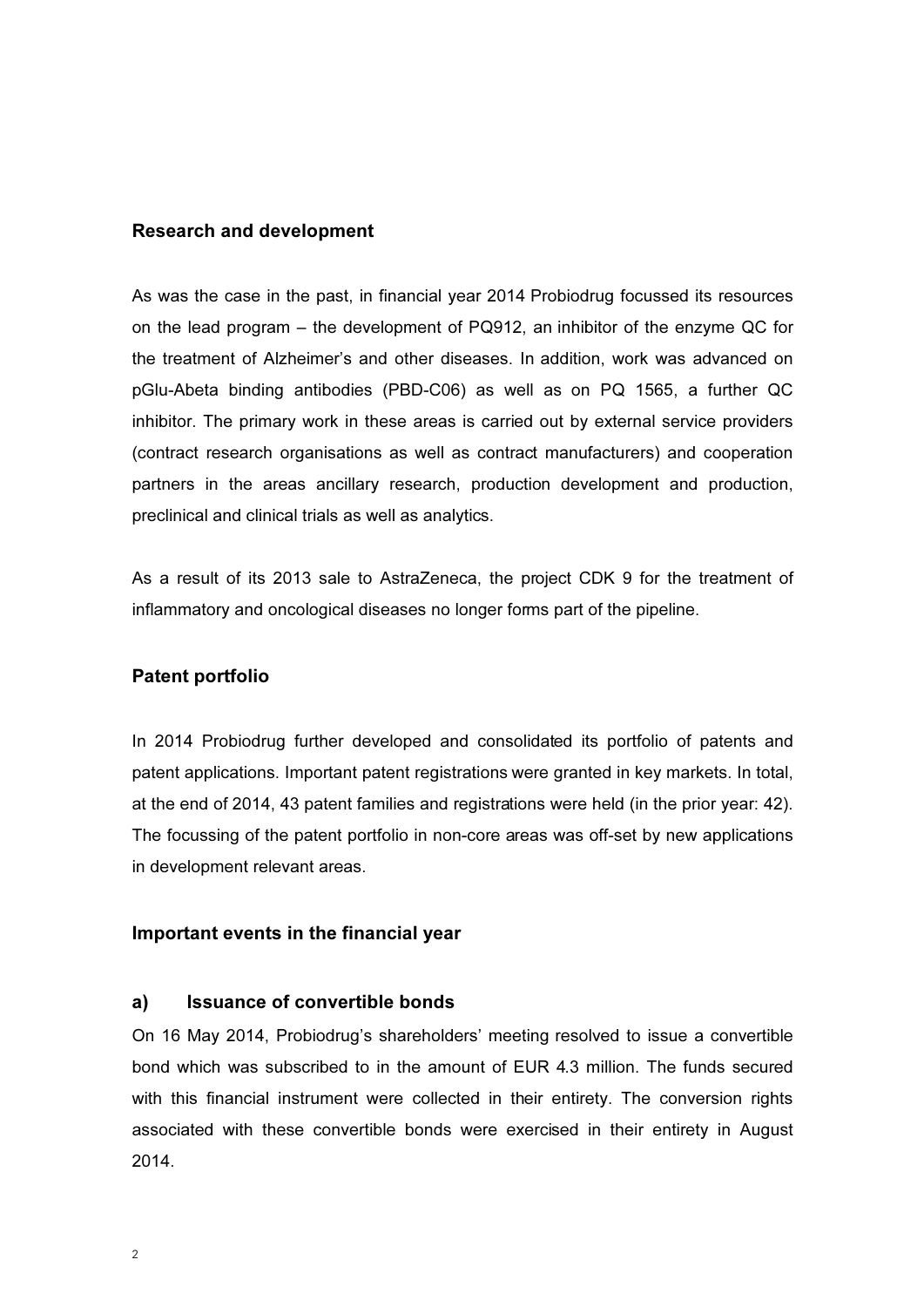# b) Simplification of the capital structure

With a view to future capital market compatibility, the Company's capital structure was substantially adjusted in the course of the Company's IPO preparations. In conjunction herewith, all existing convertible bonds were converted into equity, the different classes of preference shares were uniformly converted into ordinary shares and the existing investment and shareholder agreements were rescinded. Finally, the ordinary shares issued subsequent to conversion were reduced in a reverse split in the ratio of 6:1.

# c) Execution of initial public offering

In October 2014 Probiodrug successfully completed an initial public offering. On 27 October 2014 the first listing of Probiodrug shares took place on the Euronext in Amsterdam. 1,524,205 new shares were issued as part of the initial public offering generating gross proceeds of EUR 23.2 million.

# d) Sale of the subsidiary Ingenium Pharmaceuticals GmbH

As at 31 December 2013, Probiodrug had receivables from shareholder loans granted to Ingenium totalling EUR 8.6 million as well as accrued interest thereon of EUR 2.4 million.

As at 31 December 2012, as a consequence of the sale of the CDK 9 project which was the only asset of Ingenium, a valuation adjustment was recorded against the receivables from Ingenium on the basis of the sales price realised reducing the value of the receivables to EUR 0.7 million. In April 2014 the last instalment of the sales price for the CDK 9 project was collected and on 14 July 2014 Ingenium, along with all of the receivables still in existence at that time, was sold for EUR 1.00. There are no longer any post contractual obligations.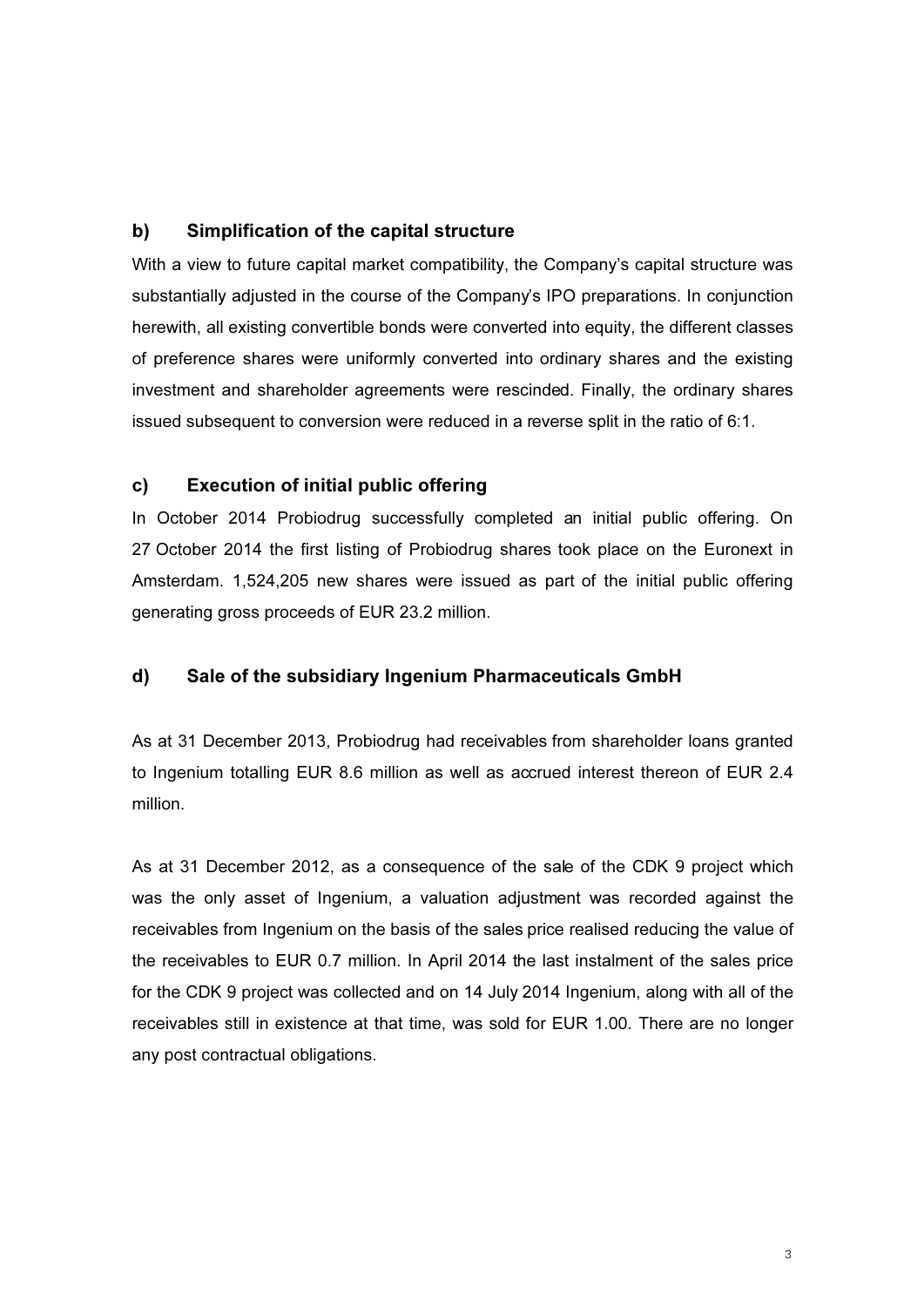#### e) Changes in management board and supervisory board

As at 1 November 2014, Dr. Ingeborg Lues was appointed as a member of the management board with responsibility for the function drug development. The contracts of the management board members Dr. Glund and Dr. Liebers, with a term through 30 November 2014, were revised and have a term through 30 November 2017. In July 2014, Dr. Polack resigned from the supervisory board. On 25 August 2014 the shareholders' meeting elected Dr. Birner as a new member of the supervisory board and re-elected all other supervisory board members. The term of all supervisory board members ends with the shareholders' meeting which resolves upon the exoneration of the supervisory board for the year 2014.

#### 2. Overview of the business development

#### 2.1 General conditions

The general environment with respect to Alzheimer's research developed positively in 2014. There were, in part, significant collaborations in the pharmaceutical industry in the Alzheimer area, implying an increasing interest in the development of research and development pipelines in this area. Noteworthy are the collaborations involving BiogenIdec and Eisai (March 2014) as well as that of Lilly and AstraZeneca (September 2014). From the perspective of the investors, this development, along with the initial positive clinical data for example from BiogenIdec, led to an increase in interest in the indication Alzheimer. In conjunction with the promising data already generated by Probiodrug as well as the general positive stock market environment for biotechnology companies, this led to the Company's successful initial public offering on the Euronext in Amsterdam in October 2014.

From the perspective of the industry, there continues to be an unchanged high level of interest in novel treatment approaches which make innovative pharmacological interventions possible for diseases such as Alzheimer's which are still insufficiently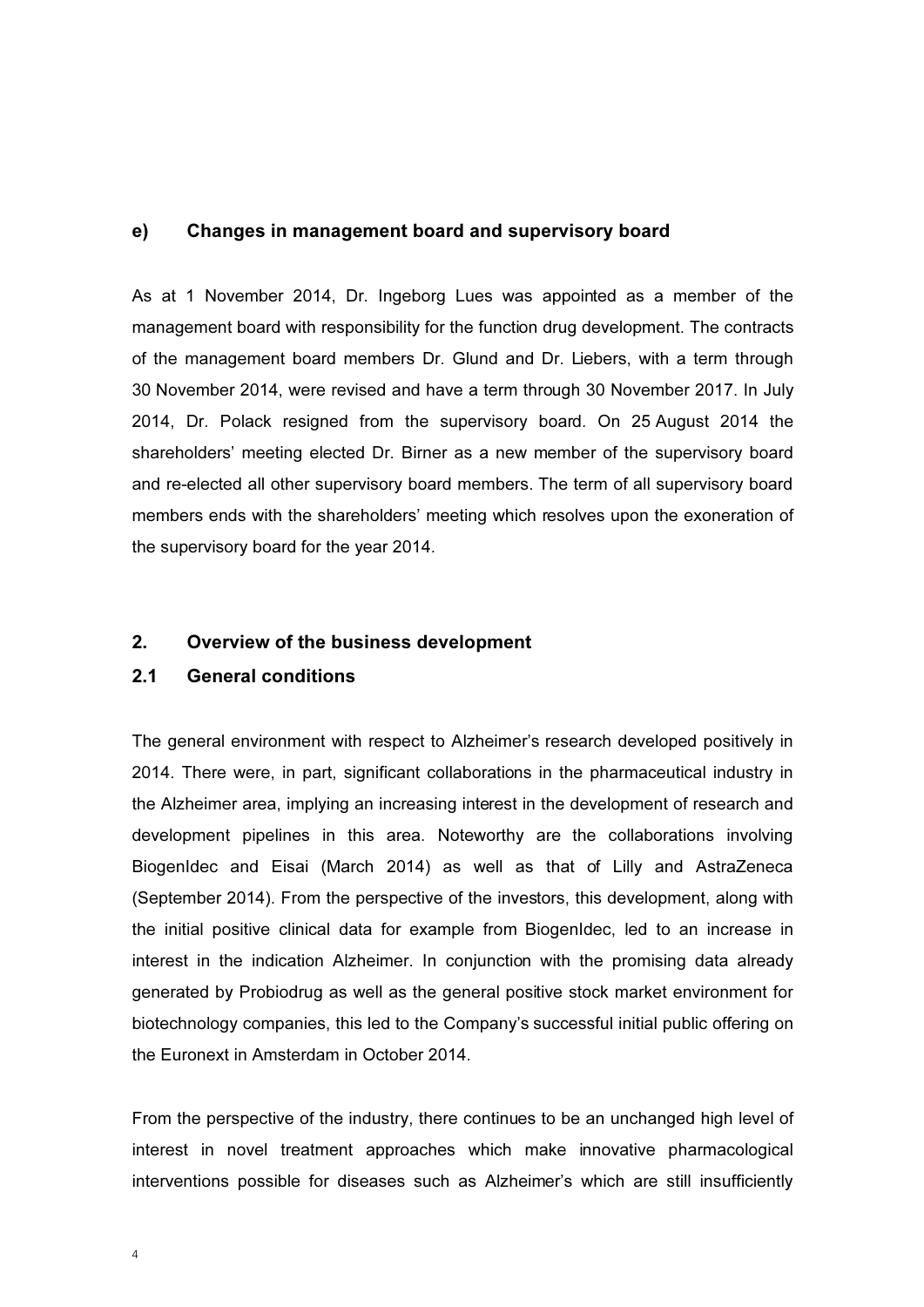treated thereby prospectively making attractive reimbursement possible. However, as a consequence, high validation and thereby risk optimising requirements are a prerequisite for a (lucrative) partnership.

# 2.2. Company development

In 2014 the Company focussed on the following primary areas

- Establishing capital market viability and completing an initial public offering
- Preparation of the clinical study phase IIa for PQ912
- Completion of the clinical study phase I for PQ912
- Completion of the 3 month toxicity study for PQ912
- Development and validation of biomarker panels for the further clinical trials of PQ912 and subsequent development compounds.

Probiodrug was able to make important progress and realise successes in all areas.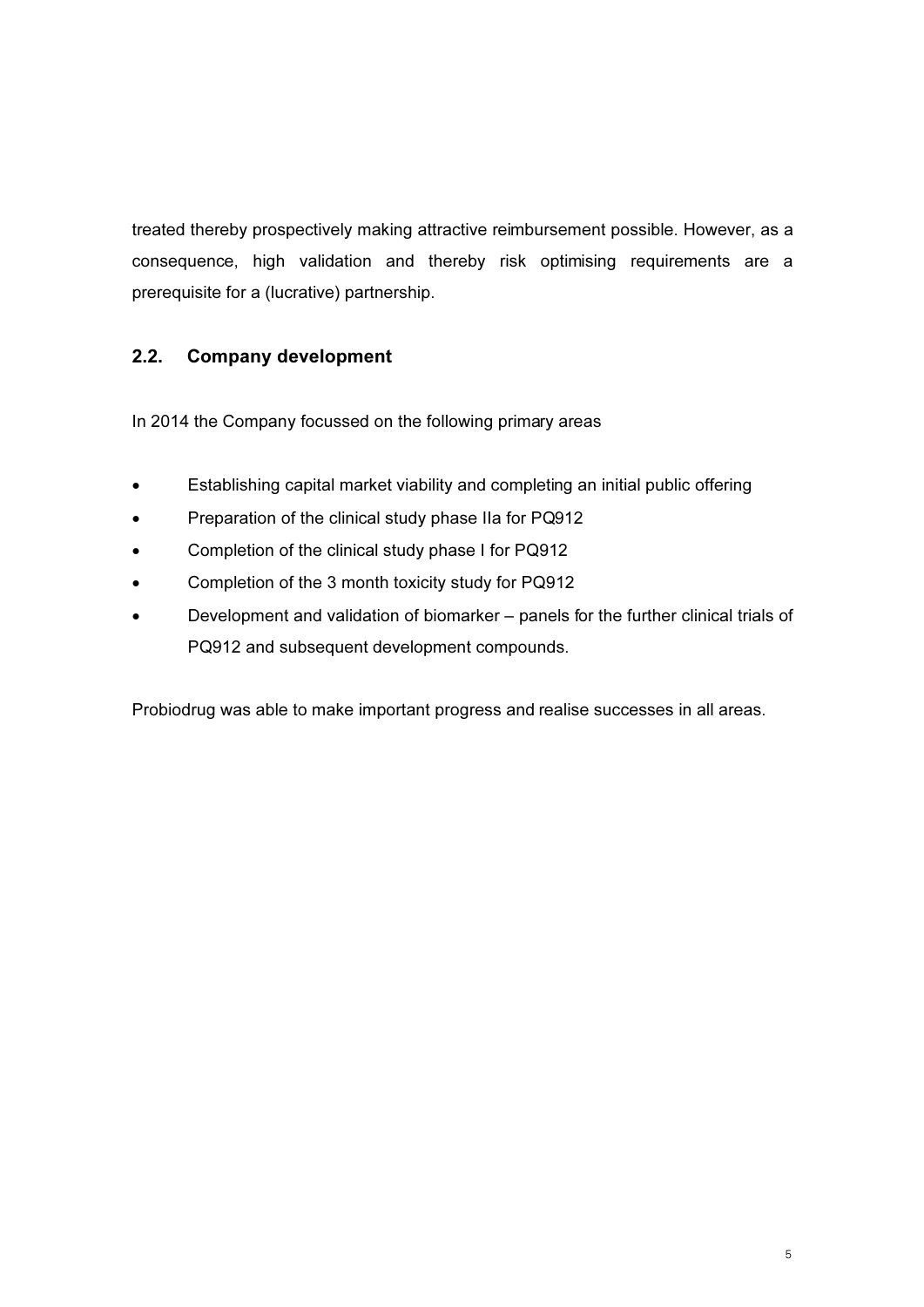# 2.3. Presentation of the net assets, financial position and results of operations

# Net assets

The subsequent condensed balance sheet provides an overview of Probiodrug's net assets and financial position:

|                                     | 31.12.2014 | 31.12.2013 |
|-------------------------------------|------------|------------|
|                                     |            |            |
|                                     | EURK       | EUR k      |
| <b>Assets</b>                       |            |            |
| Intangible assets                   | 82         | 101        |
| Tangible assets                     | 101        | 320        |
| Long-term financial assets          | 3          | 3          |
| <b>Fixed assets</b>                 | 186        | 424        |
| Receivables and other assets        | 296        | 1,339      |
| Cash and bank balances              | 20,920     | 4,421      |
| <b>Current assets</b>               | 21,216     | 5,760      |
| Prepaid expenses                    | 78         | 96         |
| Deficit not covered by equity       | 0          | 4,078      |
| <b>Total assets</b>                 | 21,480     | 10,358     |
|                                     |            |            |
| <b>Equity and liabilities</b>       |            |            |
| Equity                              | 16,529     | $\Omega$   |
| Provisions                          | 4,021      | 4,142      |
| Liabilities                         | 930        | 6,216      |
| <b>Total equity and liabilities</b> | 21,480     | 10,358     |

As at the end of 2014, the total assets of Probiodrug amounted to EUR 21,480k (2013: EUR 10,358k). As a result of the disposal of tangible assets with a carrying value of EUR 157k and scheduled amortisation and depreciation of EUR 94k, off-set by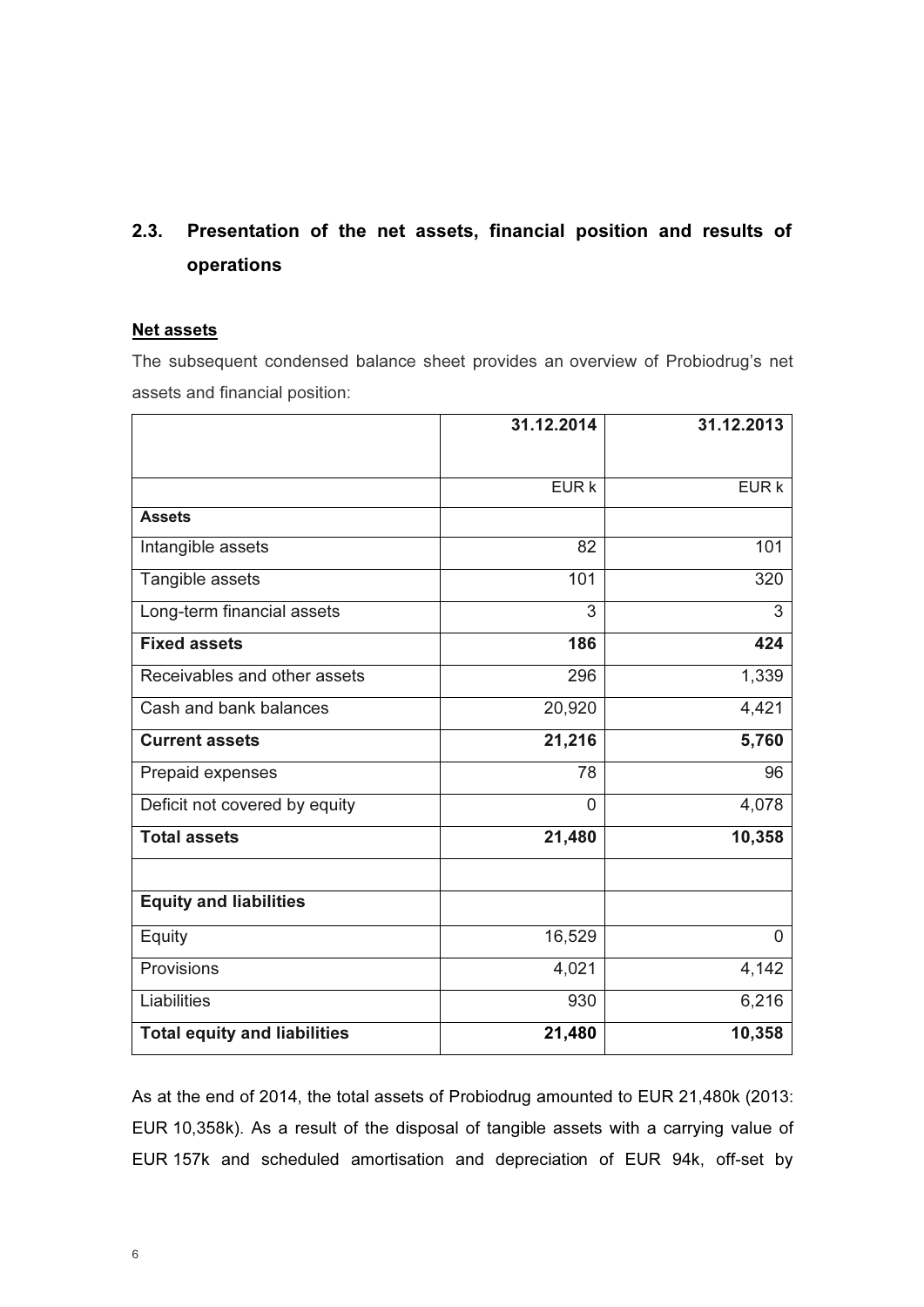additions of EUR 12k, the total fixed assets presented on the balance sheet declined by EUR 238k. In 2014 current assets increased from EUR 5,760k to EUR 21,216k. While receivables and other assets declined by EUR 1,043k in the reporting period, cash and cash equivalents increased by EUR 16,499k. The decline in the receivables and other assets was primarily attributable to the collection of receivables from affiliated companies as well as the decline in the other receivables attributable to the sale of fixed assets.

As a result of measures implemented to increase capital, cash receipts totalling EUR 27,520k were realised in 2014. As at the balance sheet date, bank balances amounted to EUR 20,920k.

As at 31 December 2014, Probiodrug's equity amounted to EUR 16,529k (2013: deficit not covered by equity of EUR 4,078k). As at 31 December 2014, the equity ratio amounted to 77%.

The detailed development of equity is presented in the attached statement of shareholders' equity.

As at 31 December 2014, provisions only decreased marginally by EUR 121k to EUR 4,021k. EUR 370k of the provisions (2013: EUR 321k) comprise pension provisions, EUR 1,107k (2013: EUR 1,376k) are other provisions and EUR 2,543k (2013: EUR 2,445k) are tax provisions for potential tax claims from 2004.

During the reporting period, liabilities declined substantially from EUR 6,216k to EUR 930k. This was primarily attributable to the conversion of convertible bonds issued in 2013 totalling EUR 5,346k into stock in 2014.

As at 31 December 2014, trade payables amounted to EUR 876k (2013: EUR 838k).

#### Financial position

In the reporting period, the operating cash flow amounted to EUR -10,589k (2013: EUR -8,458k).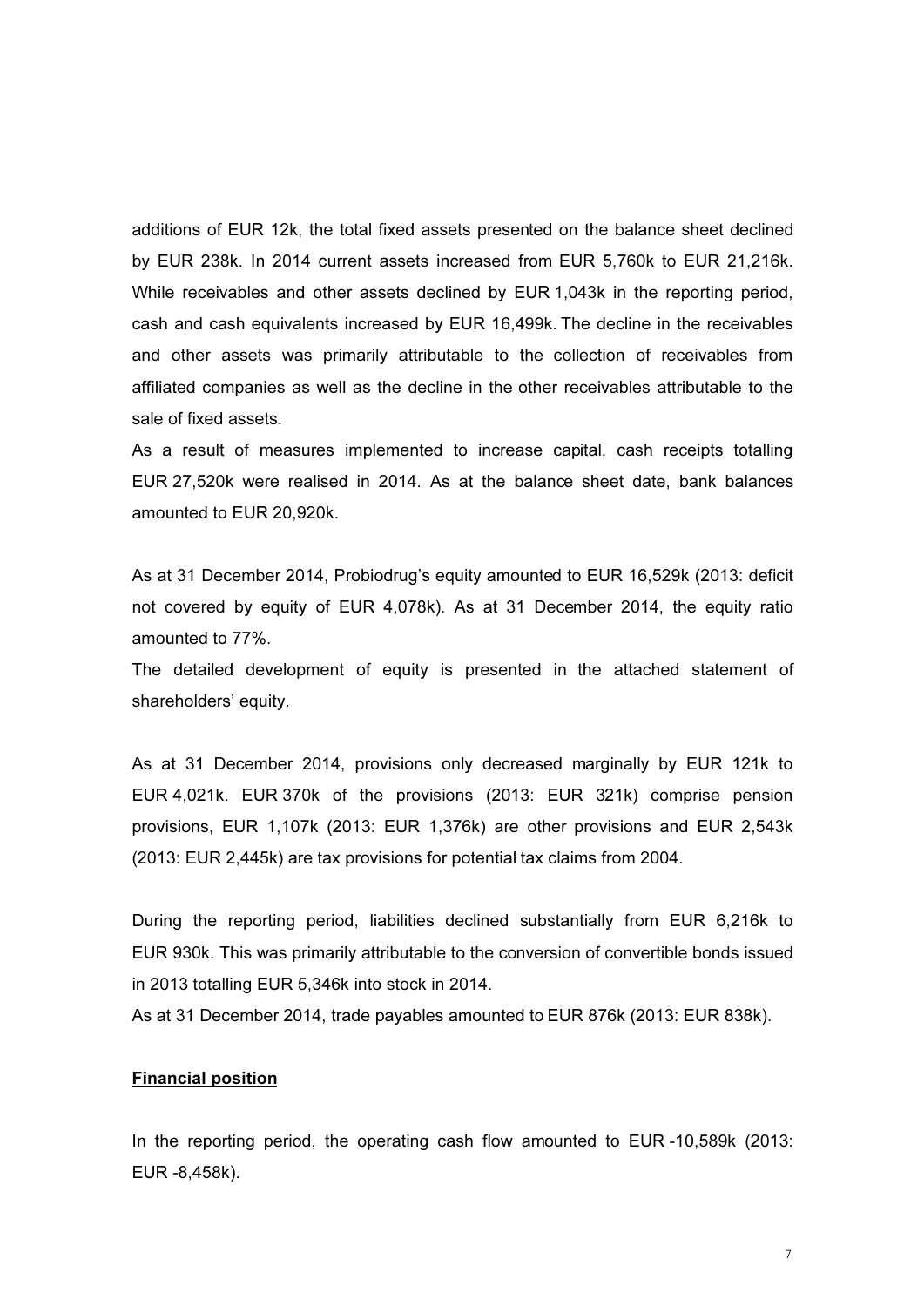In 2014 the cash flow from investing activities amounted to EUR 1,326k (2013: EUR -22k). Cash inflows primarily resulted from sale of fixed assets in December 2013 as well as the repayment of the loan granted to Ingenium.

In the financial year 2014 the cash flow from financing activities amounted to EUR 25,762k (2013: EUR 5,346k). This resulted from inflows in conjunction with the shares issued (EUR 23,244k) less the transaction costs associated herewith (EUR 1,758k) as well as from inflows resulting from the issuance of convertible bonds (EUR 4,276k).

Overall, in the reporting period, the Company realised an increase in cash and cash equivalents amounting to EUR 16,499k.

# Results of operations

|                                                          | 2014      | 2013      |
|----------------------------------------------------------|-----------|-----------|
|                                                          |           |           |
|                                                          | EUR k     | EUR k     |
| Other operating income                                   | 237       | 704       |
| Cost of materials                                        | $-4,346$  | $-4,305$  |
| Personnel expenses                                       | $-1,455$  | $-1,782$  |
| Amortisation and depreciation of intangible and tangible | $-94$     | $-314$    |
| assets                                                   |           |           |
| Other operating expenses                                 | $-4,576$  | $-4,545$  |
| Financing results                                        | 207       | 147       |
| <b>Result from ordinary activities</b>                   | $-10,027$ | $-10,096$ |
| <b>Extraordinary expenses</b>                            | $-2,232$  | 0         |
| Net loss for the financial period                        | $-12,259$ | $-10,096$ |

A condensed overview of the Company's income statement is presented below: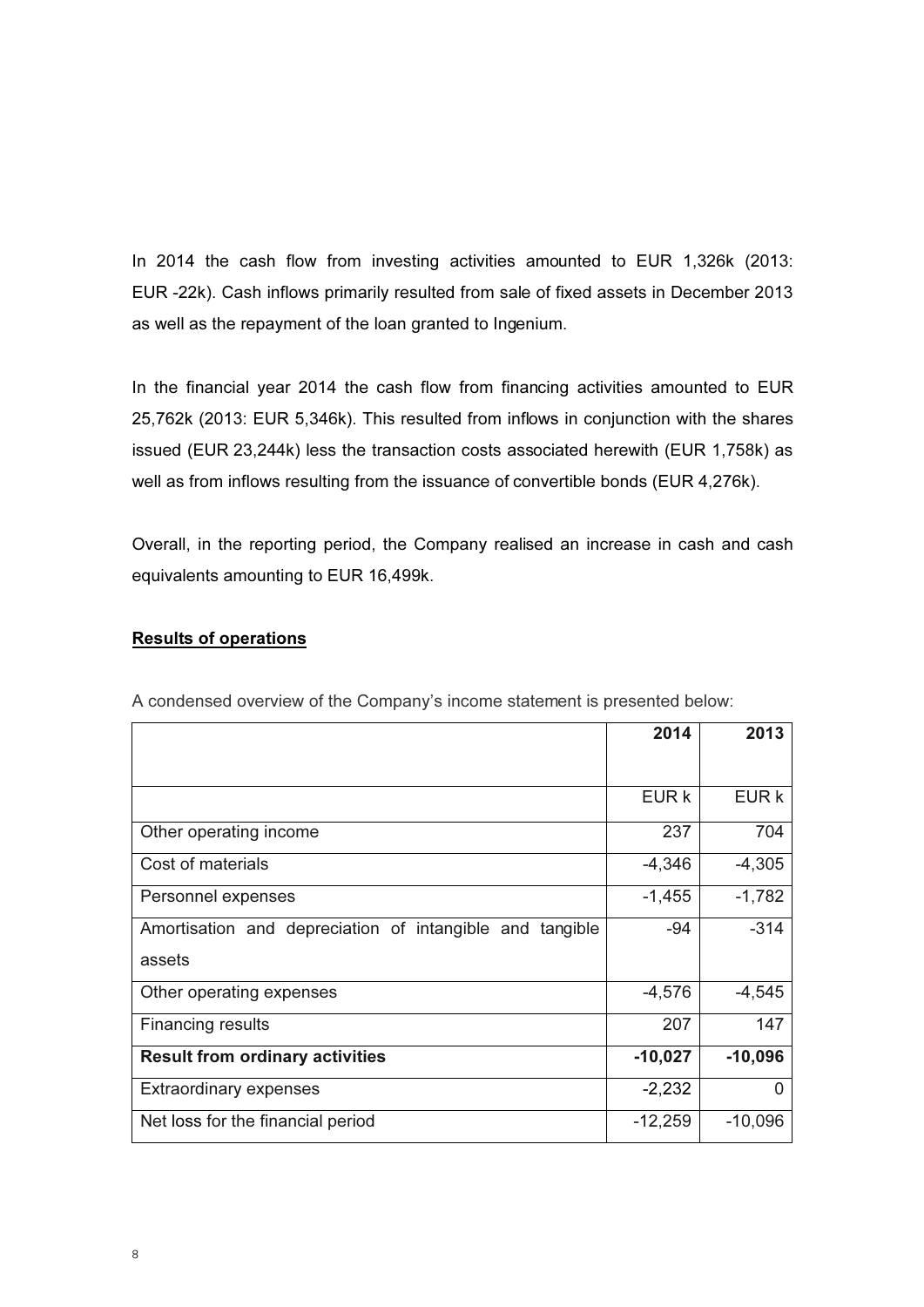The Company's net loss for the year amounted to EUR 12,259k (2013: EUR 10,096k). The financial year 2014 was characterised by extraordinary expenses amounting to EUR 2,232k. These comprised transaction costs in conjunction with the Company's initial public offering. In the result from ordinary activities, which was approximately equal to that of the prior year, there were the following significant changes in comparison with 2013:

- other operating income declined by EUR 467k, due primarily to a decline in subsidies received (EUR -444k);
- personnel expenses declined by EUR 327k due to a reduction in employees;
- amortisation and depreciation on intangible and tangible assets declined as a result of the sale of fixed assets in the financial year 2013.

#### Overall statement

At the time of preparation of this management report, the Company's economic position was generally unchanged in comparison with the explanations provided above.

# 2.4. Non-financial performance indicators

#### Studies to be completed

Probiodrug uses a number of contract research organisations to complete the planned preclinical and clinical studies as well as in production development and production. Important performance indicators in this respect are, in addition to compliance with the budget, the quality of the work carried out as well as compliance with all applicable regulations. As a safeguard in this area, Probiodrug carries out audits prior to the awarding of contracts as well as during the ongoing work addressing the afore mentioned points and potentially deriving recommendations for action. Great emphasis is placed on adherence to timetables for the work contracted and thereby the completion of ongoing studies within the original timeframe. With respect hereto, Probiodrug works closely with the mandated entity and has alternative scenarios prepared so as to potentially be able to limit or compensate delays.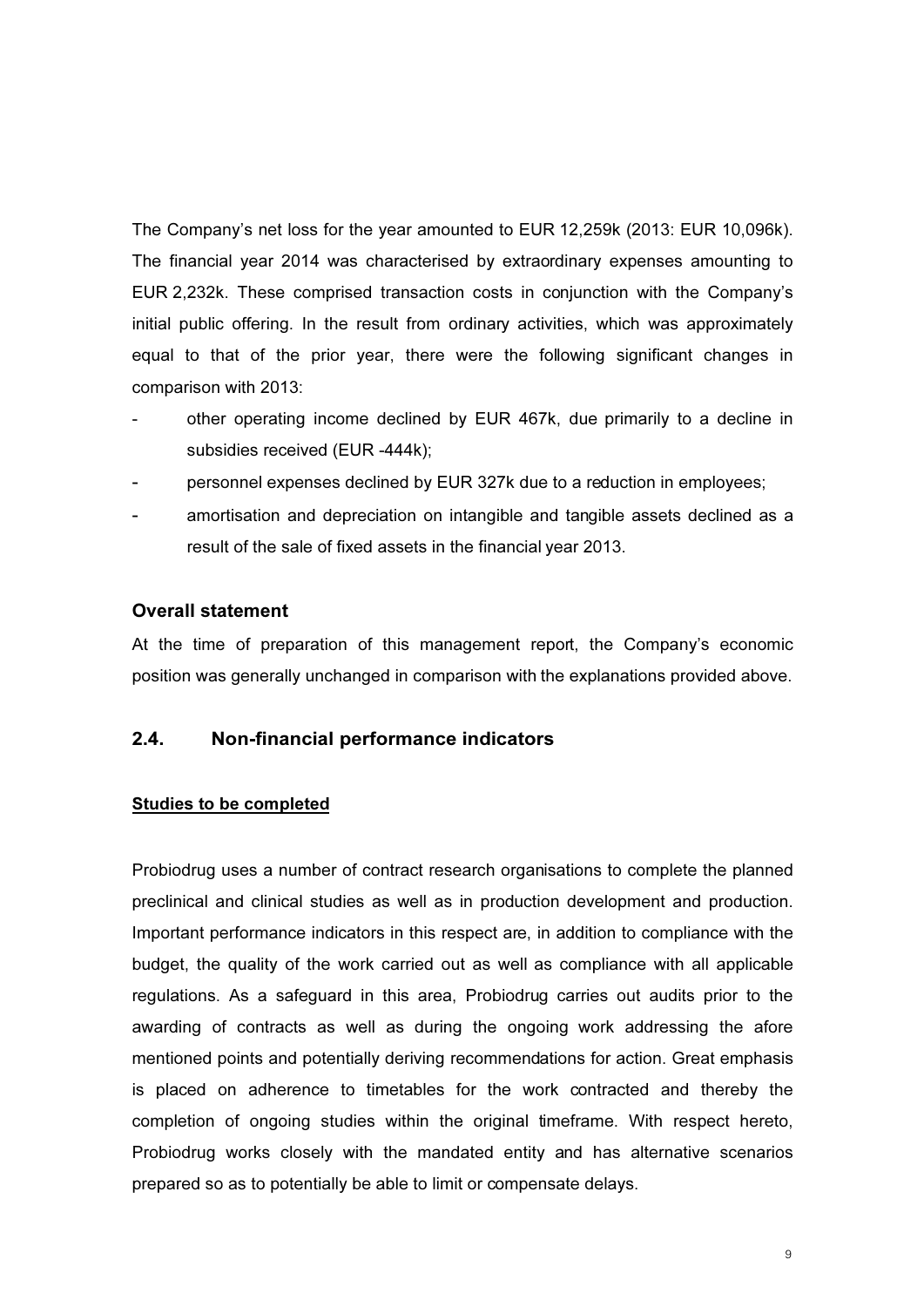#### Employees

As at 31 December 2014, including the management board, Probiodrug had 13 (2013: 16) employees, of which 54% were female. In 2014 there was an average of 12 employees (2013: 19). In 2014 Probiodrug incurred personnel expenses (excluding non-cash expenses for the stock option programme) of EUR 1.45 million (2013: EUR 1.78 million). This was primarily due to the reduction in staff as a result of the reorganisation, which began in 2012 and was completed in 2013, to adjust the Company and personnel structure to the focused development strategy.

The Company has a balanced personnel policy whereby positions are filled with the most qualified individual.

#### Intellectual property rights

A robust patent portfolio is a decisive success factor for Probiodrug. Probiodrug has a very experienced patent management which further strengthened and strategically optimised the patent portfolio in 2014. In order to ensure focus on the sustainable value drivers as well as to optimise costs and benefits, Probiodrug continuously reviews its patent portfolio and patent applications. Furthermore, in 2014, the entire intellectual property portfolio around CDK 9 was transferred to AstraZeneca in conjunction with the sale of this program.

As at 31 December 2014, 43 patent families were held (31 December 2013: 42). The focussing of the patent portfolio in non-core areas was off-set by new applications in the development relevant areas. As such, Probiodrug's overall patent position was further improved.

# 3. Events of particular significance subsequent to the balance sheet date (subsequent events)

There were no events of particular significance subsequent to the balance sheet date.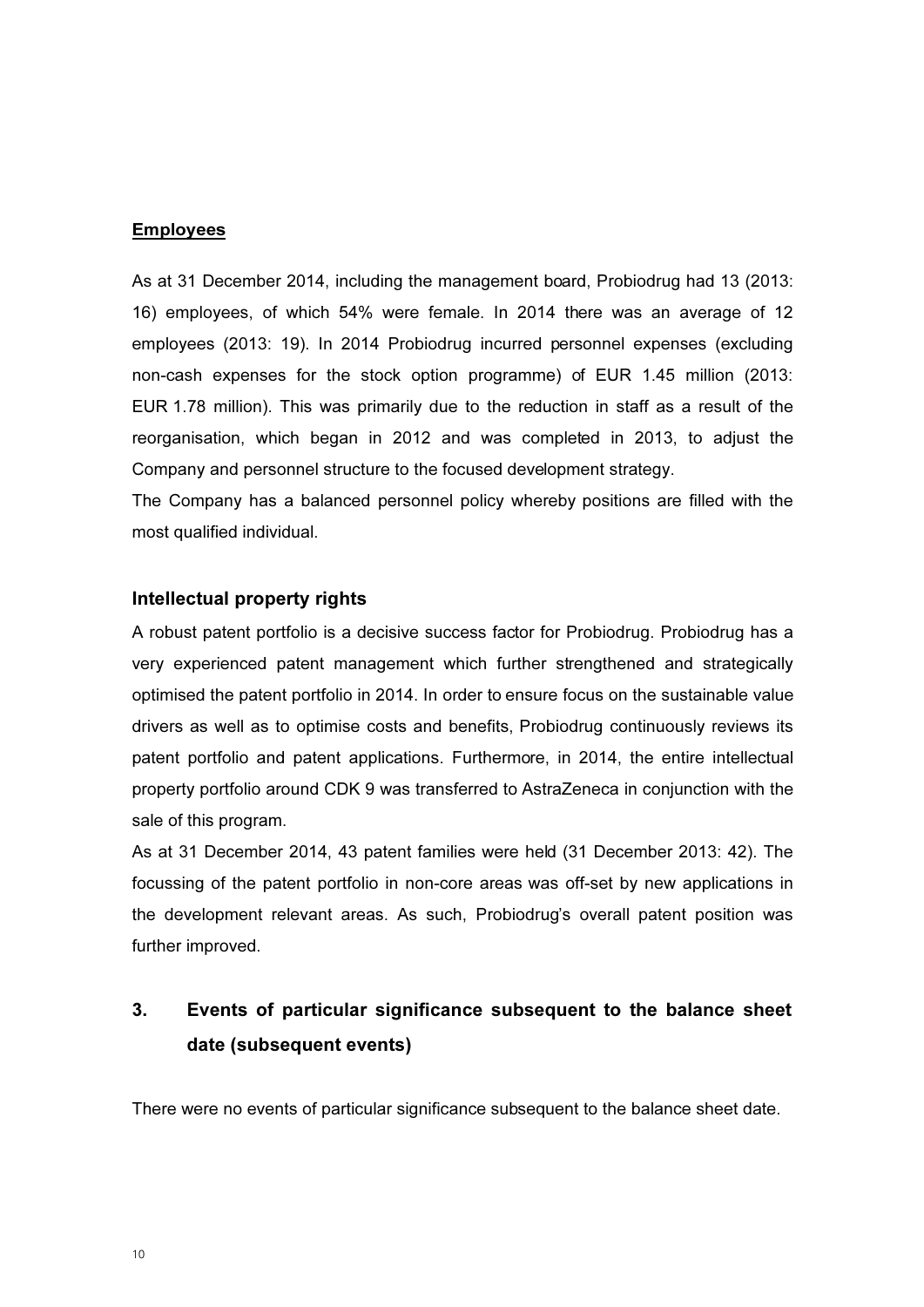- 4. Opportunities and risks report
- 4.1. Opportunities report

#### Increasing interest in Alzheimer's

In 2014 (after a "break" of a number of years) there were a number of somewhat significant collaborations in the pharmaceutical industry in the Alzheimer's area, implying an interest in the development of a research and development pipeline in this area. Prospectively this could lead to an increased frequency of transactions. In comparison, the available number of new, scientifically supported concepts with initial clinical data is limited. From both a strategic perspective as well as in terms of content, Probiodrug is well positioned in this regard. In case of success, this provides opportunities which could substantially increase the Company's value.

# Important progress in projects being pursued

In 2014 Probiodrug was able to generate important clinical and preclinical data which, in the view of the Company, further provides for the viability of the therapeutic concept being pursued. Additional key patents were granted in important markets. The continuation of this development, i.e. the generation of additional positive data, should have a positive impact on the value of individual programs as well as the Company's total value.

#### License revenues as a result of patents

Probiodrug's very comprehensive and well positioned patent portfolio could lead to additional licensing agreements and thereby proceeds if other companies are dependent on the use of such patent rights within the scope of their own developments. If Probiodrug allows for the use of these patent rights, the Company would receive license fees thereby improving the Company's financial position, results of operations and net assets.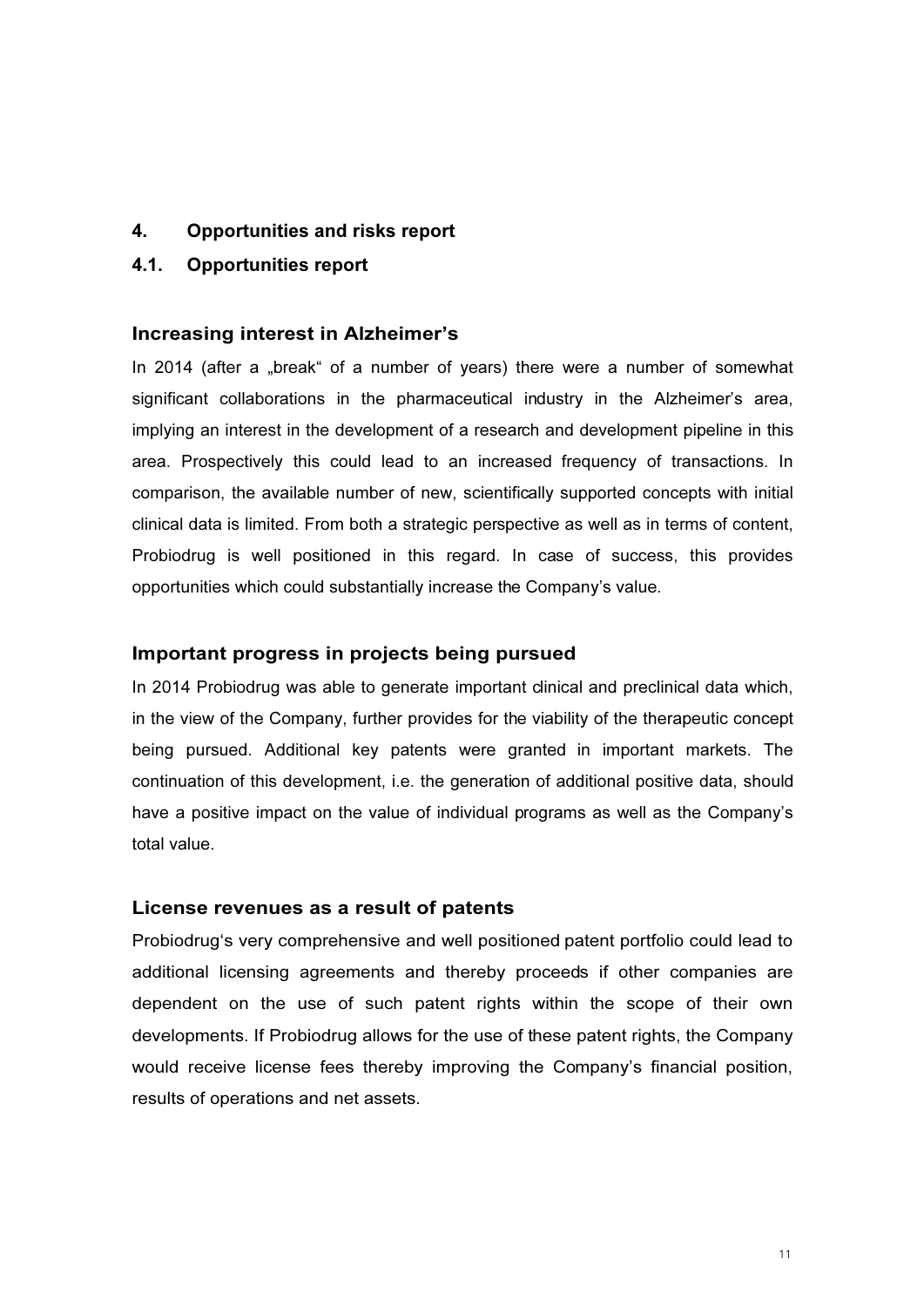# **Takeover**

In addition to license agreements, complete takeovers of pharmaceutical and biotechnological companies is a preferred transaction form to obtain access to promising development programs and interesting technologies. This is reflected in generally active M&A activities in the biotechnology and pharmaceutical areas in recent years. The premiums paid in comparison with the actual market prices can be substantial.

#### 4.2. Risk report

# Probiodrug's risks

Probiodrug is exposed to various individual risks. The occurrence of these risks can, individually or in the aggregate, with the incurrence of other risks respectively other circumstances, have a material adverse effect on the business activities, the realisation of significant Company goals and/or Probiodrug's refinancing and could have substantial negative implications on the Company's net assets, financial position and results of operations. In the worst case this could force the Company to file for insolvency.

# Sector specific risks

# Market and competition

The pharmaceutical development process in the Alzheimer's area as well as with respect to related indications is characterised by long development cycles as well as substantial investment requirements for preclinical and clinical research and development until such time when a product is ready for commercialisation. Probiodrug is in competition with other entities which are also seeking to develop new approaches for the treatment of Alzheimer's.

As such, Probiodrug is exposed to the risk that other development approaches will result in a superior safety/efficacy profile and/or that they will achieve a development edge which could reduce Probiodrug's prospects with respect to the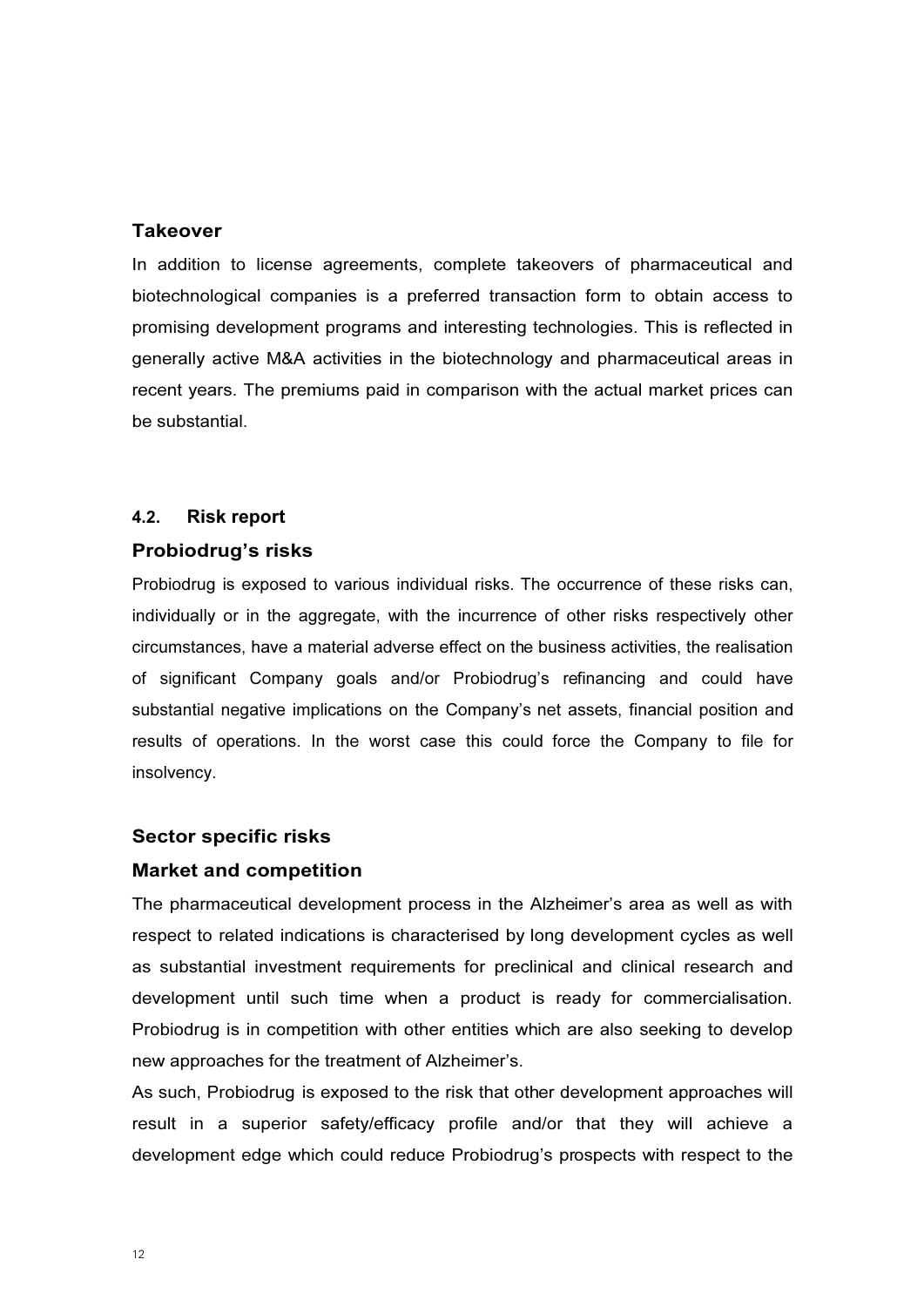conclusion of a lucrative industrial collaboration ultimately having a negative impact on the licensing of product candidates.

In general, the pharmaceutical industry has a substantial need to replenish their own research and development pipelines by in-licensing or acquiring innovative projects from biotechnology companies in the area of Alzheimer's and related indications. However, for entrance into lucrative partnerships there are substantial requirements with respect to validation and risk optimisation as a prerequisite.

Furthermore, it cannot be ruled out that the failure of other development programs in the Alzheimer's area, including those of competitors, could result in a general reduction in the willingness of the pharmaceutical industry to make significant investments in this indication.

This could possibly result in Probiodrug not being able to conclude an industrial partnership or lead to it not being possible for a cooperation or licensing partner to further develop or commercialise these even if the Company's own development programs did not fail.

# Product development (in general)

Probiodrug's success is dependent on different research and development programmes. The Company is subject to the risks of the development of drugs.

# Typical risks include:

Individual product candidates may not be effective or sufficiently effective, may have unacceptable side effects or may not be formulated or manufactured so that they cannot be successfully further developed. Service providers and partners may become insolvent which could result in a delay in development and/or result in the relevant data becoming unusable.

The responsible authorities may not grant the required regulatory approvals, they may grant these with restrictions or after a delay.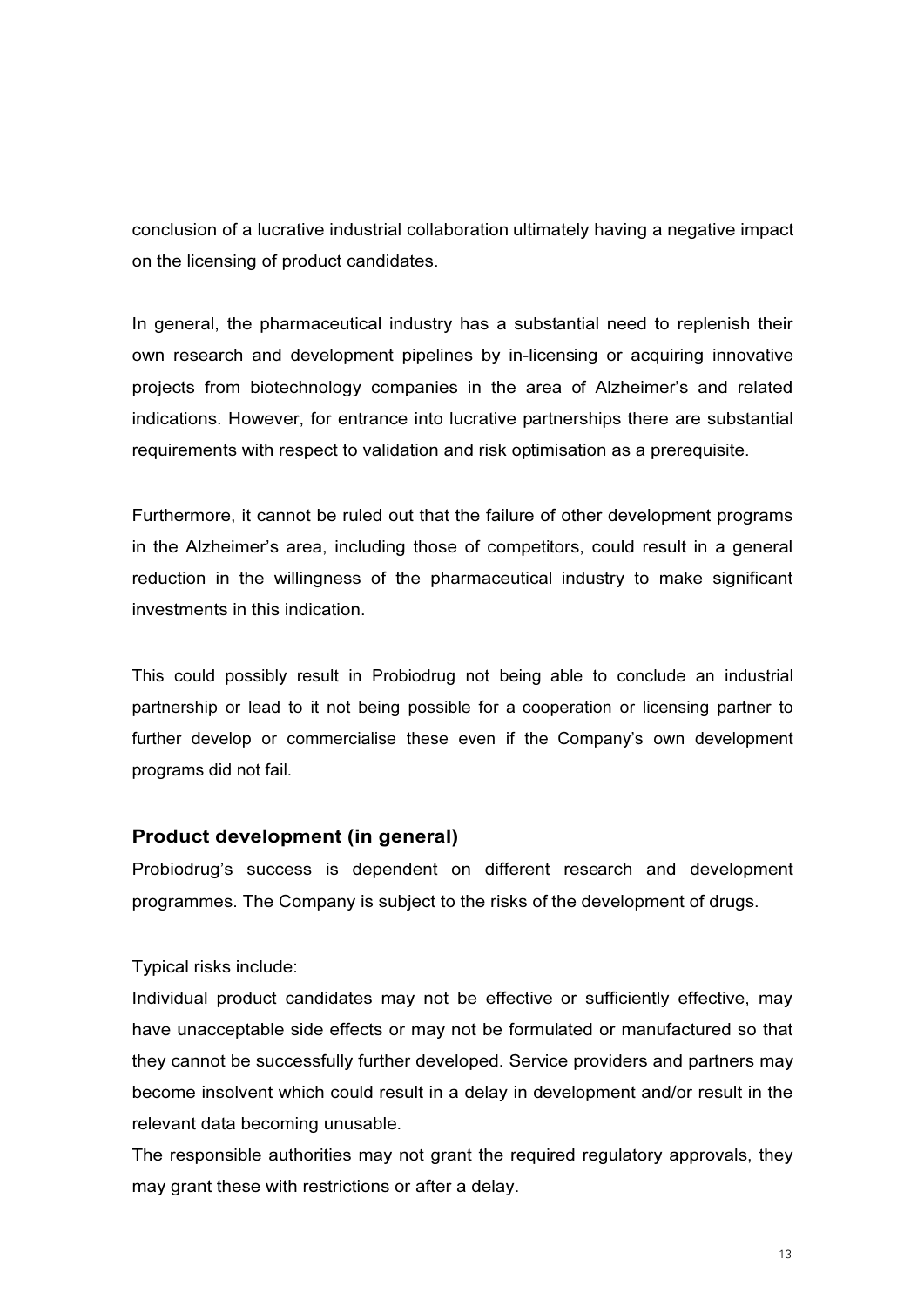At present, Probiodrug has a development candidate in the clinical study phase (PQ912) as well as two candidates which are in earlier phases. On the basis of this product pipeline, risks, respectively the dependence on one individual active substance can, in principle, be reduced. However, due to the different development phases, a substantial portion of the Company's value results from PQ912. Current study results suggest that PQ912 can be safely applied and that it is well tolerable. However, Probiodrug cannot exclude that, in upcoming studies, it may fail to demonstrate effectiveness when used on patients and/or that side effects will result which may be characterised as safety relevant. Such findings could lead to a delay in or the discontinuation of the development of a development candidate. This could have a negative effect on Probiodrug's net assets, financial position or results of operations as well as on the market valuation.

#### Administrative proceedings

Probiodrug's business activities are subject to substantial legal regulations and controls in various jurisdictions on which the Company de facto does not have any influence. Probiodrug is, for example, dependent on regulatory approvals to carry out clinical studies. Delays in issuance, in requesting further documentation and data prior to issuance or extension or the expiration or withdrawal of these approvals could result in delays in the further development of Probiodrug's research and development projects.

#### Risks arising from business activities

#### Development and licensing partnerships

Probiodrug has focussed on the research and development of therapies for the treatment of Alzheimer's and related diseases. In order to generate profits and to become self-sufficient in terms of financing, the Company must generate sales – either as a result of advance payments, milestone payments or commissions – arising from cooperation agreements with pharmaceutical and biotechnology companies. To date, no industrial cooperation has been concluded with the consequence that no revenues have been realised. Against this background, and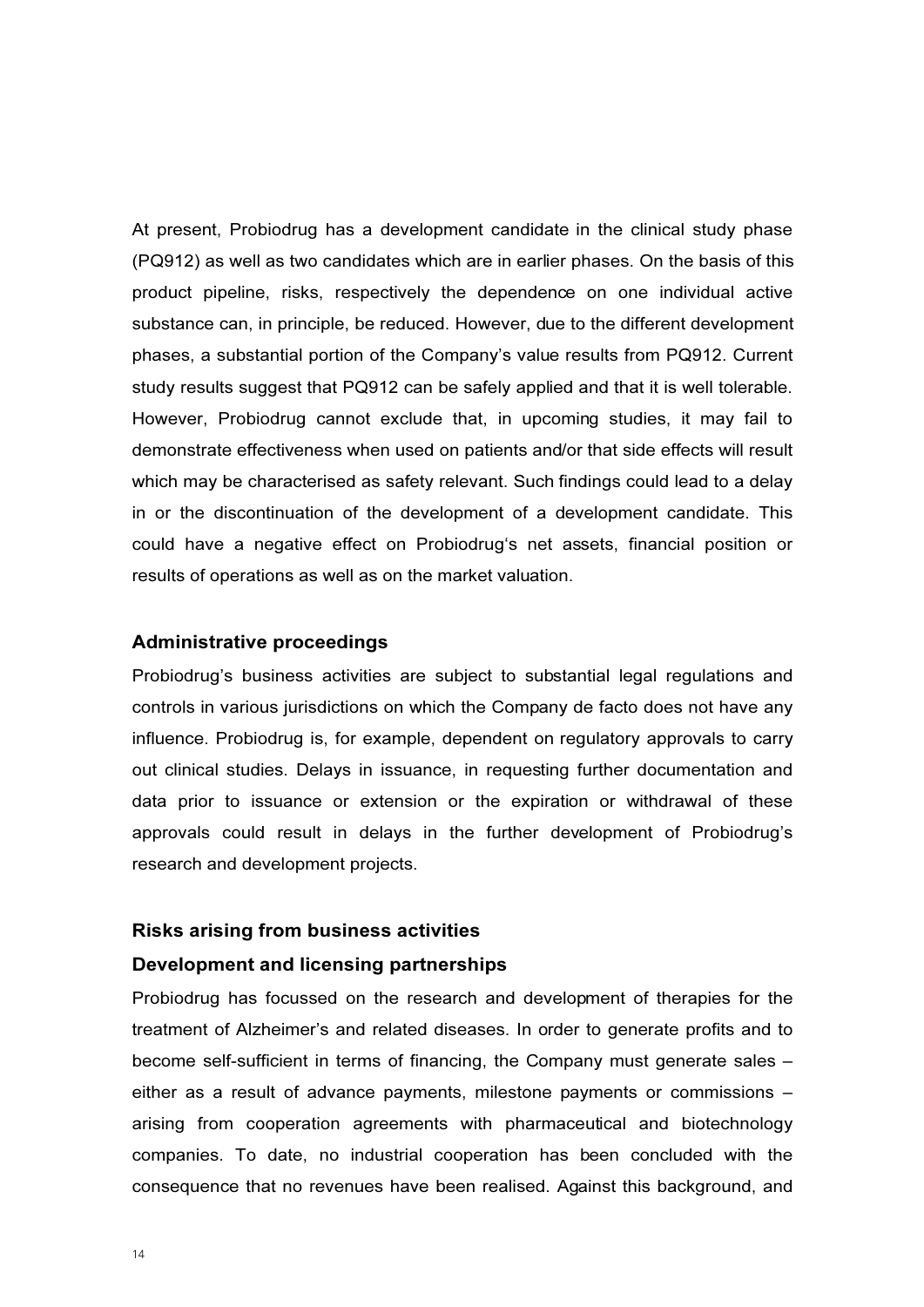in view of the required substantial future research and development expenses, Probiodrug will, for the time being, continue to present negative operating results. To become profitable in the mid-term, Probiodrug will have to conclude a corresponding agreement with the pharmaceutical industry or with another biotechnology company. Should it not be possible for Probiodrug to secure such a partner or if this is only possible at economically unfavourable terms, this could delay the development of the respective products and/or result in lower revenues thereby reducing the intrinsic value of the project.

#### Patent and trademark protection

Probiodrug protects its own developments with a comprehensive patent strategy. Nonetheless, the Company cannot guarantee that its patent protection is sufficient for its business activities. It cannot be precluded that third parties may file appeals against Probiodrug's patent registrations or that they challenge the effectiveness of the patents. It can also not be precluded that Probiodrug may become engaged in a patent dispute with third parties e.g., when Probiodrug must defend against the unauthorised use of its patents by third parties. Every legal verdict against Probiodrug's patents can inhibit the further development of the program affected and potentially that of the Company. Regardless of the outcome, these types of proceedings are time and cost intensive and may tie up substantial Company resources. This could, in turn, have negative implications on the programs affected and potentially the Company. As per the Company's current knowledge, no objections have been raised against the patents or patent registrations.

#### Risks associated with product development

# Collaboration with external service providers in the area of research and development

Probiodrug carries out the required preclinical and clinical studies with contract research organisations (hereinafter CROs). The Company is dependent on the quality of their work. Replacing a CRO during an ongoing study is very complex as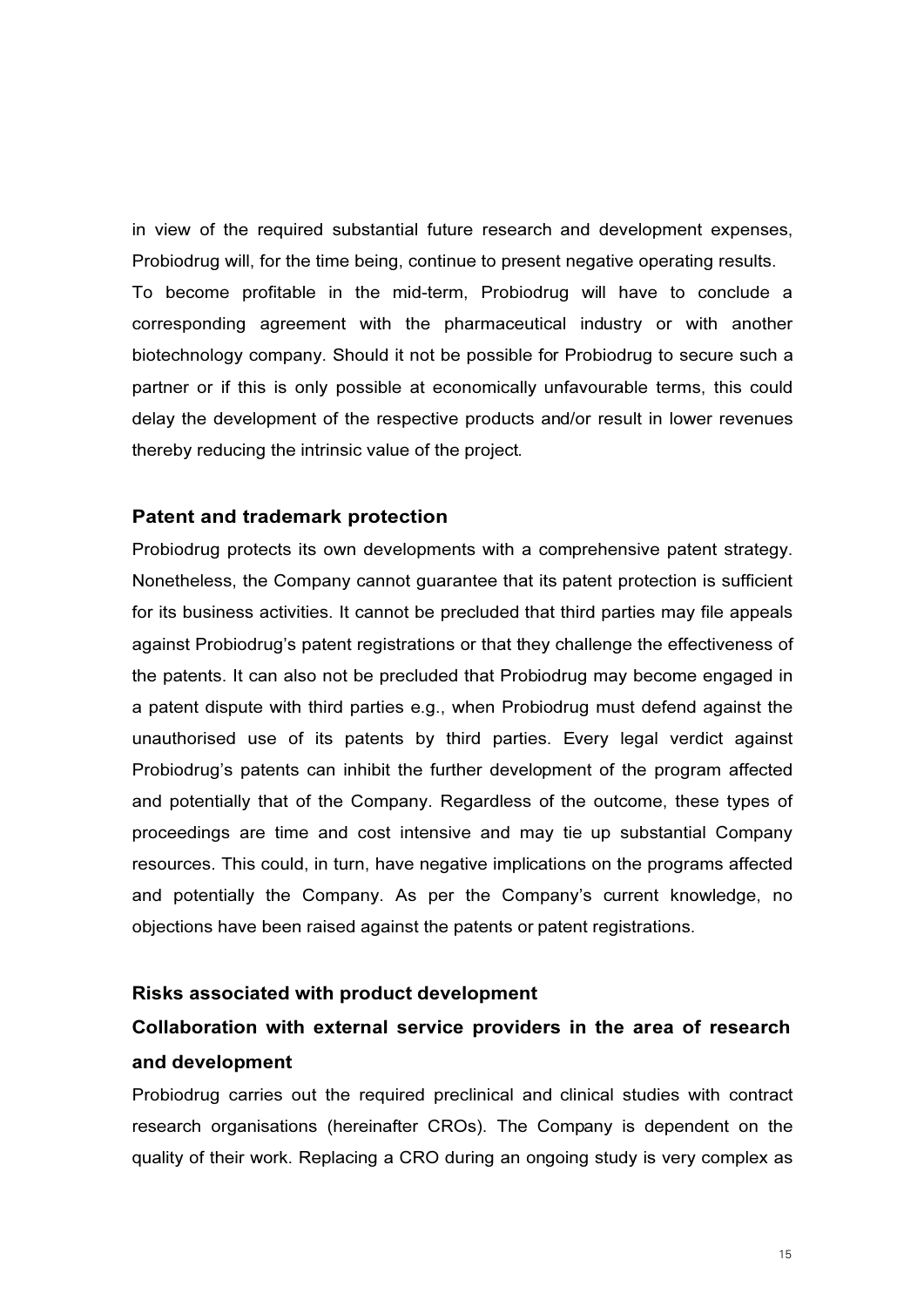a result of which there may be substantial delays and it may become necessary to repeat the study involved. Should the CRO not carry out its work with the required due care and/or not adhere to the legal requirements and quality assurance norms, the further development of the affected projects may be negatively impacted.

As Probiodrug does not own and operate its own production facilities for the production of pharmaceutical products, Probiodrug is dependent on contract manufacturing organisations, (CMOs). These deliver the pharmaceutical active substances for Probiodrug's products, manufacture the quantities required and formulate, optimise and produce the medicinal preparations. This dependence on external suppliers and manufacturers leads to risks for Probiodrug. In particular, these comprise the on-time delivery in sufficient quantity and quality as well as adherence to legal regulations and quality norms. The occurrence of these risks could lead to delays or to the discontinuation of ongoing preclinical and clinical studies or could delay, respectively prevent, the start of planned preclinical and clinical studies with a corresponding consequence for the development of the product candidate.

#### Patient recruitment

A further risk with respect to the development of drugs is the need to recruit a sufficient number of suitable patients for the PQ912 clinical study. Due to the complexity of the medical conditions (e.g., design of the study, attractiveness of the study from the perspective of the patient and the clinical investigators, competitive situation, patient population, locations) in the periphery of the clinical studies delays may be encountered. In addition, clinical study centres could – for example as a result of other concurrent clinical studies or due to continuing quality issues with respect to their internal organisation – have difficulty recruiting a sufficient number of patients within the period required. This could endanger the timing as well as the execution of the study and could lead to delays. In order to progress the study Probiodrug may, therefore, be required to involve other clinical centres in the ongoing study. This could lead to an increase in costs and potentially to an increase in variability.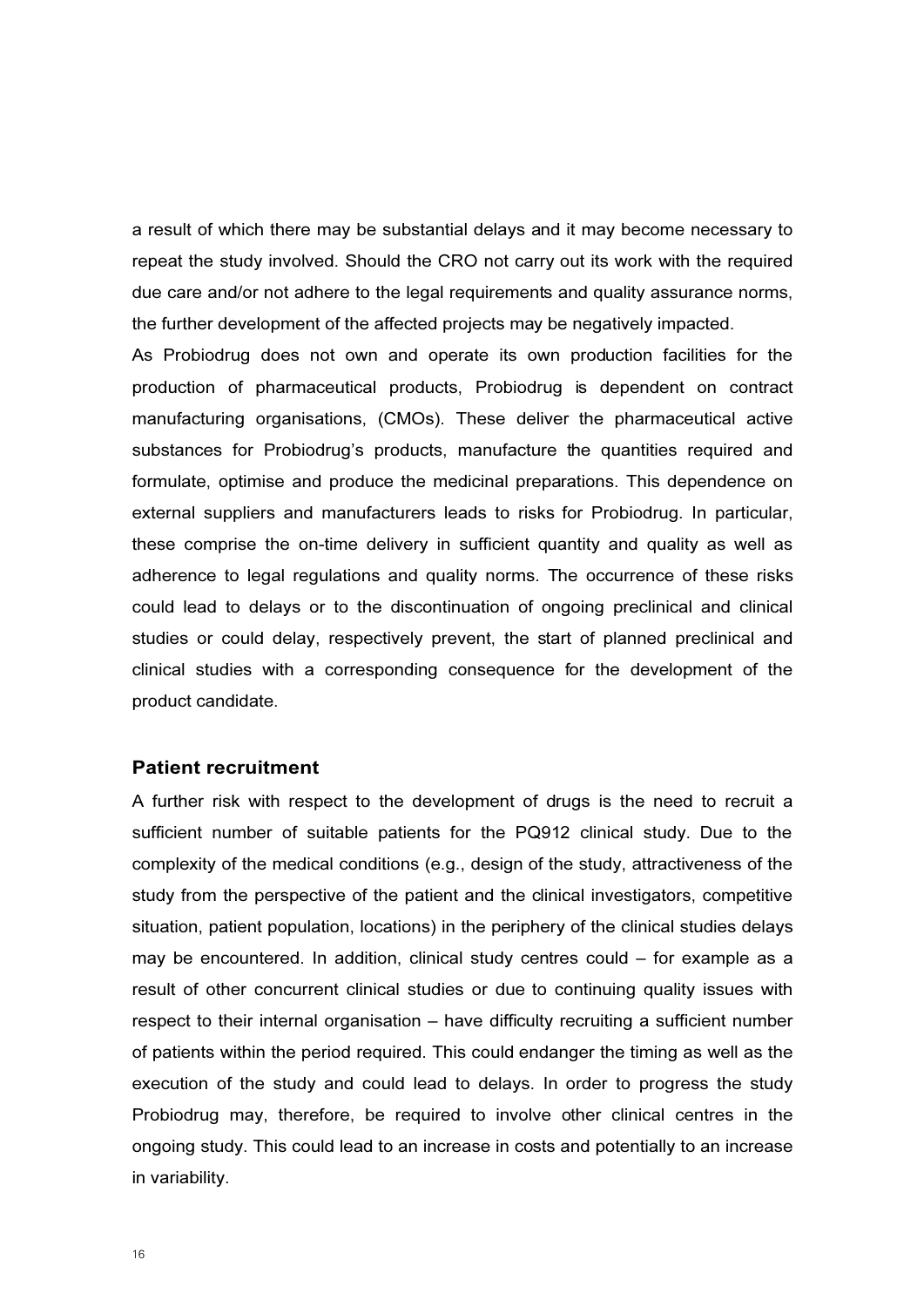# Capital market risks

# Additional financing

On the basis of the current cash and cash equivalents, the Company can provide for the continuity of operations for a period exceeding the next twelve months. However, Probiodrug has a need for substantial capital to achieve its mid- to longterm corporate and development goals. This will require an increase in equity or in third party financing or the generation of inflows as a result of the granting of licenses or cooperations. It is not certain that Probiodrug will be able to obtain additional capital within the required timeframe, to the extent required, at economically favourable terms or that this can be realised at all. Should the Company not be able to obtain access to additional financing, this could inhibit, or even completely endanger, the continuity of the Company and could lead to Probiodrug's liquidation or insolvency. Should the Company obtain additional capital by issuing new shares, this could lead to a dilution of the shareholding of the existing shareholders. Should the Company not be able to obtain additional funding, Probiodrug may be inhibited in the further development of its projects and/or the development of one or a number of products could be discontinued and/or the speed of development could be reduced resulting in a negative effect on the competitive position as well as on the results of operations, financial position and net assets to the extent that this could lead to the Company's insolvency.

# Financial risks

# Investment of liquid funds

The Company invests the available liquid funds in an interest bearing manner. The Company solely invests in investment grade assets with only a low level of liquidity or default risk.

Transactions with international service providers and partners with whom payment terms are denominated in a currency other than the euro, lead to a currency risk. On the basis of economic considerations, Probiodrug has not engaged in any hedging activities seeking instead to pay its own obligations in a foreign currency. As such, the risk of exchange rate fluctuations is reduced.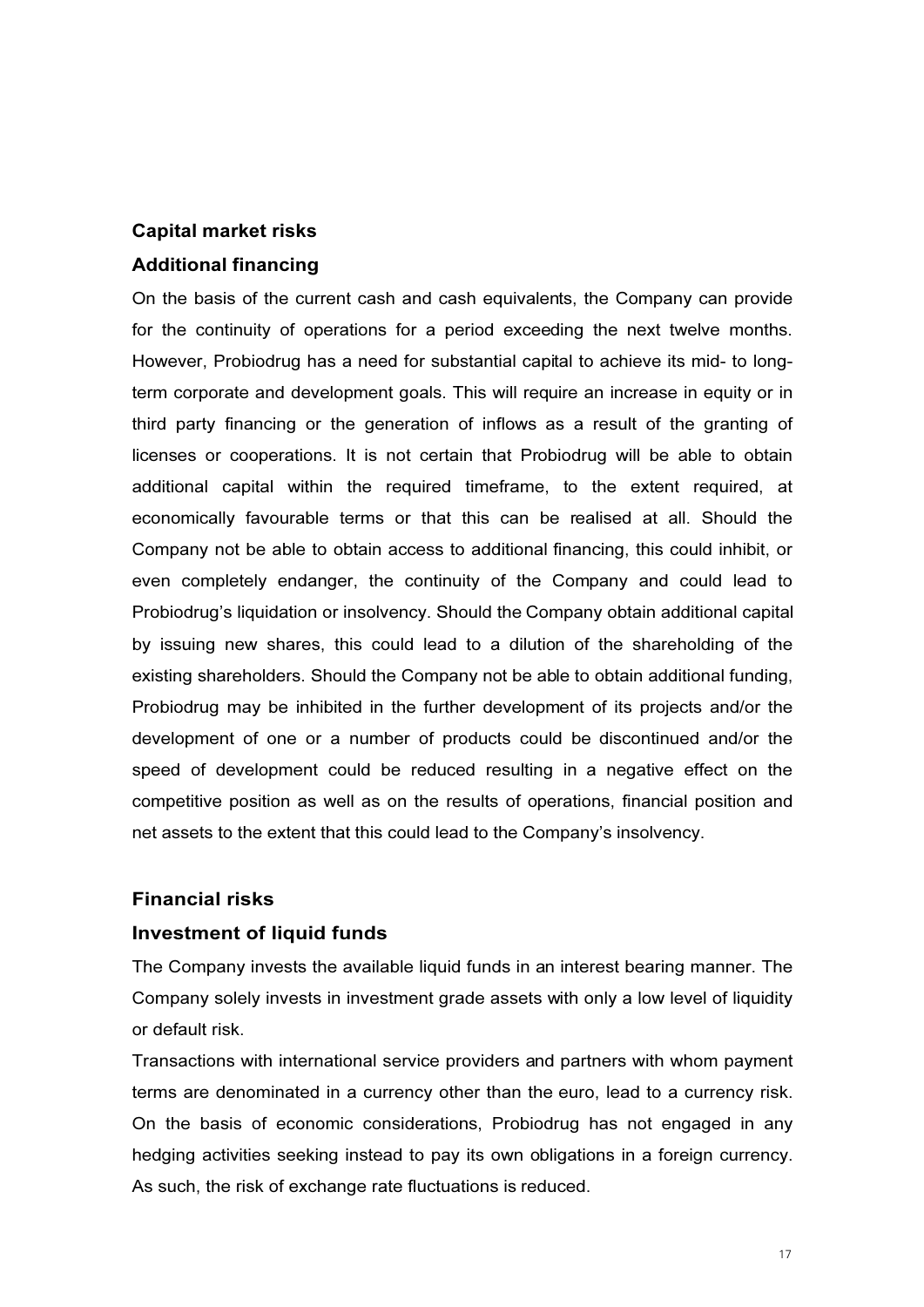#### Presentation of loss in accordance with Section 92 (1) of the AktG

Probiodrug AG is not yet profitable and incurred operating losses in the prior financial years. As a result of the distinctive market, research and development expenses over time have led to a substantial loss carry forward. This is off-set against the equity. At such time at which, despite the paid in surplus of the shares issued, a loss amounting to one half of the share capital as determined based on [German] commercial law is incurred, Section 92 (1) of the AktG requires the convening of a shareholders' meeting without delay. Such an announcement of a loss could have negative consequences for the share price as well as for Probiodrug's procurement of additional financing.

#### Potential additional tax payment

Following a tax audit in 2008, the tax authorities retroactively increased the taxable profits for 2004 by approximately EUR 10 million, resulting in a tax claim for corporate income tax, solidarity surcharge and trade tax of EUR 1.7 million plus interest of 0.5% per month since 1 April 2006. The potential tax liability amounts to a total of approx. EUR 2.5 million (including accrued interest). Probiodrug believes that the better arguments speak against the tax authorities' view and has contested the claims of the tax authorities. The matter is now pending with the competent tax court. As a matter of precaution, Probiodrug has recognised in its financial statements a tax provision corresponding to the amount in dispute (including accrued interest). Nevertheless, should Probiodrug eventually be required to make such tax payments, this would have a corresponding material adverse effect on Probiodrug's liquidity and cash flow position and may negatively affect its business, prospects and financial condition. Such payment obligations could endanger the going concern of Probiodrug if Probiodrug does not succeed in obtaining additional funding.

#### Recognition of tax losses carried forward

The use of Probiodrug's existing tax loss carry forwards and ongoing losses for German corporate income and trade tax purposes may be forfeited or may have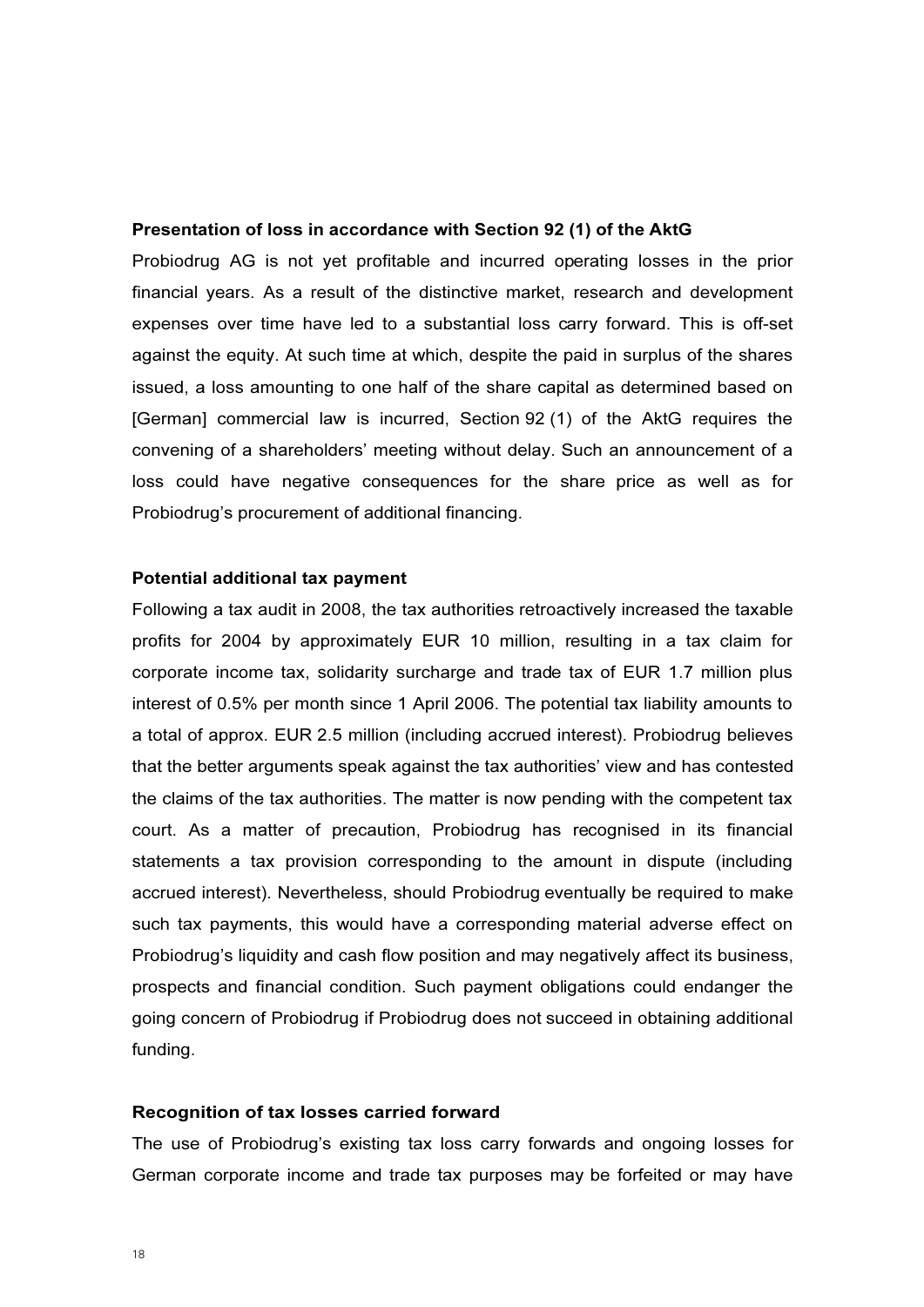already been forfeited in case of a direct or indirect transfer of shares, including the issue of new shares from a capital increase, subject to certain limited exceptions. Such limitations apply to both corporate income and trade tax and are dependent on the percentage of share capital or voting rights transferred within a five-year period to one acquirer or person(s) closely related to the acquirer or a group of acquirers with a common interest. If more than 25% of the share capital or voting rights are transferred to such an acquirer (including subscription of new shares), tax loss carry forwards and current losses will be forfeited on a pro rata basis while a transfer of more than 50% will result in a total forfeiture. To the extent the utilisation of tax loss carry forwards is restricted, they cannot be set off against future taxable profits. This would result in an increased tax burden.

#### Administrative and other risks

Probiodrug's success is heavily dependent on management as well as on qualified personnel. The management board as well as many employees have substantial experience and are difficult to replace. Competition with respect to qualified personnel is very intense in the biotechnology and pharmaceutical sectors. To date, Probiodrug has always been able to fill the most important positions with suitable employees at appropriate terms. Should the Company not be able to retain management or qualified personnel and not be able to adequately replace these or only be able to replace these with a substantial delay, this could have a negative effect on its ability to further develop the projects pursued as well as on the Company.

#### Legal risks

The Company is exposed to potential risks in various areas including corporate law, employment law, tax law, patent law, etc. To reduce these to a minimum and to prevent legally incorrect decisions, Probiodrug's management board makes relevant decisions after consultation with external experts e.g., attorneys and other advisors.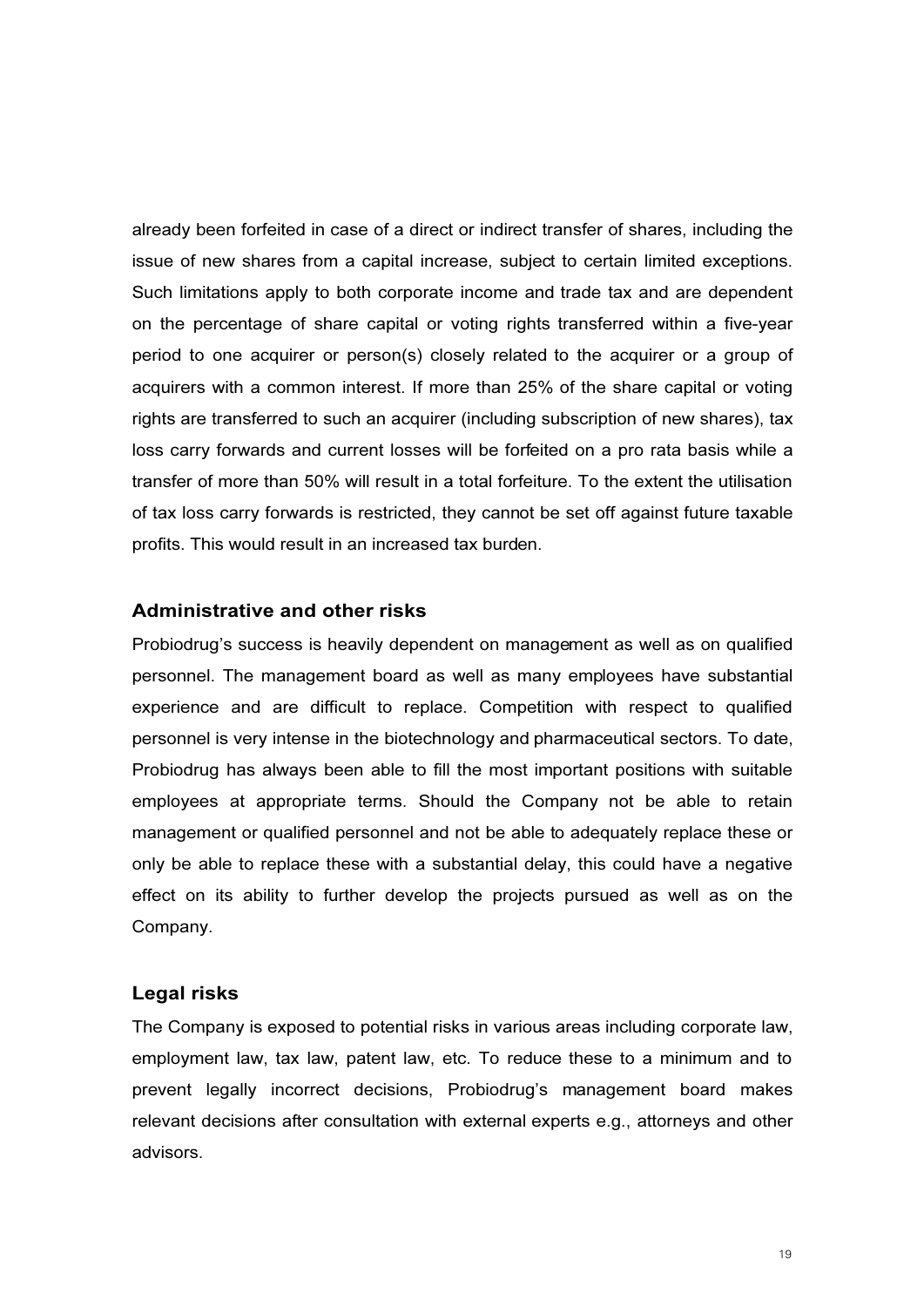# Other risks

Other potential risks, for example with respect to environmental protection and the integrity of IT systems or legal respectively compliance violations by employees are currently not assessed as significant. Probiodrug has implemented precautionary organisational measures to address potential risks.

# Overall assessment of the risk situation

Giving consideration to all of the afore mentioned risks, there currently are only a few factors which could, in the short-term, endanger the continuity of Probiodrug in the financial year 2015. Overall, the Company is well positioned. The cash and cash equivalents as at 31 December 2014 provide for the Company's financing beyond the upcoming twelve months. Management believes that additional cash inflows can be generated. If the currently planned assumptions with respect to liquidity do not prove to be viable, based on the current cash reach, there could prospectively be a risk that the financing of the Company is insufficient.

# 5. Outlook

The mid-term focus of Probiodrug's business activities can be summarised as follows:

- Further preclinical and clinical testing of the development candidate PQ912 in the area of QC inhibition, in particular execution of the first patient study in 2015/ 2016,
- Securing further supporting data and intellectual property protection for the therapeutic concept of QC inhibition as a fundamental novel approach for the treatment of Alzheimer's and other diseases,
- Further progression of the therapeutic concept of the anti pGlu specific antibodies (PBD-CO6) as well as that of PQ1565, an additional QC inhibitor,
- Further increasing visibility and acceptance as an important prerequisite for an industrial transaction,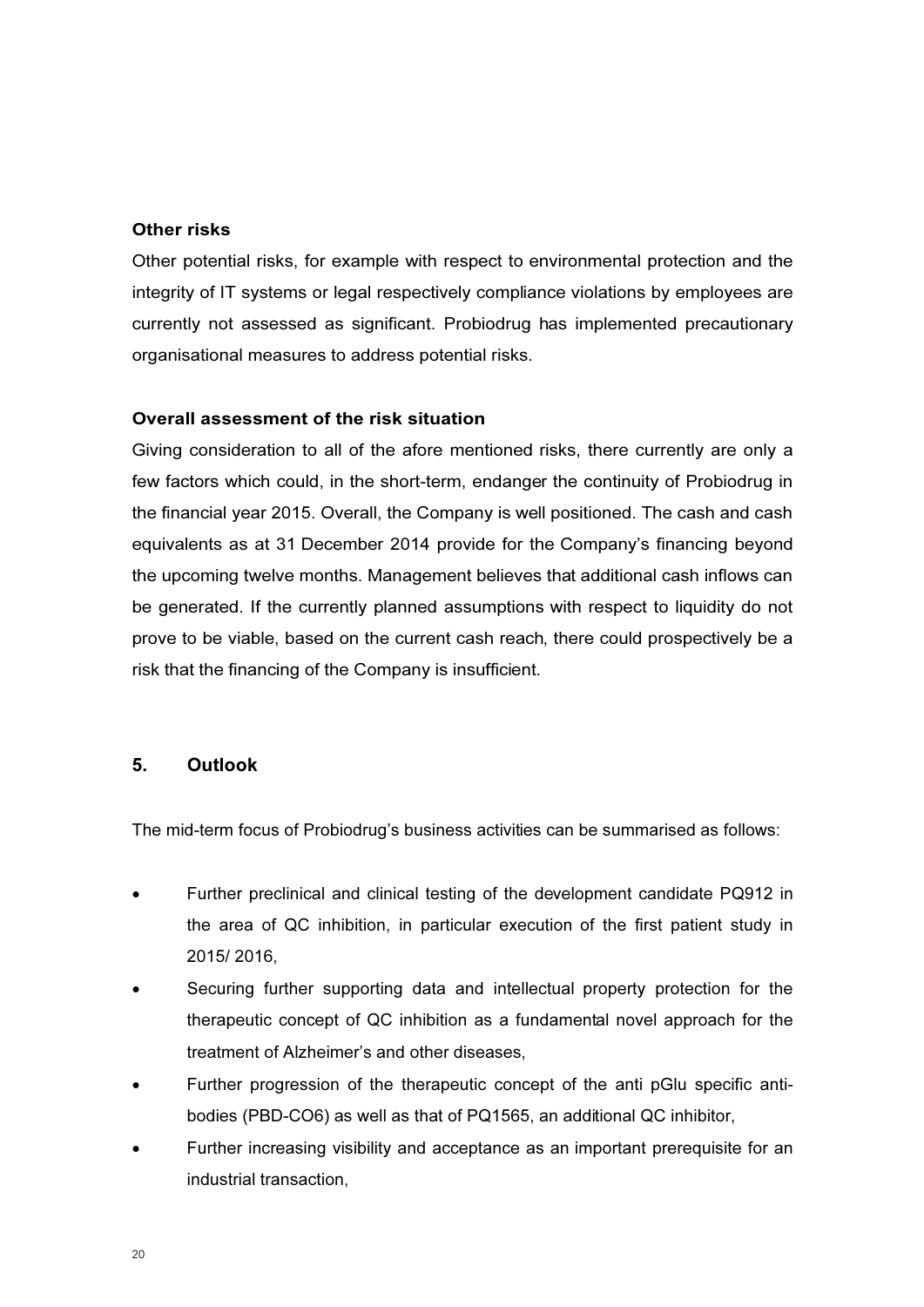• Optimising external cooperations to increase the breadth and speed of the research and development processes as well as the involvement of key opinion leaders.

As a result of the additional costs being incurred for development activities which are not yet off-set by any sales, the Company also projects a net loss for the financial year 2015 by trend approximately comparable with that of 2014.

The Company is well positioned in the development of new therapeutic concepts for the treatment of Alzheimer's. The successfully completed initial public offering has further solidified this positioning. By successful further program development, Probiodrug will lay the groundwork for a mid-term option for a lucrative industrial partnership or an M&A transaction as well as the further generation of a substantial company value.

# 6. Probiodrug's risk management and internal control system

# Risk management system

Probiodrug AG has an active, systematic risk management on the basis of which risks are to be identified, monitored and, on the basis of appropriate measures, minimised. Probiodrug's current business risks are primarily in the research and development of novel active pharmaceutical ingredients, the protection of intellectual property, the cooperation with a network of service providers and partners, maintaining equity as well as in the Company's mid- to long-term financing. These risks are continuously assessed so as to optimise the Company's opportunities/risks position.

In a continuous process, management board members responsible for the different functions within the Company identify, analyse and evaluate the risks with respect to their probability of occurrence, their possible costs and their effect on liquidity, the time reference as well as the existence of possible and planned countermeasures. The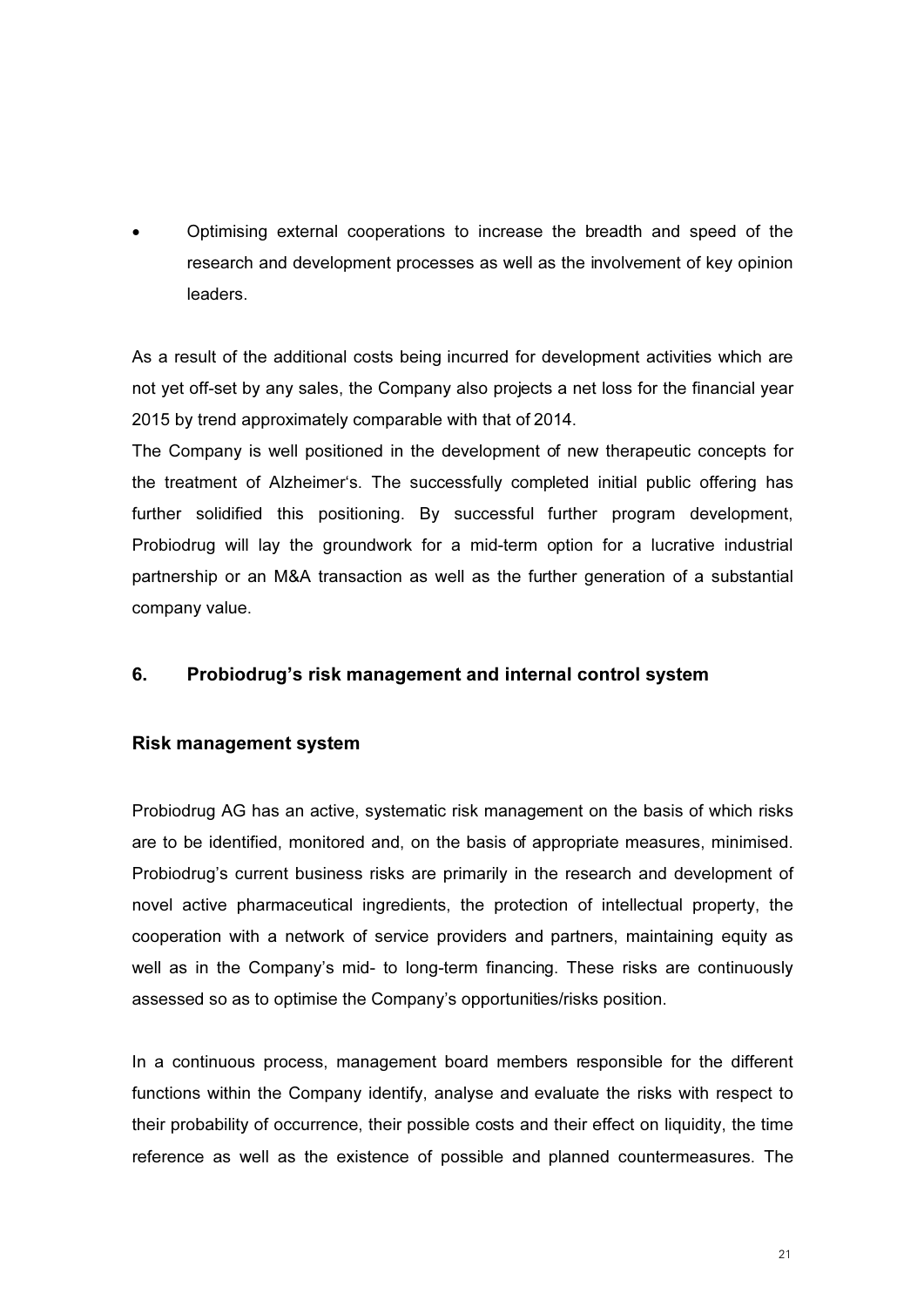respective management board members regularly inform Probiodrug's entire management board. Based on this, the management board and, where necessary, the supervisory board determine how the Company will address the risks identified.

In addition, the Company has set-up an internal control system consisting of various rules and regulations such as signatory rules, standard operating procedures (SOP), the dual-control principle, spot checks, self-checks, employee training and emergency planning.

Application of these regulations is obligatory for the entire company.

Within the scope of quality management, use is made of specification documents. These include position descriptions as well as functional descriptions. In addition, verification documents are used. These include notes respectively documents which document the results attained or provide objective evidence of activities, e.g., in the form of an audit report.

The required signatures fix the authority to sign for purchases and invoices. Differentiation exists with respect to the amount of the purchase and whether the signature is provided by a project member, the project manager or a management board member.

All projects are analysed in detail in regular project meetings and further steps are determined. These provide for close coordination of accompanying research and pharmaceutical development as well as with the management board. Project meetings generally take place weekly and comprise the presentation and discussion of the individual projects PQ912, PQ1565, PBD-C06 biomarker as well as the accompanying research. The participants in the project meetings include the responsible management board member, the project manager as well as the employees and possibly advisors of the individual projects.

#### Risk management and internal control system in the financial reporting process

The internal control and risk management system with respect to the financial reporting process ensures that the financial reporting is consistent and in compliance with legal regulations and generally accepted accounting principles and the national regulations (HGB) as well as with the International Financial Reporting Standards (IFRS). This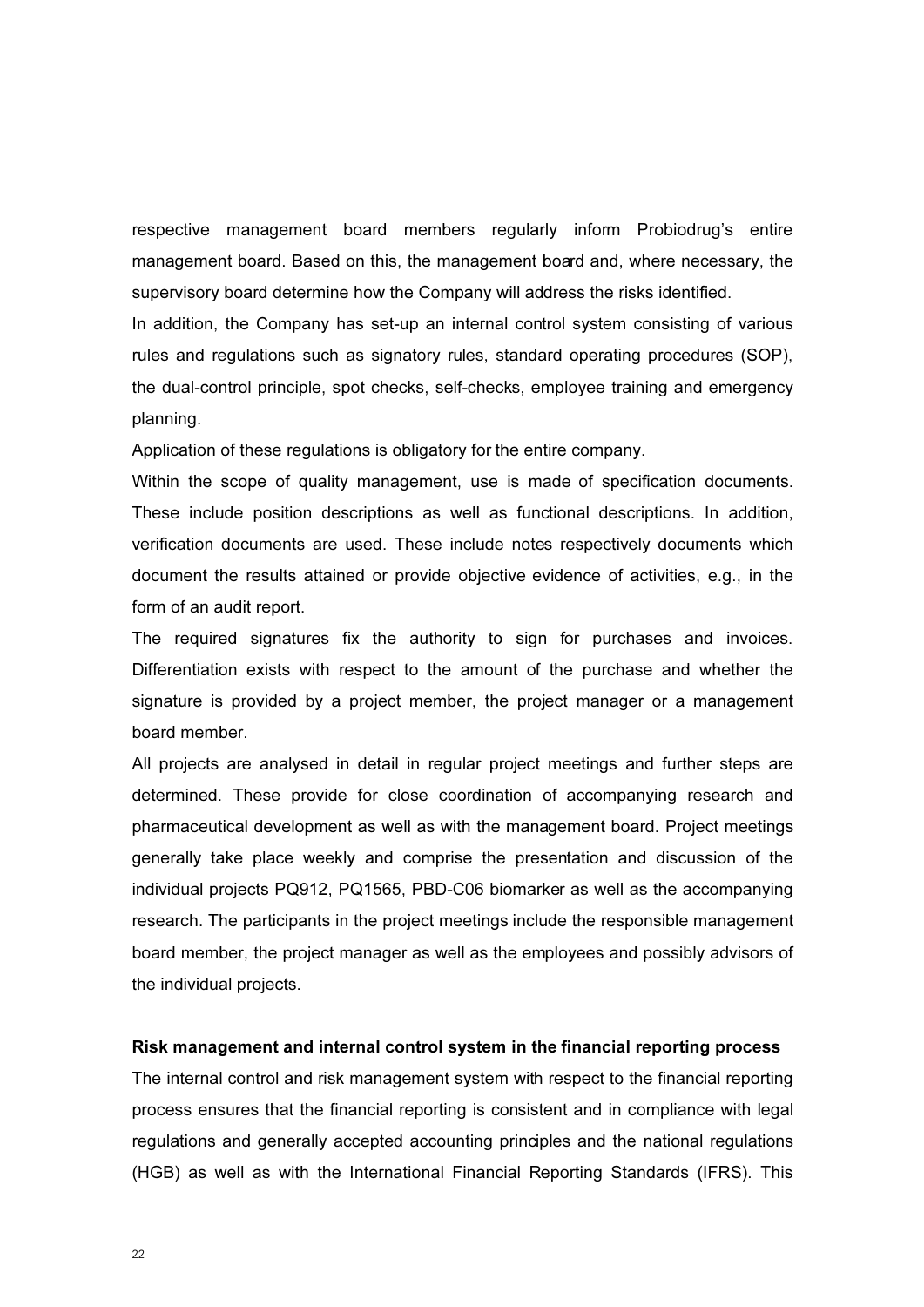includes adhering to the dual control principle, spot checks and emergency planning. On the basis of continuous training, the financial team, including the consultants utilised, ensures that all legal requirements are implemented by the Company.

Controls to provide for compliance and reliability of financial reporting are carried out on the basis of various measures including plausibility checks of the figures and system access controls on the basis of an authorisation concept as well as on the basis of manual checks such as variance and trend analysis and comparisons with budgeted figures. Meetings and analysis regarding the significant key financial figures take place regularly for the individual projects.

The Company's controlling system is supported by the three components planning, monitoring and reporting. On the basis of the strategic business plan, Probiodrug prepares annual budgets which currently comprises the calendar year subsequent to the budget year for internal monitoring and controlling purposes as well as a mid-term plan for the duration of the significant ongoing preclinical and clinical studies as well as for those to be initiated. On the basis of this planning as well as the actual figures, the management board receives the required monitoring and control information for each month. In addition, regular reporting takes place with respect to the development of the business, progress in the research and development programs, activities with respect to personnel, public relations and investor relations as well as with respect to the patent situation (as a non-financial performance indicator). With the aid of these monitoring instruments, the management board and controlling are in a position to adequately assess the situation and to identify, evaluate and address opportunities and risks.

The preparation of the HGB and the IFRS financial statements is based on uniform regulations. The comparatively small finance team provides for the consistent presentation of the same circumstances. This provides certainty for the entries and the corresponding classifications on the subprojects.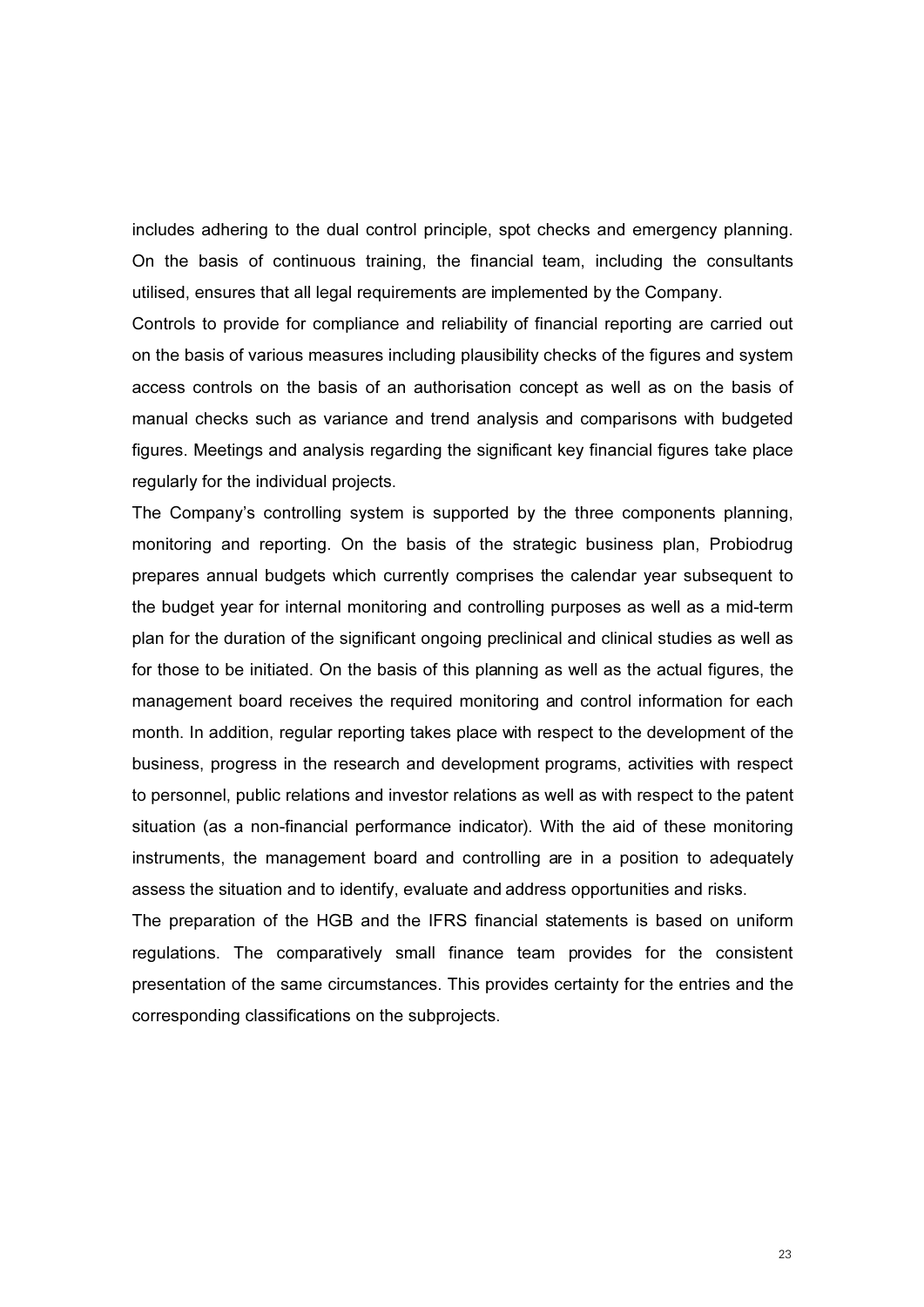# 7. Reporting in accordance with Section 289 (4) of the HGB

# 7.1. Summary information with respect to capital, voting rights and stock with special rights

As at 31 December 2014, Probiodrug AG's share capital amounted to EUR 6,765,898.00. It is divided into 6,765,898 ordinary bearer shares with a notional par value of EUR 1.00 per share. Each share provides one vote at the shareholders' meeting as well as dividend entitlements when distributions are resolved upon; there are no restrictions on voting rights. The share capital has been paid in in its entirety. No own shares are held.

No shareholders have special rights which confer control. In particular, there is no right to appoint members of the supervisory board in accordance with Section 101 (2) of the AktG. To the extent that Probiodrug AG's employees or affiliated companies hold shares of the Company, they directly exercise control over the voting rights.

In accordance with the resolution of the shareholders' meeting on 23 October 2014, the management board is authorised, with the approval of the supervisory board, to increase the Company's share capital through 23 October 2019 by up to EUR 3,358,551.00 through single or multiple issues of new bearer shares in exchange for cash and/or a contribution in kind, whereby subscription rights can be excluded (authorised capital 2014/I). On 12 November 2014, in conjunction with the exercising of the Greenshoe option in connection with the initial public offering, 48,796 new shares were issued. The authorised capital 2014/I thereby still amounts to EUR 3,309,755.00.

In total, the contingent capital amounts to EUR 524,169.00. As at the balance sheet date it still amounts to EUR 524,169.00 and consists of the following:

#### Contingent capital 2008/I

The Company's share capital was contingently increased by up to EUR 11.300,00 by the issuance of up to 11,300 new shares (contingent capital 2008/I, Section 5 (4) of the Articles of Association). The contingent capital increase solely serves to redeem the stock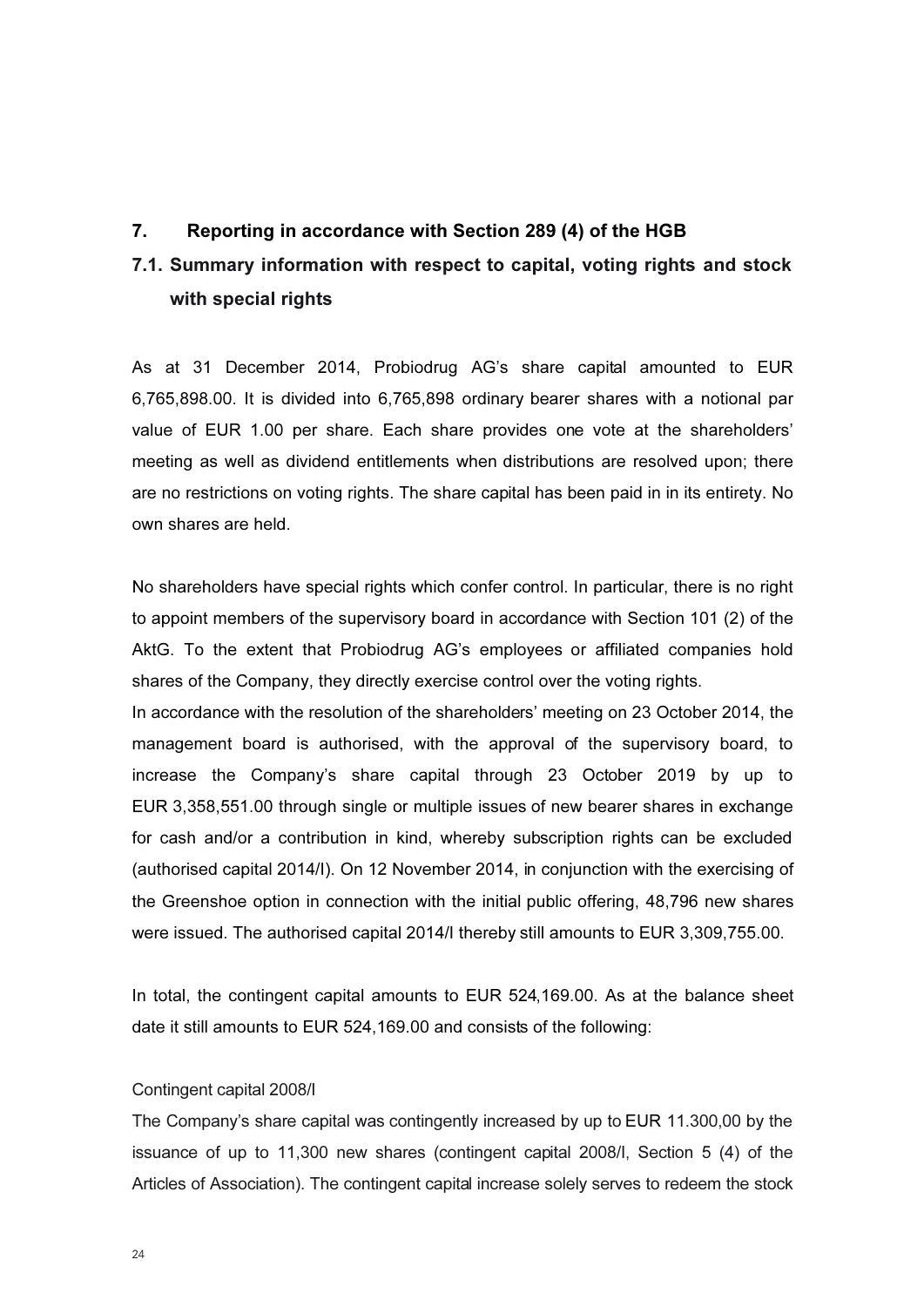options issued to members of the management board as well as Company employees on the basis of the resolution of the shareholders' meeting held on 21 February 2008.

#### Contingent capital 2008/II

The Company's share capital was contingently increased by up to EUR 16,950.00 by the issuance of up to 16,950 new shares (contingent capital 2008/II, Section 5 (5) of the Articles of Association). The contingent capital increase solely serves to redeem the stock options which were issued to members of the management board and Company employees on the basis of the shareholders' meeting held on 21 February 2008.

#### Contingent capital 2010/I

The Company's share capital was contingently increased by up to EUR 85,901.00 by the issuance of up to 85,901 new shares (contingent capital 2010/I, Section 5 (6) of the Articles of Association). The contingent capital increase solely serves to redeem the stock options which were issued to members of the management board and Company employees on the basis of the shareholders' meeting held on 18 May 2010 with amendments dated 20 September 2011, 30 December 2011, 31 October 2012 and 25 August 2014.

#### Contingent capital 2014/I

The Company's share capital was contingently increased by up to EUR 410,018.00 by the issuance of up to 410,018 new shares (contingent capital 2014/I, Section 5 (7) of the Articles of Association). The contingent capital increase solely serves to redeem the options which were issued to members of the management board and Company employees on the basis of the resolution of the shareholders' meeting held on 29 September 2014.

#### Authorisation to acquire own shares

In the shareholders' meeting on 9 October 2014, the management board was authorised to repurchase shares of the Company on or before 30 September 2019 with a nominal amount of up to EUR 524,169.00 of the share capital complying with the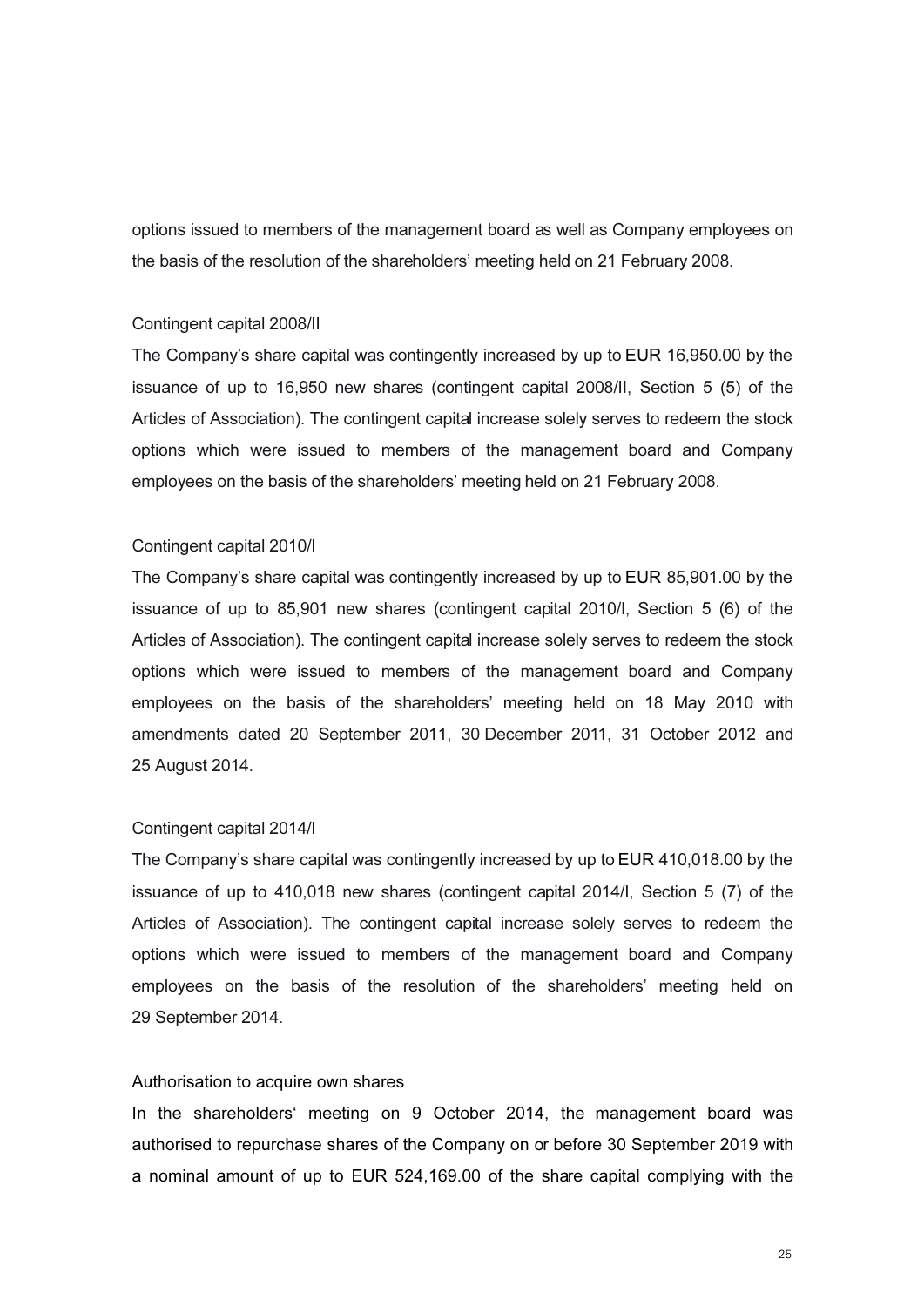restrictions in Section 71 (1) number 8 of the AktG. The acquisition may be carried out on the stock exchange or by way of a public offer to all shareholders. The own shares can, among other things, be used to reduce the share capital. The management board was also authorised, with the approval of the supervisory board, to use the own shares, with the exclusion of the shareholders' subscription rights, (i) in conjunction with the listing of shares in the Company on foreign stock exchanges where they had not previously been admitted to trading (ii) in connection with the acquisition of companies, parts of companies or equity investments in companies as well as a merger and (iii) to sell the shares at a price not falling significantly below the stock exchange price of the shares in the Company.

To date the management board has not made use of this authorization.

# 7.2. Shareholders of Probiodrug AG

As at the balance sheet date the following shareholders of Probiodrug AG had shareholdings in accordance with the provision of the German Securities Trading Act (WpHG), the voting rights exceeded 10.0%.

| Shareholder                                              | Legal seat                   | Voting rights in % |
|----------------------------------------------------------|------------------------------|--------------------|
| <b>BB Biotech AG</b>                                     | Schaffhausen/<br>Switzerland | 15.7               |
| Edmond de Rothschild Investment Partners   Paris/ France |                              | 14.4               |
| <b>IBG Group</b>                                         | Magdeburg/<br>Germany        | 14.1               |
| <b>HBM Healthcare Investments</b>                        | Zug/Switzerland              | 11.4               |

# Restrictions with respect to the transfer of shares

In conjunction with the initial public offering, the former shareholders committed to the underwriting bank for the initial public offering, that, for a period of six months subsequent to the first day of trading of the shares, i.e., from 27 October 2014, they would not make any shares in their possession on that date available, pledge or sell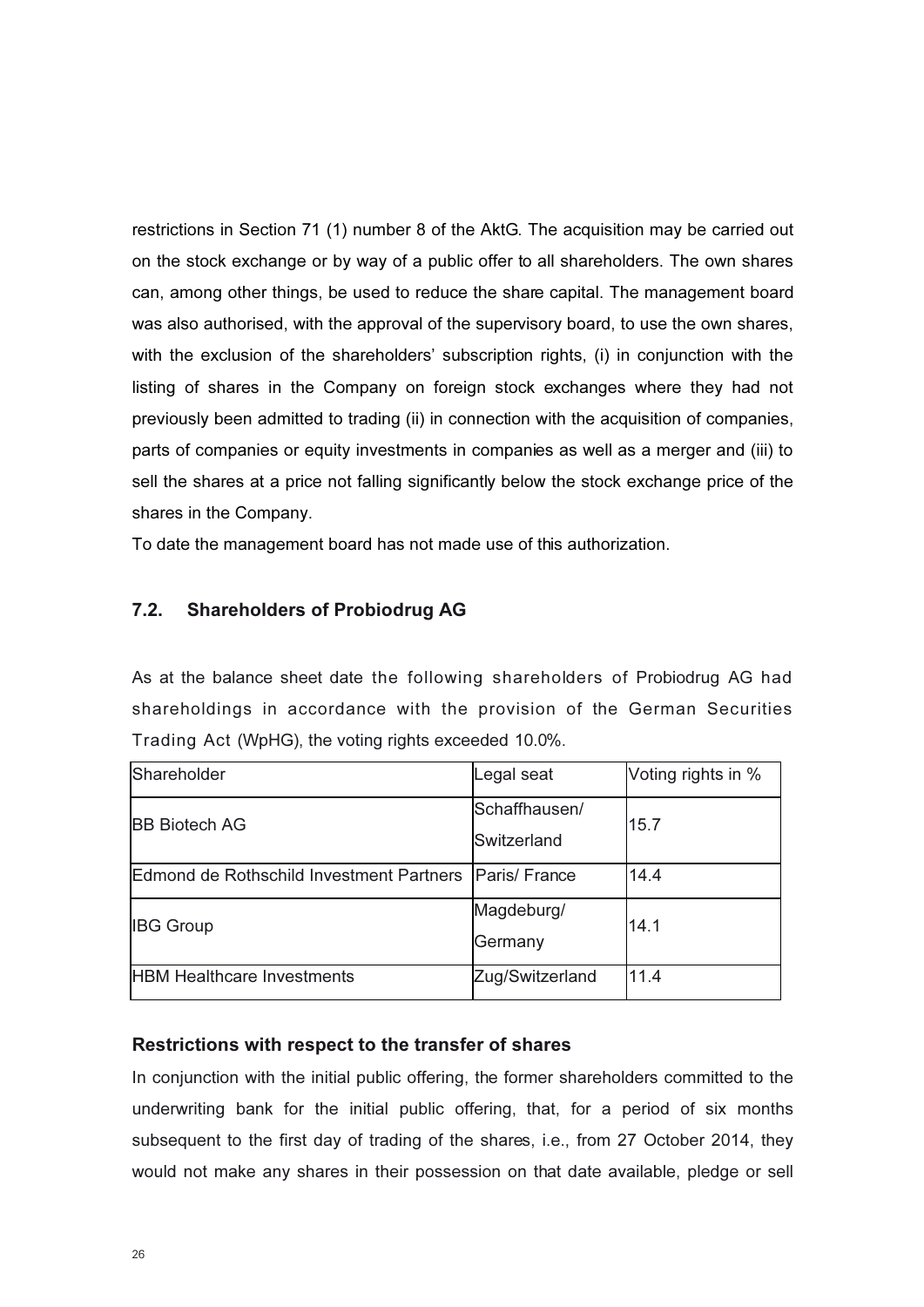these. For a further period of six months this is only possible with the consent of the underwriting bank.

# 7.3. Appointment and removal of members of the management board

The appointment and removal of members of the management board is regulated by Sections 84 and 85 of the AktG as well as in Section 6 of the Articles of Association in the version dated 14 November 2014. In accordance with section 6 of the Articles of Association, the management board consists of one or a number of members; moreover, the supervisory board determines the number of members of the management board. The members of the management board are appointed for a maximum period of five years. This also applies to the reappointment of the respective management board member.

As at 1 November 2014, Dr. Ingeborg Lues was appointed as a member of the management board with responsibility for the function drug development. The contracts for the board members Dr. Glund and Dr. Liebers, with a term through 30 November 2014, were amended and have a term through 30 November 2017.

# 7.4 Changes to the Articles of Association

Changes to the Articles of Association are made pursuant to Sections 179 and 133 of the AktG. In accordance with Section 20 of the Articles of Association, the simple majority of the voting rights exercised and in terms of equity the simple majority of the share capital represented at the time of resolution is sufficient for resolutions of the shareholders' meetings (including changes to the Articles of Association) so long as the law does not specifically require something else. Other than this, the supervisory board is authorized to make changes to the Articles of Association which only relate to wording.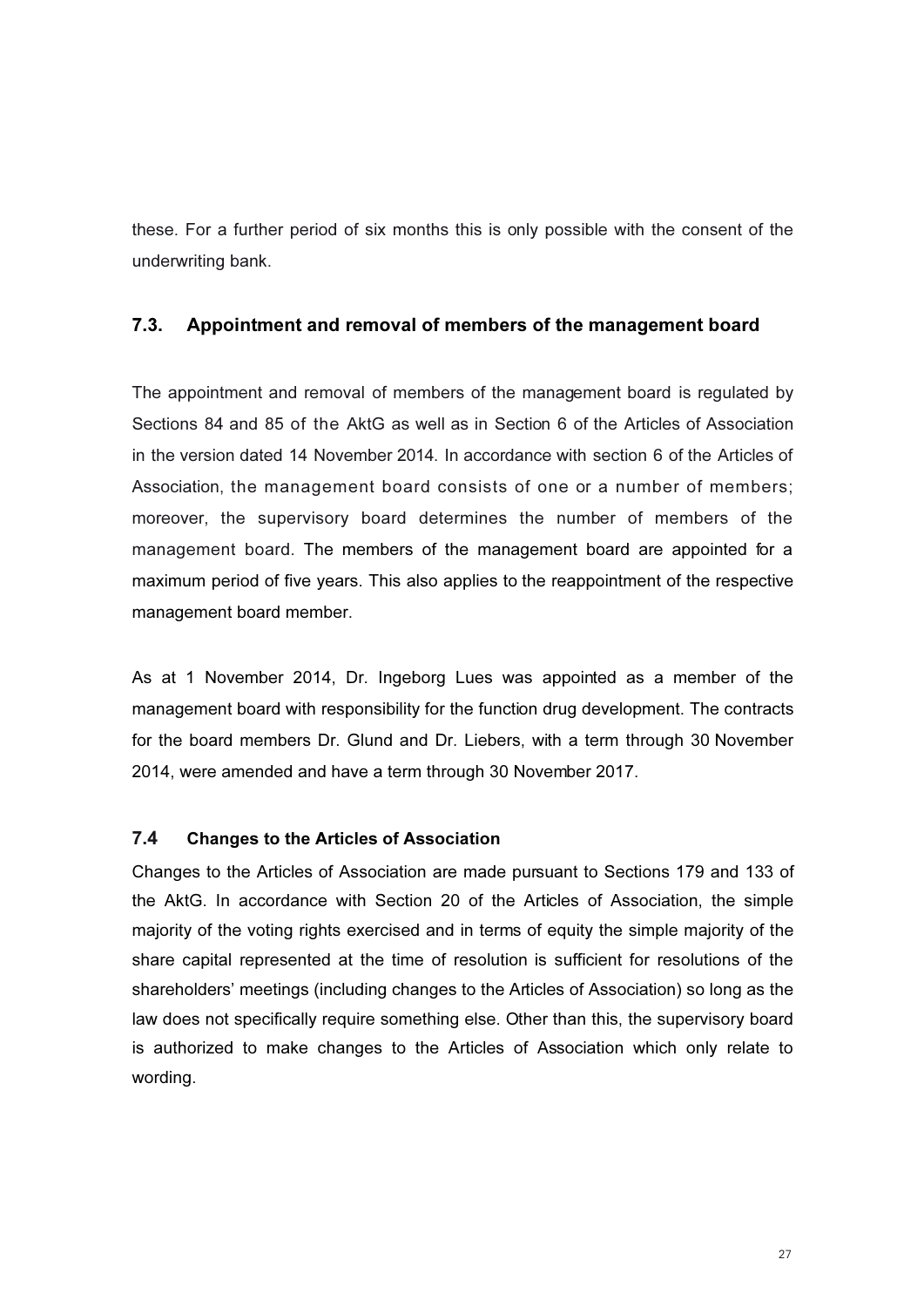# 7.5. Other disclosures

In case of a change of control of Probiodrug AG, there are agreements with the members of the management board. Should, in case of a change of control, the appointment as a member of the management board be terminated or if the responsibilities are limited in a more than insignificant manner, the members of the management board can terminate their contracts as members of the management board. In such a case they would be entitled to payment of the fixed compensation through the end of their original contract term plus a part of the variable compensation on the basis of 100% target achievement pro rata temporis if these were fixed for the year. The employees' contracts do not have any stipulations for such a situation.

# 8. Corporate governance statement in accordance with Section 289a of the HGB

The corporate governance statement in accordance with Section 289a of the HGB includes the corporate governance statement pursuant to the German Corporate Governance Code, relevant information on corporate governance practices and a description of the procedures of the management board and the supervisory board.

# Compliance statement of the management board and the supervisory board in accordance with Section 161 of the AktG

Pursuant to the recommendations of the "Government Commission on the German Corporate Governance Code" in accordance with Section 161 of the AktG:

Probiodrug AG's management board and supervisory board declare that the recommendations of the "Government Commission on the German Corporate Governance Code" published by the German Federal Ministry of Justice on 24 June 2014 have been complied with, with the following exceptions: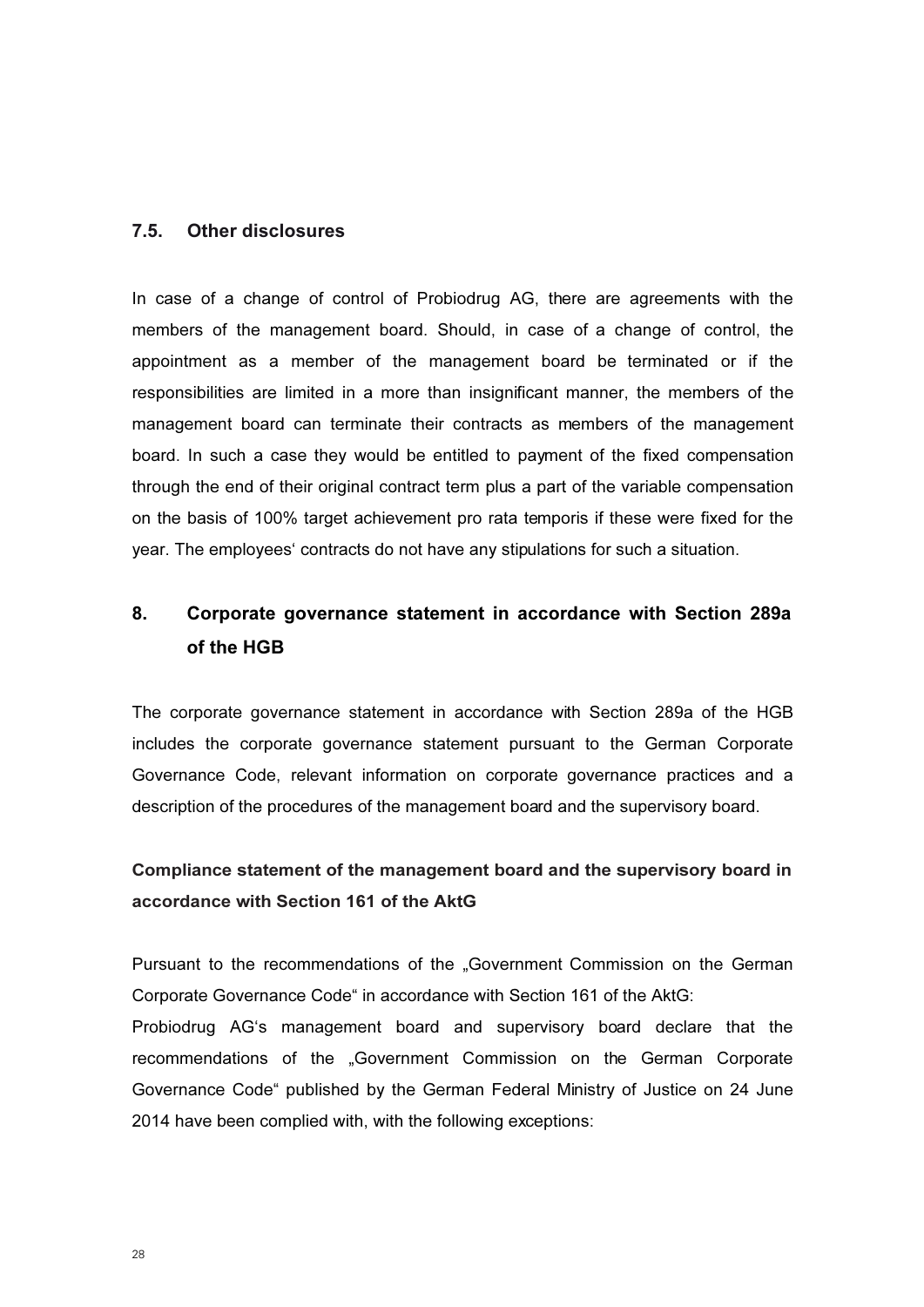1. Section 3.8 of the Code – retained amount in the D&O insurance for the supervisory board

The Company maintains D&O insurance covering all members of the supervisory board. No retained amount is stipulated. As most of the supervisory board members do not receive any remuneration, a retained amount would lead to an unreasonable result in financial terms for the supervisory board members.

2. Section 4.2.3 (2) sentence 6 of the Code – Cap amounts for the remuneration and the variable remuneration components Phantom stocks were granted to the management board members which can be exercised upon listing. No cap is provided for such phantom stocks. Apart from that, stock options were granted to the management board members for which no cap is provided in case they are exercised. In any other respect, cap amounts are provided in the agreements with the management board members.

- 3. Section 4.2.3 (4) of the Code Limitation to two years' remuneration of the payment to a management board member in case of premature termination The currently existing contracts with members of the management board do not provide for any cap. In connection with the transformation of the Company for the purpose of its listing, a primary aim was to ensure the cooperation with the management board members.
- 4. Section 5.1.2 of the Code Diversity, reasonable involvement of female members

 With Dr. Inge Lues who was appointed as a member of the management board with effect from 1 November 2014, one third of the management board members are female. However, the Company does not consider fixed diversity quota levels in case an insufficient number of qualified candidates can be identified.

5. Section 5.4.1 (2) of the Code – naming of precise objectives regarding the composition of the supervisory board Regarding the composition of the supervisory board in the future, the supervisory board intends to have members with experience in the public capital market. Considering the alignment of the Company, the members of the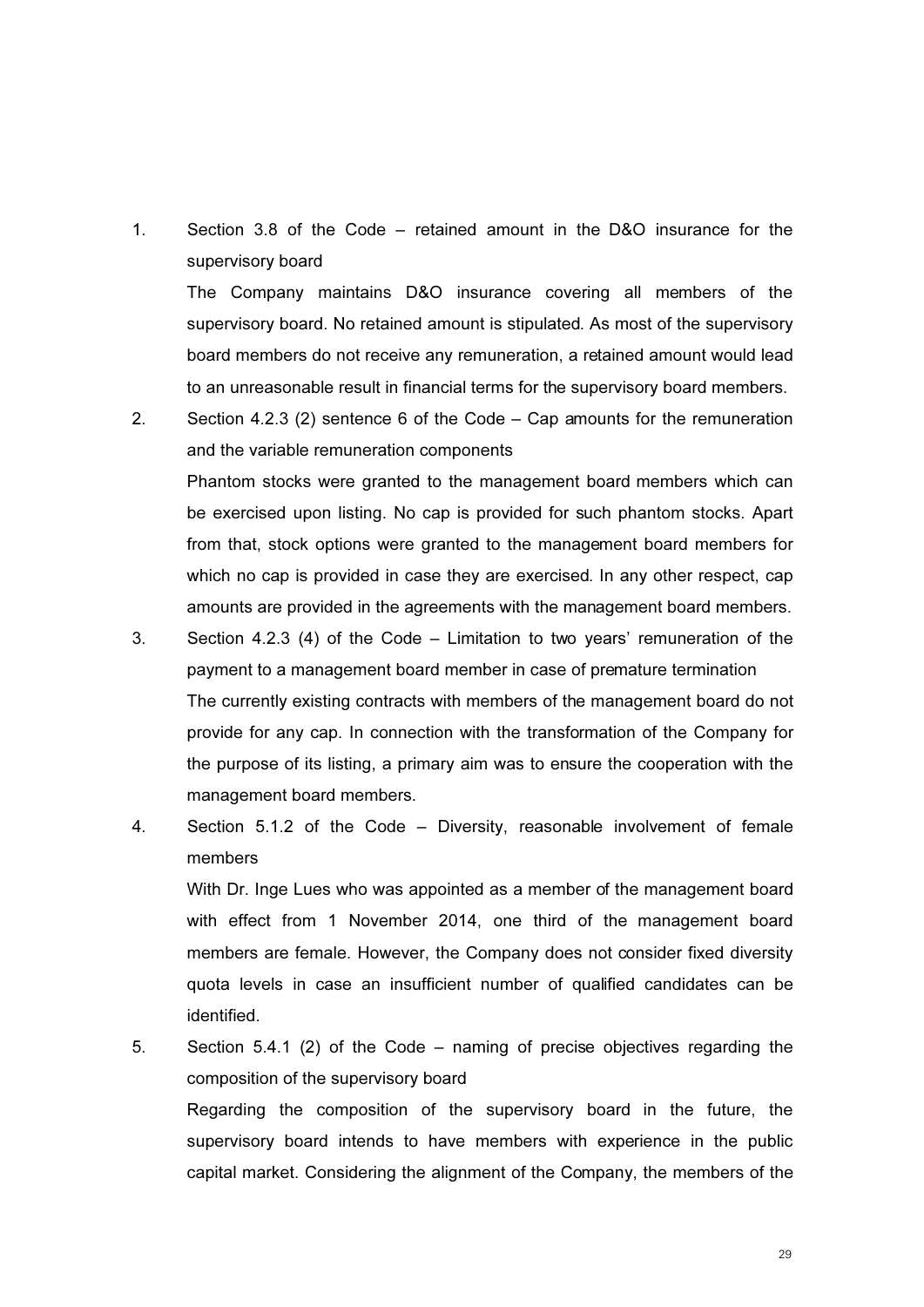supervisory board should also have U.S. experience. As these requirements make it difficult to find a sufficient number of qualified members for the supervisory board, the supervisory board did not determine any fixed diversity quota, in particular no fixed female quota.

6. Section 5.4.6 (1) sentence 2 of the Code – Taking into account of the chair, the vice chair and the membership in committees for the remuneration of the supervisory board members

Until now, only Prof. Frank receives remuneration for his activities as a supervisory board member. Considering that the other supervisory board members do not receive any remuneration, no increased remuneration can be paid to the chairperson or deputy chairperson of the supervisory board or to committee chairpersons. In the future, it is planned to remunerate new members of the supervisory board. In that case an increased remuneration for the chairperson and the deputy chairperson of the supervisory board as well as for committee chairpersons is to be provided as well.

7. Section 7.1.2 sentence 4 of the Code – shortened publication deadline of the Code for financial reports

 According to Section 7.1.2 sentence 4 of the Code, the financial statements of the Company should be publicly accessible within 90 days of the end of the financial year, and the interim reports should be available within 45 days of the end of the reporting period. While the Company will publish the annual financial statements in accordance with the recommendation of the Code, the Company intends to publish the interim reports within the statutory time period of two months from the end of the reporting period of the half-year financial report as of 30 June.

 The supervisory board and the management board are confident that these time periods are suitable and necessary for careful preparation of the documents. Furthermore, the supervisory board and management board consider the statutory requirements as sufficient for timely information to the shareholders and the capital markets for the time being. However, the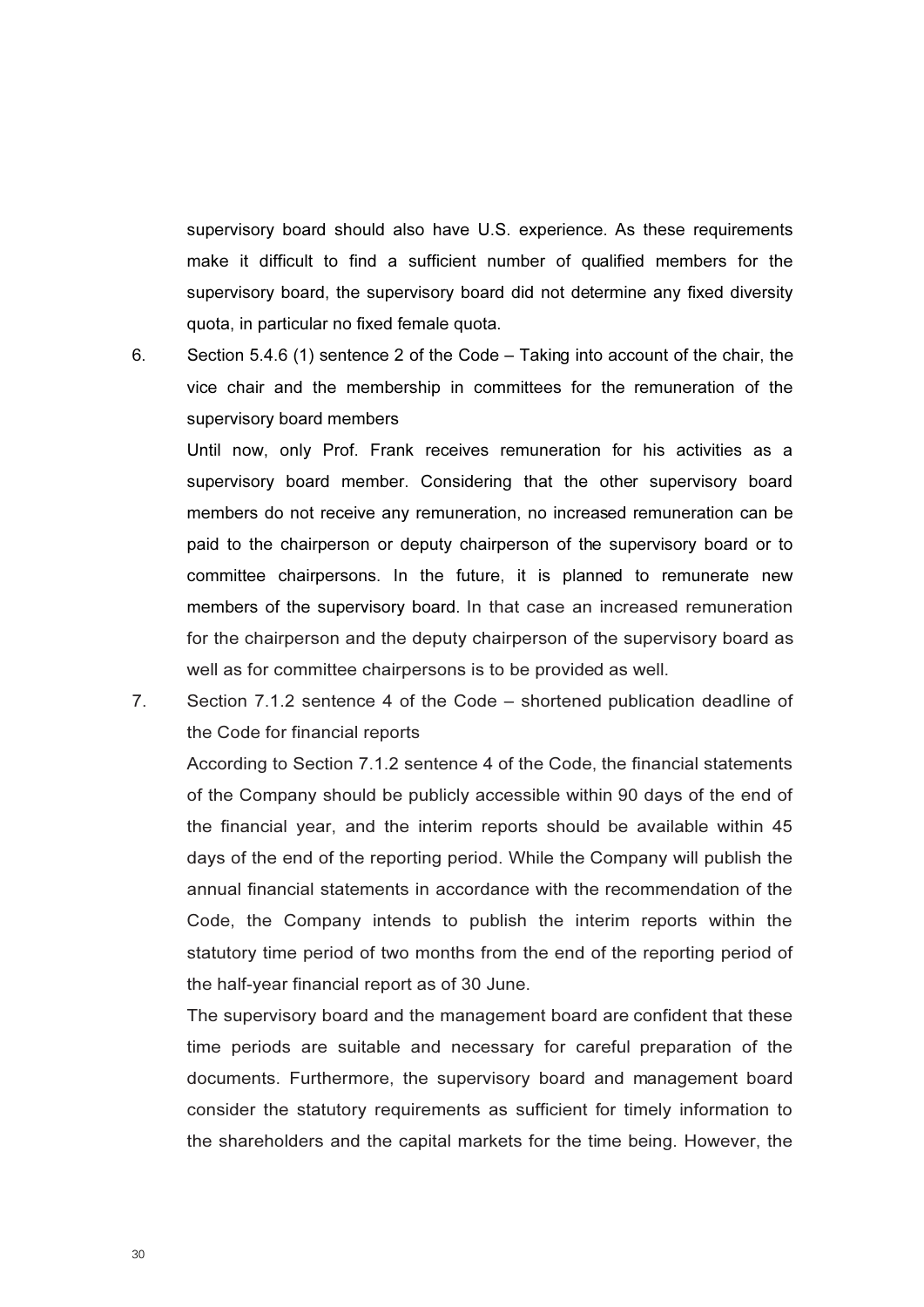possibility of complying with the shorter deadlines of the Code is being reviewed.

#### Information regarding corporate governance

Probiodrug's management is conscious of treating each other fairly, respectfully and in conformance with the law. In view of the comparatively small size of the Company, which leads to personal contact with all employees and partners, along with the flat hierarchy, these measures are sufficient to provide for responsible teamwork. As such, additional regulations with respect to corporate governance are not necessary. Management and monitoring is carried out in accordance with German law, social norms and broadly with the guidelines of the German Corporate Governance Code.

#### Operating principles of the management board and the supervisory board

As required by the German Stock Corporation Law, Probiodrug is led by the management board which is, in turn, monitored by the supervisory board. Both governing bodies work closely together in a trustful and constructive manner to provide for the advancement of the programs being pursued and thereby to sustainably increase the Company's value. The management board and the supervisory board come to an agreement on the Company's strategic direction and discuss the implementation and control thereof. The management board regularly informs the supervisory board in a timely and comprehensive manner about all company relevant questions with respect to planning, the stage of development of the programs being pursued, strategy, business development, finances, risk position, risk management as well as the internal control system and compliance. With respect hereto, the management board also updates the supervisory board between meetings about important events. Decisions required in the short-term are, in case of need, made during teleconferences or via circulation procedures.

In the management board's internal rules of procedure, important transactions are subject to the approval of the supervisory board. In individual cases the supervisory board can make further management board decisions subject to the approval of the supervisory board.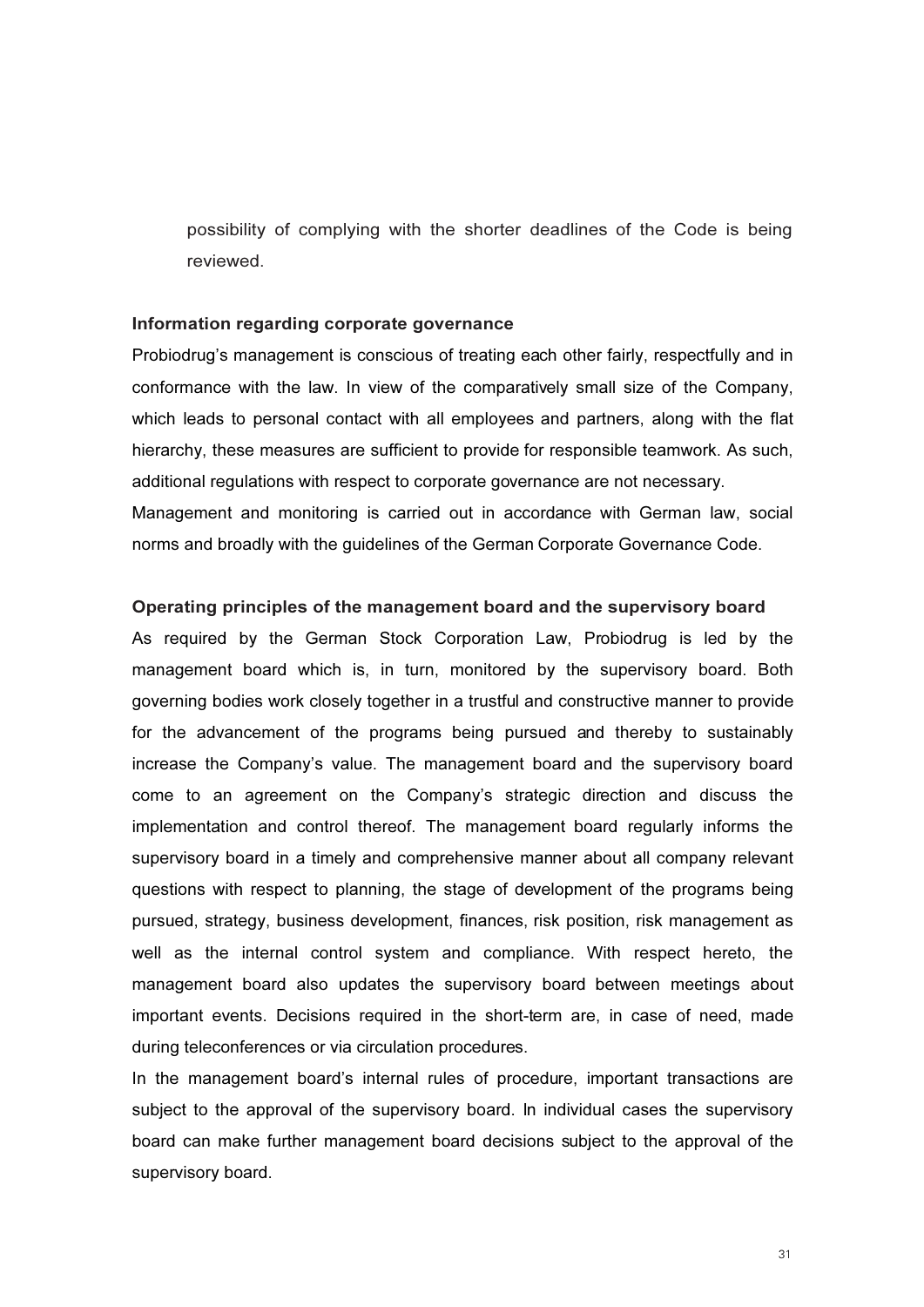#### Management board

Probiodrug's management board comprising Dr. Konrad Glund (Chairperson; Chief Executive Officer/CEO), Dr. Hendrik Liebers (member of the board; Chief Financial Officer/CFO) and Dr. Inge Lues (member of the board; Chief Development Officer/CDO), independently manages the Company and is, within the scope of the regulations applicable to German stock companies, bound by the interests and the guiding principles of Probiodrug. The goal of the work of the management board is sustainable and value optimising corporate development. The members of the management board have complementary skills sets and experience and have, in part, already worked together within the management board over a number of years. Further details as to the work in the management board are determined on the basis of rules of procedure.

All management board functions coordinate their activities on a weekly basis. Management board decisions are made on the basis of a simple majority of the members participating in the making of a resolution. In case of a tie, the Chairperson has the deciding vote.

#### Supervisory board

As per the Articles of Association, as at 31 December 2014, the supervisory board was comprised of six members. The work of the supervisory board, the principles of passing resolutions as well as the work of the committees is regulated by the rules of procedure of the supervisory board. Dr. Erich Platzer is the chairperson. Vice chairperson is Dr. Dinnies Johannes von der Osten. The additional members are Dr. Jörg Neermann, Dr. Hubert Birner, Dr. Olivier Litzka and Prof. Georg Frank. In the reporting period the supervisory board convened seven times, (30 January, 06 March, 30 April, 17 June, 8 September, 30 September, 25 November). The current supervisory board members are, respectively were in the past, active at the international level in the biotechnology and pharmaceutical sectors, have the corresponding networks and are, as a result of own experience, very familiar with the needs of this sector.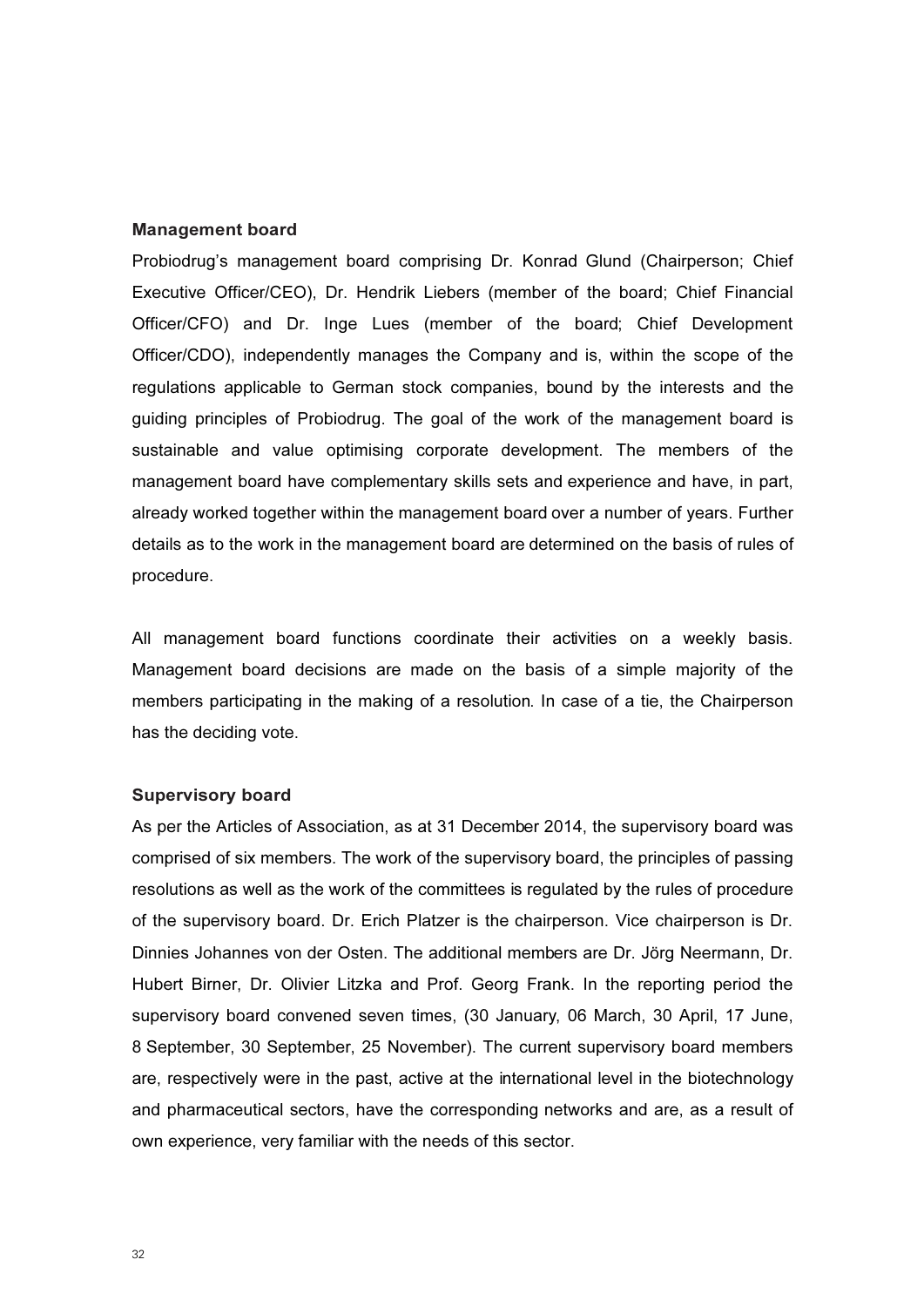To increase the supervisory board's efficiency, two committees were established: the audit committee and the compensation committee. The audit committee comprises Dr. von der Osten, Dr. Birner and Dr. Neermann; Dr. von der Osten is the chairperson. All members have the corresponding expertise and independence. The compensation committee comprises Dr. Platzer, Prof. Frank and Dr. Litzka; Dr. Platzer serves as chairperson.

These committees report their activities to the entire supervisory board.

#### **Transparency**

Probiodrug comprehensively informs the capital market in a timely manner as to its business position as well as particular events. The financial reporting is in accordance with German and Dutch legal regulations by publishing the annual report, the half-year financial report and by the interim management board announcements. In addition to the Company's obligatory reporting in accordance with the HGB, Probiodrug voluntarily publishes financial reports in accordance with IFRS, in particular for the international investors.

Further information is made available to the public in the form of press releases respectively ad-hoc announcements. All financial reports, announcements, presentations and communications are available on the Company's internet site.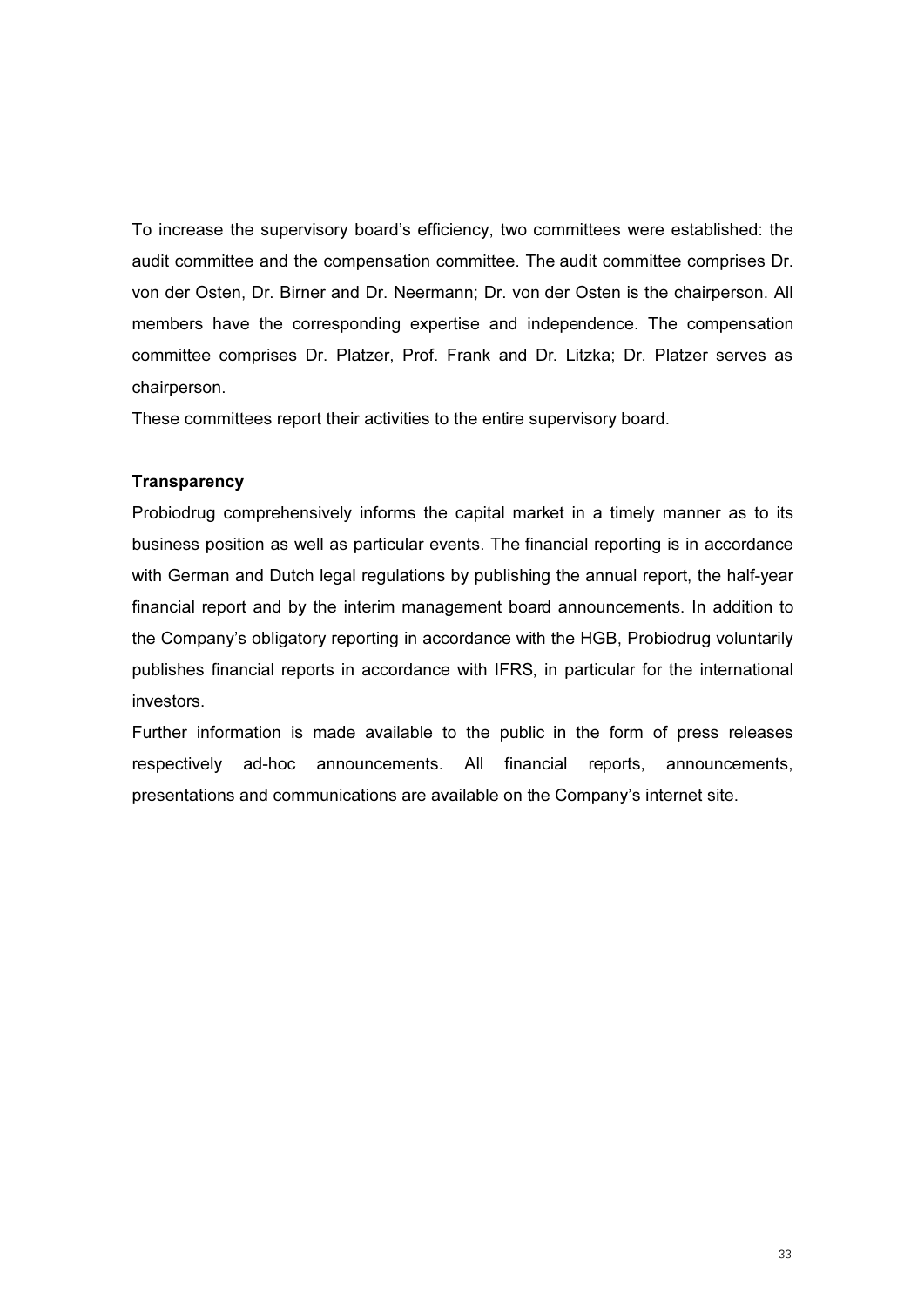# 9. Compensation report

# 9.1. Compensation of the management board

#### Amount and structure

The annual compensation for the members of the management board has three components:

- fixed compensation,
- a success based bonus.
- stock options.

The amount of the compensation was last adjusted in conjunction with the new service contracts in 2014.

#### Fixed compensation

The amount of the fixed compensation is dependent on the member's function and responsibilities as well as on what is common in the industry and in the market, which is, above all, orientated on similar listed companies in the biotechnology sector. The fixed compensation is paid out as a monthly salary.

#### Success based compensation

The success based compensation consists of a bonus measured in terms of one year. The success based bonus is determined by the supervisory board on the basis of an annual performance assessment and its best judgement. The benchmark for the bonus is the development of Probiodrug's business as well as the extent of achievement of the individual as well as the general company objectives. These objectives include, among others, topics in the area of development, business development, strategy, investor relations and general management.

At the beginning of the following calendar year, the supervisory board reaches a decision as to the extent of the achievement of the objectives. The bonus is payable subsequent to the resolution of the supervisory board as to the achievement of the objectives. The maximum bonus amount is fixed.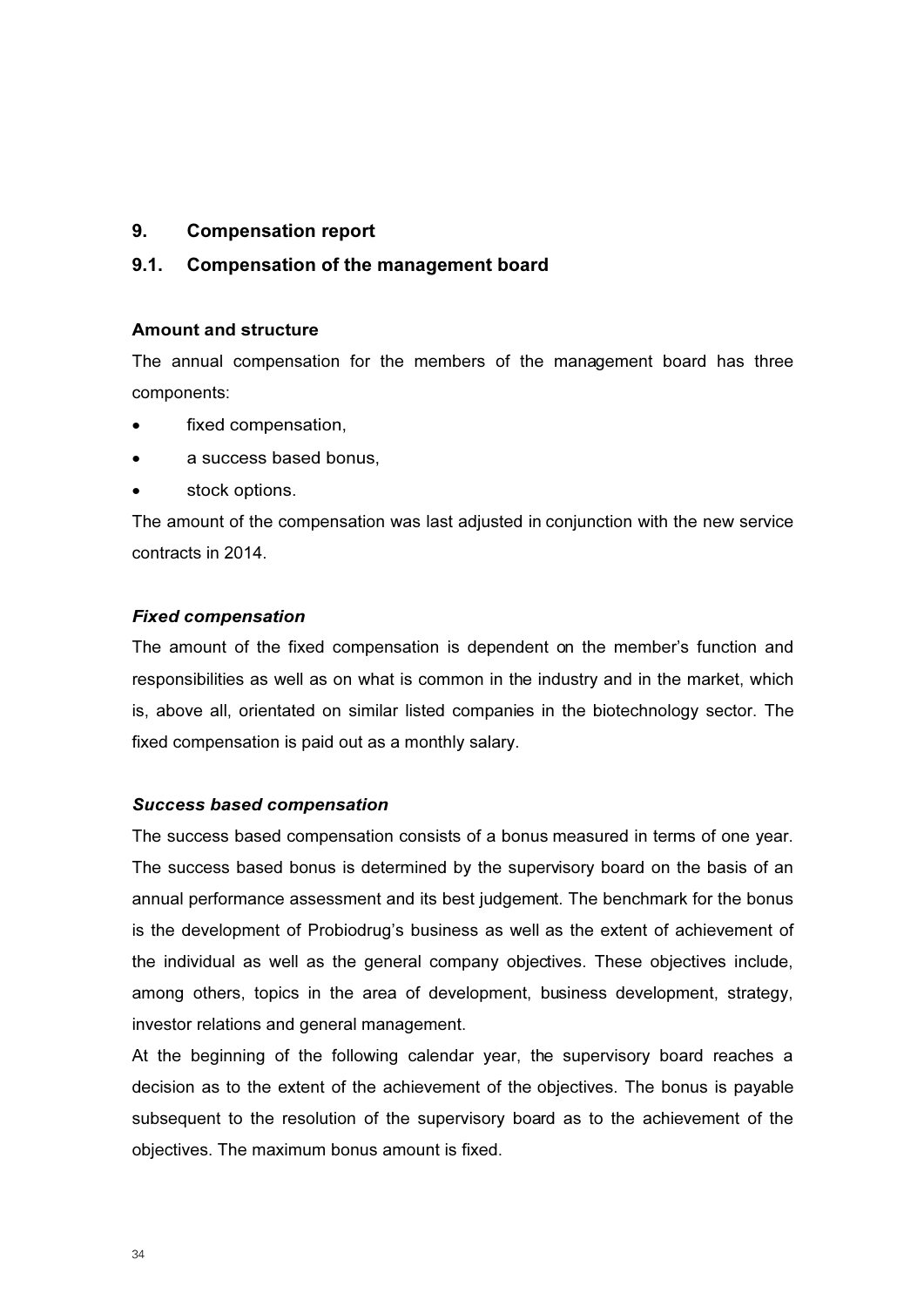In 2014 an additional one-time fixed bonus was agreed in case of an IPO. A maximum amount was fixed. The bonus is payable upon the conclusion of a successful IPO.

## Stock options

Further components of compensation with a long-term incentive component are the employee stock option programs, in which the management board as well as the employees participate. Within the scope of these programs, stock options were issued to members of the management board in the years 2008, 2010 and 2014 entitling the individuals to acquire shares. Detailed information as to the current option holdings is presented in the notes to the financial statements.

With respect to compliance with the Code's recommendations regarding management compensation, reference is made to section 7 of the management report "Statement on corporate governance" subsection Compliance statement in accordance with Section 161 of the AktG.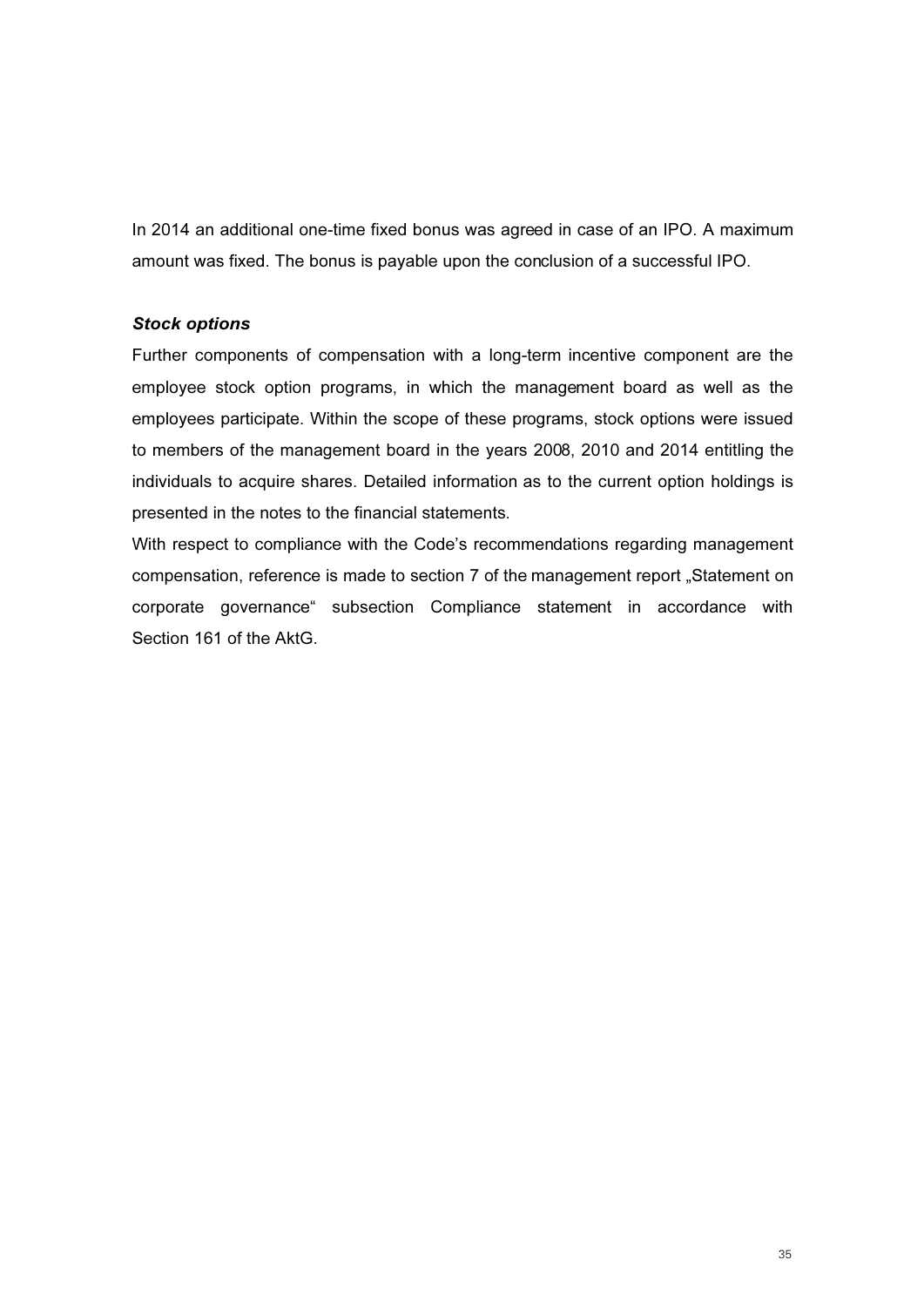# Management board compensation in 2014

A detailed listing of the individual salaries of the members of the management board is included in the following table:

| <b>Benefits granted</b>          | <b>Dr. Konrad Glund</b> |          |           |           |  |  |
|----------------------------------|-------------------------|----------|-----------|-----------|--|--|
|                                  | CEO                     |          |           |           |  |  |
| Reappointment                    | 01 Dec 14               |          |           |           |  |  |
|                                  | 2013                    | 2014     | 2014      | 2014      |  |  |
| <b>EUR</b>                       |                         | (actual) | (minimum) | (maximum) |  |  |
| Fixed compensation               | 190,000                 | 191,667  | 191,667   | 191,667   |  |  |
| Fringe benefits                  | 25,070                  | 25,098   | 25,098    | 25,098    |  |  |
| <b>Total</b>                     | 215,070                 | 216,765  | 216,765   | 216,765   |  |  |
| Annual variable compensation     | 47,000                  | 95,000   | $\Omega$  | 135,500   |  |  |
| Release of provision prior year  | 0                       | $-9,000$ | $\Omega$  | O         |  |  |
| Perennial variable compensation  |                         |          |           |           |  |  |
| Stock option plan 2014 (8 years) |                         | 595,457  | $\Omega$  | 595,457   |  |  |
| <b>Total</b>                     | 262,070                 | 898,222  | 216,765   | 947,722   |  |  |
| Pension expense                  | 29,093                  | 44,830   | 44,830    | 44,830    |  |  |
| <b>Total compensation</b>        | 291,163                 | 943,052  | 261,595   | 992,552   |  |  |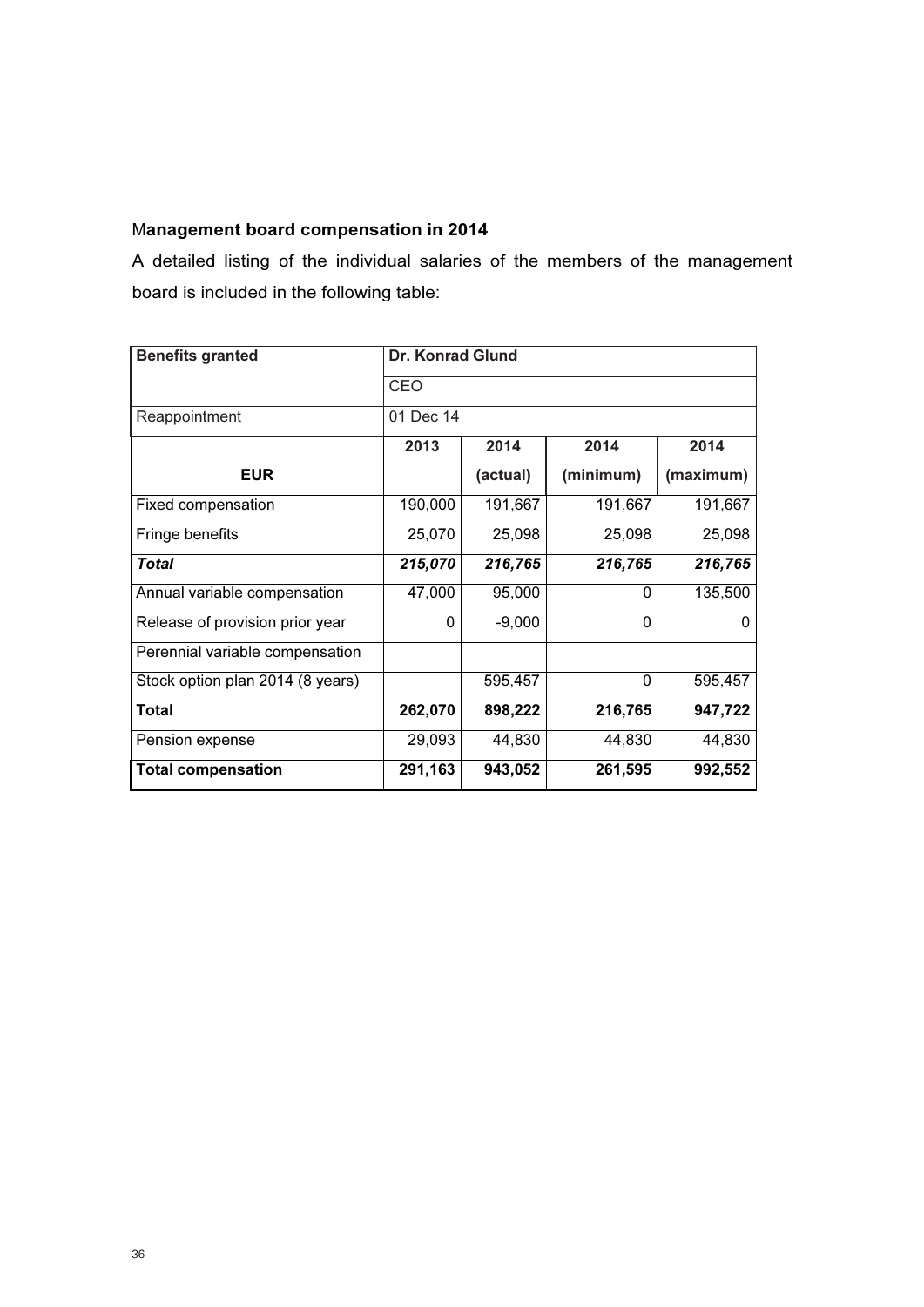| <b>Benefits granted</b>          | Dr. Hendrik Liebers |          |           |           |  |
|----------------------------------|---------------------|----------|-----------|-----------|--|
|                                  | <b>CFO</b>          |          |           |           |  |
| Reappointment                    | 01 Dec 14           |          |           |           |  |
|                                  | 2013                | 2014     | 2014      | 2014      |  |
| <b>EUR</b>                       |                     | (actual) | (minimum) | (maximum) |  |
| Fixed compensation               | 160,000             | 164,167  | 164,167   | 164,167   |  |
| Fringe benefits                  | 26,597              | 26,597   | 26,597    | 26,597    |  |
| Total                            | 186,597             | 190,764  | 190,764   | 190,764   |  |
| Annual variable compensation     | 47,000              | 95,000   | $\Omega$  | 122,000   |  |
| Release of provision prior year  | 0                   | $-9,000$ | $\Omega$  | 0         |  |
| Perennial variable compensation  |                     |          |           |           |  |
| Stock option plan 2014 (8 years) |                     | 595,451  | $\Omega$  | 595,451   |  |
| <b>Total</b>                     | 233,597             | 872,215  | 190,764   | 908,215   |  |
| Pension expense                  | 0                   | 5,130    | 5,130     | 5,130     |  |
| <b>Total compensation</b>        | 233,597             | 877,345  | 195,895   | 913,346   |  |

| <b>Benefits granted</b>          | Dr. Inge Lues |           |              |           |  |  |
|----------------------------------|---------------|-----------|--------------|-----------|--|--|
|                                  | CDO           |           |              |           |  |  |
| Newly appointed                  | 01 Nov 14     |           |              |           |  |  |
|                                  | 2013          | 2014      | 2014         | 2014      |  |  |
| <b>EUR</b>                       |               | (actual)  | (minimum)    | (maximum) |  |  |
| Fixed compensation               | $\Omega$      | 35,000    | 35,000       | 35,000    |  |  |
| Fringe benefits                  | $\mathbf{0}$  | 621       | 621          | 621       |  |  |
| <b>Total</b>                     | $\bf{0}$      | 35,621    | 35,621       | 35,621    |  |  |
| Annual variable compensation     | 0             | 95,000    | 0            | 95,000    |  |  |
| Perennial variable compensation  |               |           |              |           |  |  |
| Stock option plan 2014 (8 years) | $\mathbf{0}$  | 995,923   | $\mathbf{0}$ | 995,923   |  |  |
| <b>Total</b>                     | $\bf{0}$      | 1,126,544 | 35,621       | 1,126,544 |  |  |
| Pension expense                  |               | 0         | 0            | 0         |  |  |
| <b>Total compensation</b>        | $\bf{0}$      | 1,126,544 | 35,621       | 1,126,544 |  |  |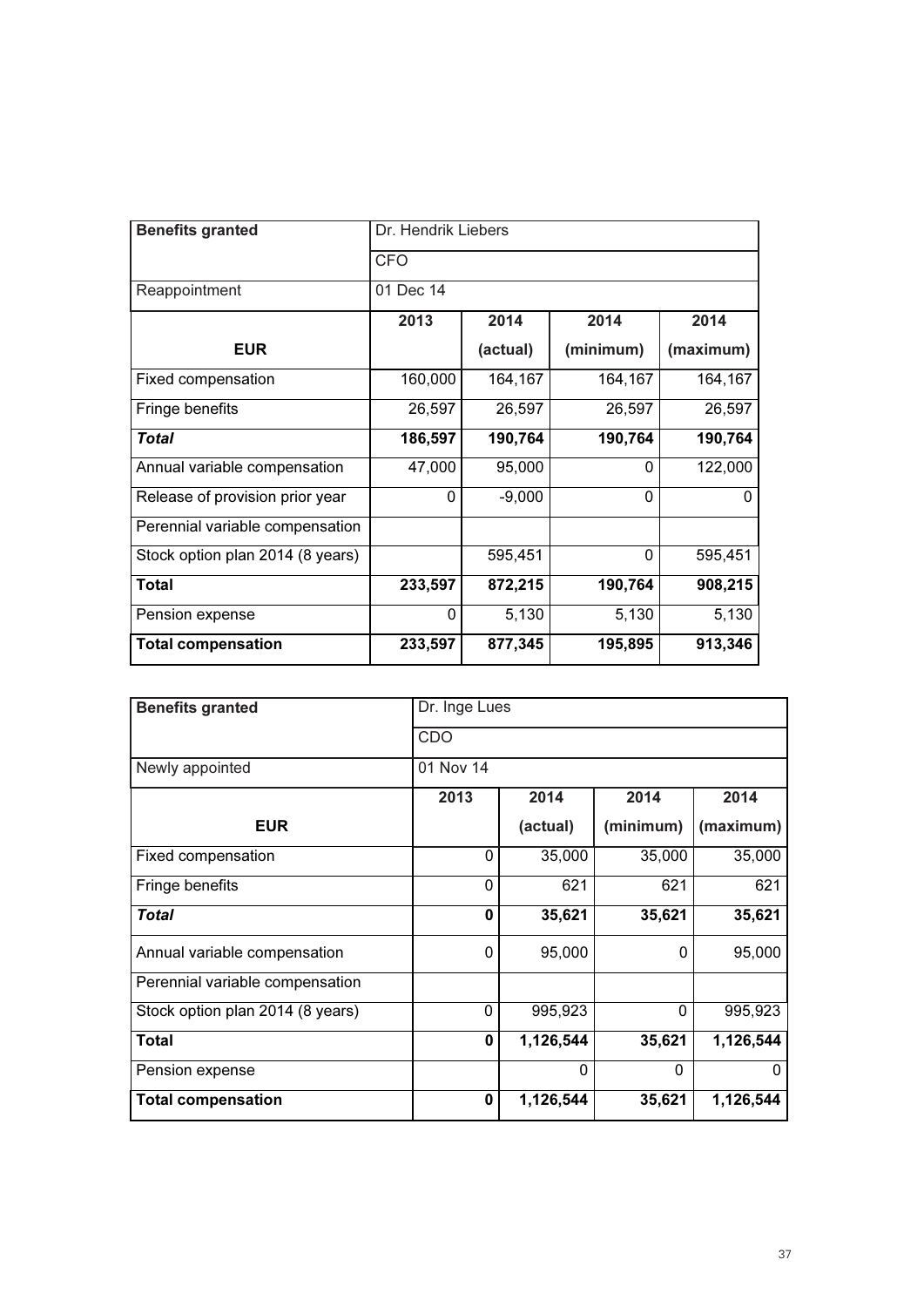#### Liability insurance (D&O)

From 1 July 2010 the current Company D&O insurance for the members of the management board includes the retained amount legally provided for. With respect to the adherence to the recommendations of the Code regarding D&O insurance for members of the supervisory board, reference is made to section 7 of the management report "Statement on corporate governance" subsection Compliance statement in accordance with Section 161 of the AktG.

#### Shareholdings of the members of the management board

Based on information available to the Company, as at 31 December 2014, Probiodrug's management board held a total of 378,376 stock options entitling them to the acquisition of 378,376 shares along with 57,020 phantom stocks. In addition, they held 179,386 shares, equating to 2.67% of all of the Company's shares.

## 9.2. Supervisory board compensation

From the perspective of the Company, it should, in particular, be in the interest of the supervisory board to be focussed on the sustainable and long-term successful development of the Company. As such, Probiodrug believes that fixed compensation for some members of the supervisory board is constructive. Regardless of their compensation, all members of the supervisory board are entitled to reimbursement for their travel expenses and are included in the existing D&O insurance.

#### Determination of supervisory board compensation

The compensation of the supervisory board is based on the resolution of the shareholders' general meeting on 30 June 2008. As per this resolution, supervisory board member Prof. Georg Frank is entitled to an annual base compensation of EUR 7k plus EUR 1k per face-to-face meeting, EUR 0.7k per committee meeting and EUR 0.5k per supervisory board or committee teleconference. Should Prof. Frank take on the role of the chairperson of the supervisory board, these amounts would increase by 50%, should Prof. Frank become chairperson of a committee, the payments for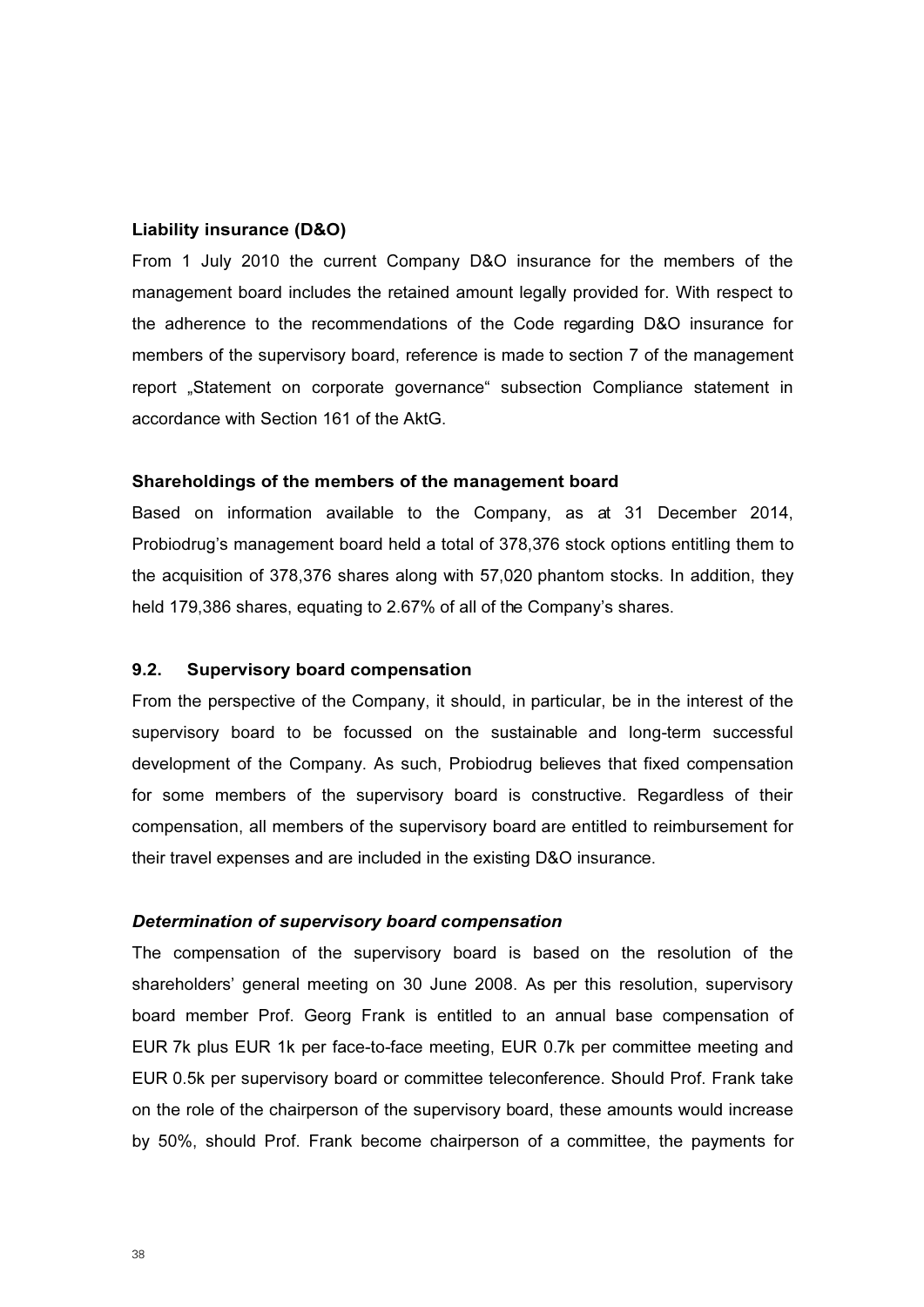each face-to-face meeting, committee meeting and teleconference would increase by 50%. Variable compensation is not paid.

## 2014 supervisory board compensation

In the financial year 2014 the total compensation for Prof. Frank amounted to EUR 18.5k.

## Shareholdings of members of the supervisory board

Based on the knowledge of Probiodrug, as at 31 December 2014, the members of Probiodrug AG's supervisory board held a total of 174,674 shares and thereby held a total of 2.58% of the Company's shares.

Halle, 25 February 2015

Management Board of Probiodrug

Dr. Konrad Glund Dr. Hendrik Liebers Dr. Inge Lues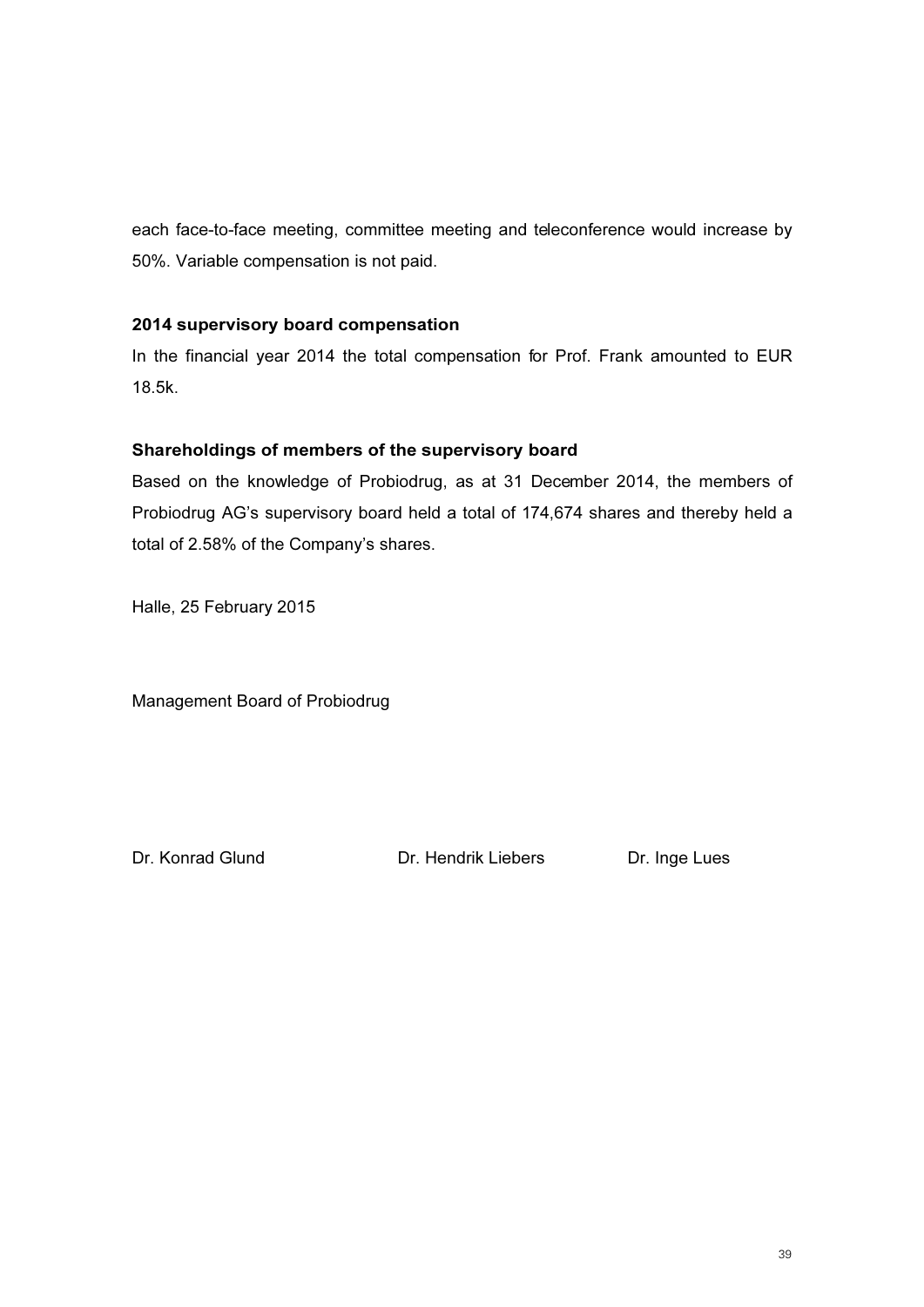# Auditor's Report

We have audited the annual financial statements, comprising the balance sheet, the income statement, the statement of cash flows, the statement of shareholders' equity and the notes to the financial statements, together with the bookkeeping system, and the management report of Probiodrug AG, Halle for the financial year from 1 January to 31 December 2014. The maintenance of the books and records and the preparation of the annual financial statements and management report in accordance with German commercial law are the responsibility of the Company's management board. Our responsibility is to express an opinion on the annual financial statements, together with the bookkeeping system, and the management report based on our audit.

We conducted our audit of the annual financial statements in accordance with Section 317 of the HGB and the generally accepted standards for the audit of financial statements promulgated by the German Institute of Public Auditors (IDW). Those standards require that we plan and perform the audit such that misstatements materially affecting the presentation of the net assets, financial position and results of operations in the annual financial statements in accordance with German principles of proper accounting and in the management report are detected with-reasonable assurance. Knowledge of the business activities and the economic and legal environment of the Company and expectations as to possible misstatements are taken into account in the determination of audit procedures. The effectiveness of the accounting-related internal control system and the evidence supporting the disclosures in the books and records, the annual financial statements and the management report are examined primarily on a test basis within the framework of the audit. The audit includes assessing the accounting principles used and significant estimates made by the management board, as well as evaluating the overall presentation of the annual financial statements and management report. We believe that our audit provides a reasonable basis for our opinion.

Our audit has not led to any reservations.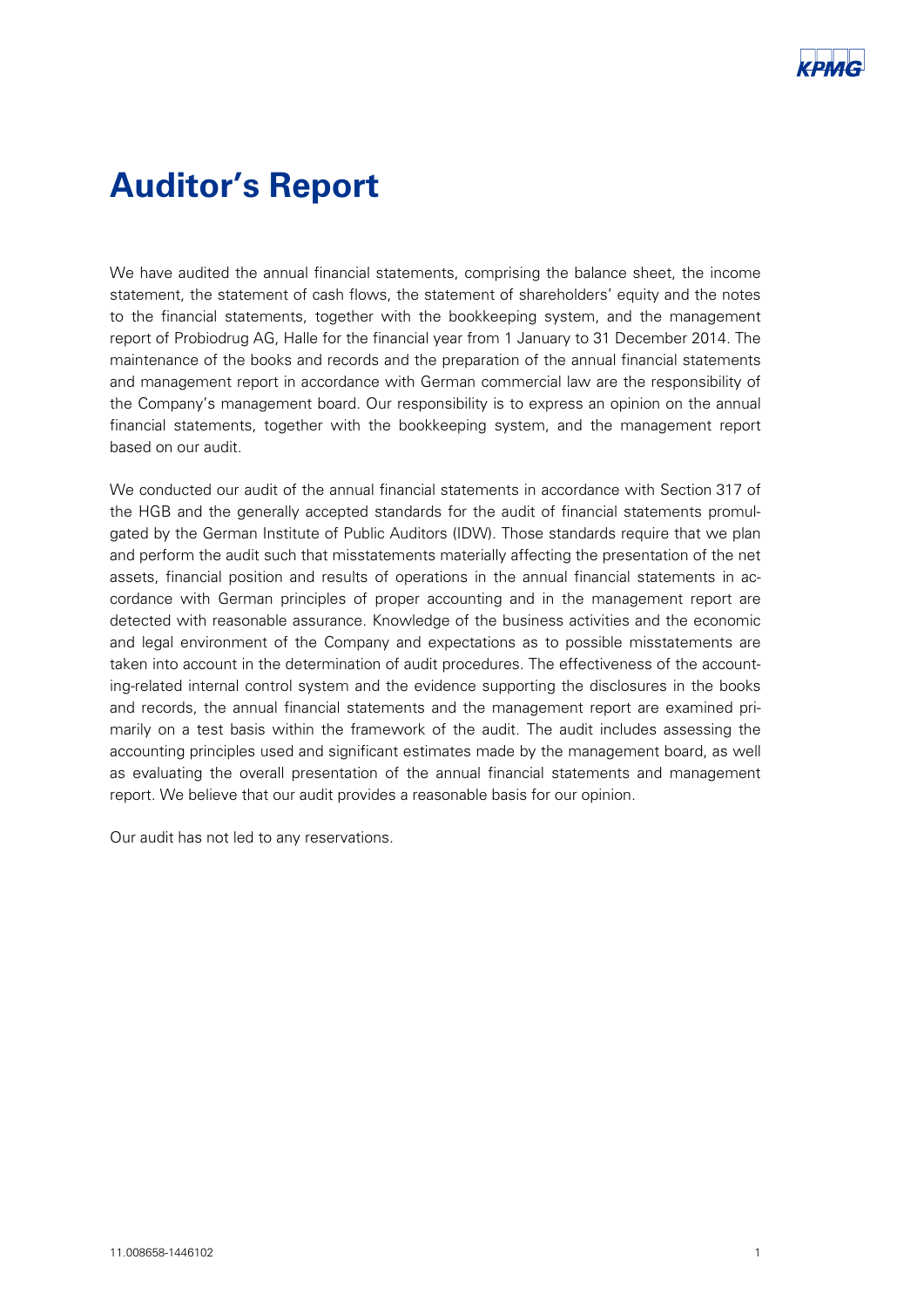

In our opinion, based on the findings of our audit, the annual financial statements comply with the legal requirements and give a true and fair view of the net assets, financial position and results of operations of Probiodrug AG in accordance with German principles of proper accounting. The management report is consistent with the annual financial statements and as a whole provides a suitable view of the Company's position and suitably presents the opportunities and risks of future development.

Leipzig, 6 March 2015

KPMG-AG-Wirtschaftsprüfungsgesellschaft-[original German version signed by:]

Lauer Wirtschaftsprüfer [German Public Auditor] **Nötzel** Wirtschaftsprüferin- [German Public Auditor]